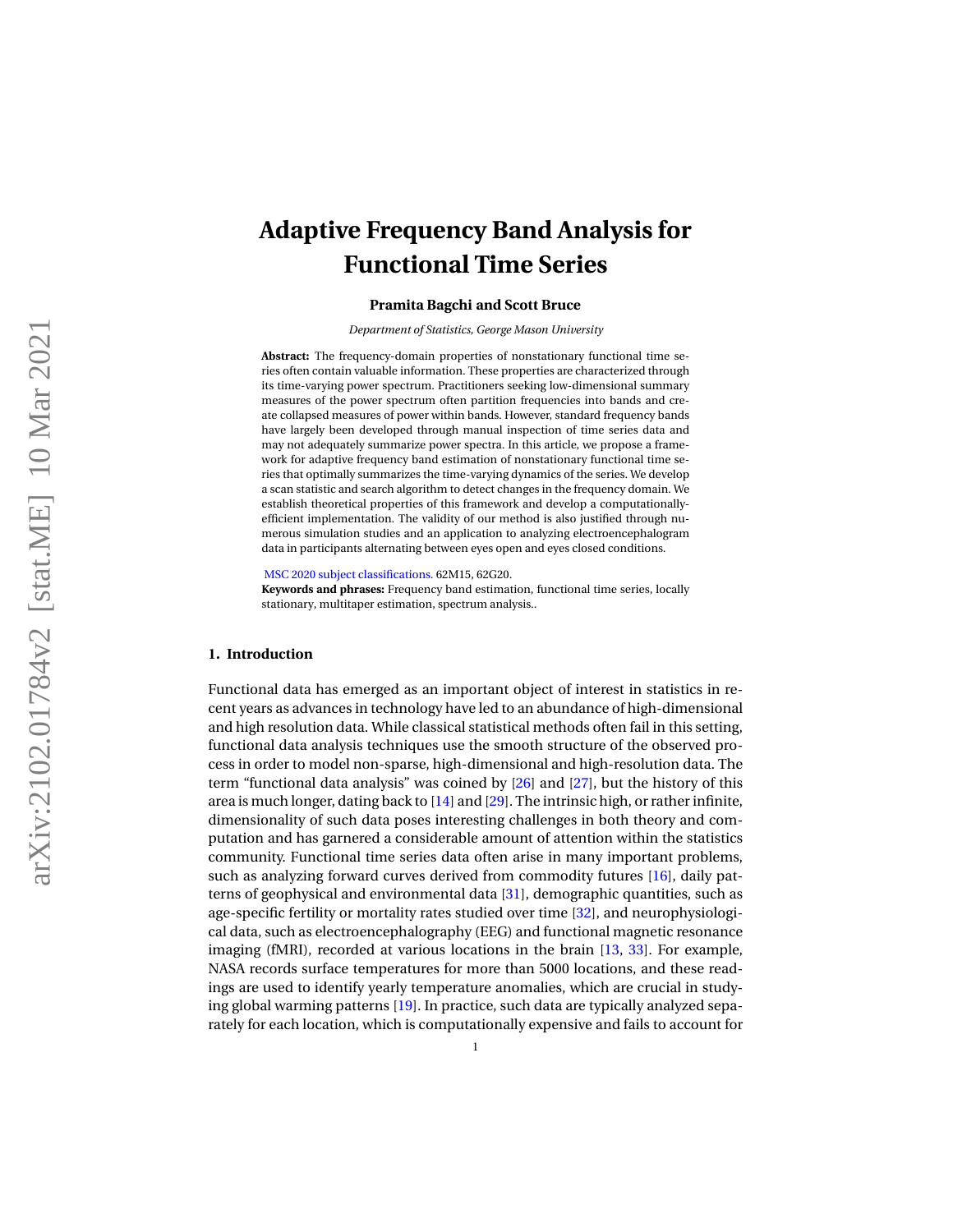the spatial structure of the data. However, it is reasonable to assume temperatures vary smoothly across locations, and thus ideal to analyze the collection of readings across locations as a functional data object.

The frequency-domain properties of time series data, including the aforementioned functional time series data examples, often contain valuable information. These properties are characterized through its power spectrum, which describes the contribution to the variability of a time series from waveforms oscillating at different frequencies. Practitioners seeking practical, low-dimensional summary measures of the power spectrum often partition frequencies into bands and create collapsed measures of power within these bands. In practice, frequency band summary measures are used in a wide variety of contexts, such as to summarize seasonal patterns in environmental data, and to measure association between frequencydomain characteristics of EEG data and cognitive processes [\[17\]](#page-31-8). In the scientific literature, standard frequency bands used for analysis have largely been developed through manual inspection of time series data. This is accomplished by noting prominent oscillatory patterns in the data and forming frequency bands that largely account for these dominant waveforms. For example, frequency-domain analysis of heart rate variability (HRV) data began in the late 1960s [\[5\]](#page-30-2) and led to the development of three primary frequency bands used to summarize power spectra: very low frequency (VLF) ( $\leq 0.04$  Hz), low frequency (LF) (0.04-0.15 Hz), and high frequency (HF) (0.15-0.4 Hz) [\[20\]](#page-31-9). Within these frequency bands, collapsed measures of power are used to summarize the frequency-domain properties of the data and provide a basis for comparison. However, fixed bands that are not allowed to vary across subjects, covariates, experimental variables, or other settings may not adequately summarize the power spectrum. For example, [\[18\]](#page-31-10) shows that in the study of EEG data, different frequency bands within the fixed alpha band (8-13 Hz) reflect quite different cognitive processes. This indicates that the *number* of frequency bands needed to adequately summarize the power spectrum may depend on experimental factors. [\[11\]](#page-30-3) also notes the *endpoints* for the alpha frequency band may vary across subjects and proposes a data-adaptive definition for alpha band power. Both of these examples illustrate the need for a standardized, quantitative approach to frequency band estimation that provides a data-driven determination of the number of frequency bands and their respective endpoints.

For univariate nonstationary time series, a data-adaptive framework for identifying frequency bands that best preserve time-varying dynamics has been introduced in [\[7\]](#page-30-4). They develop a frequency-domain scan and hypothesis testing procedure and search algorithm to detect and validate changes in nonstationary behavior across frequencies. A rigorous framework for studying the frequency domain properties of functional time series was established in [\[23\]](#page-31-11) and [\[24\]](#page-31-12). The spectral characteristics of locally stationary functional time series have been developed by [\[39\]](#page-32-0) and have been subsequently studied in several papers including [\[1\]](#page-30-5), [\[38\]](#page-32-1) and [\[37\]](#page-32-2). In this paper, we develop a scan statistic for identifying the optimal frequency band structures for characterizing functional time series data. Developing appropriate scan statistics for the functional domain poses two important challenges. As the periodogram itself is an inconsistent estimator of the power spectrum, the univariate scan statistic was developed using a local multitapered periodogram estimator [\[7\]](#page-30-4). The corre-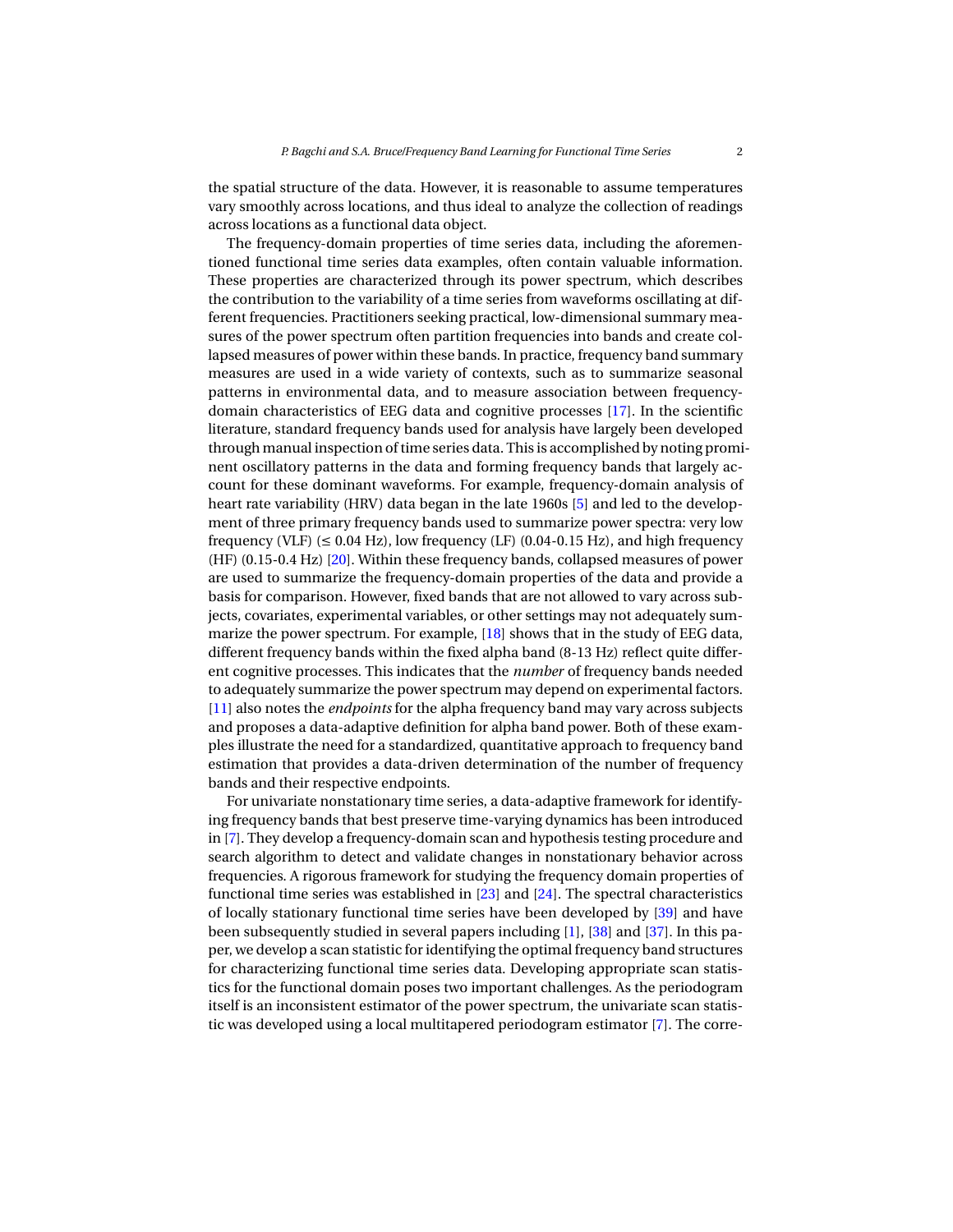sponding test for detecting changes in the time-varying dynamics of the power spectrum across frequencies uses as asymptotic  $\chi^2$  distribution approximation of the local multitapered periodograms. However, the asymptotic behavior of the multitaper periodogram estimator for functional time series is not well studied. In fact, the approximation of such a quantity by a  $\chi^2$  distribution is not possible in the functional case. Hence, a functional generalization of this result requires a completely different approach. In this paper, we derive a central limit theorem type result for the functional multitaper periodogram and establish a uniform distributional approximation of the functional scan statistics to a quadratic functional of a Gaussian process. The second challenge is implementation of the developed method, which is challenging largely due to the non-standard limit distribution and high-dimensionality of the data. In this work, we propose an efficient algorithm to detect the frequency band structure based on a finite dimensional projection of the functional scan statistic. Moreover, we propose a computationally-efficient and memory-smart modification of the algorithm based on the intrinsic structure of the asymptotic distribution. These modifications enable the proposed methodology to be applied to longer and more densely-observed functional time series typically encountered in practice.

The rest of the paper is organized as follows. Section [2](#page-2-0) introduces the locally stationary functional time series model and offers a definition of the frequency-banded power spectrum. Section [3](#page-5-0) first provides an overview of the local multitaper periodogram estimator for the power spectrum, which is used as a first step in the proposed procedure. It should be noted that the proposed procedure can be carried out with any consistent time-varying spectral estimator, but this work focuses on the local multitaper periodogram estimator due to favorable empirical and theoretical properties established herein. Section [3](#page-5-0) then details the components of the proposed analytical framework, including the scan statistics and their theoretical properties, an iterative algorithm for identifying multiple frequency bands, and another test statistic to determine if the power spectrum within a frequency band is stationary with respect to time. Section [4](#page-11-0) contains simulation results to evaluate empirical performance in estimating the number of frequency bands and their endpoints and provides an application to frequency band analysis of EEG data for an individual alternating between eyes open (EO) and eyes closed (EC) resting states. Section [5](#page-17-0) offers a discussion of the results and concluding remarks. Proofs for all theoretical results are provided in the Appendix of this paper.

# <span id="page-2-0"></span>**2. Nonstationary Functional Time Series in Frequency Domain**

#### *2.1. Notation and Functional Set-up*

We begin by introducing some notation and results from functional analysis used in the paper. We typically assume observations are elements of a separable Hilbert space, *H*. That is, *H* is equipped with an inner product  $\langle \cdot, \cdot \rangle$  and an associated norm *l* ∙ *l* defined as  $||x|| = \langle x, x \rangle$  for  $x \in H$ . Let  $\mathcal L$  be the space of bounded linear operators on *H* with the norm

 $\|\Phi\|_{\mathscr{L}} = \sup{\{\|\Phi(x)\| : \|x\| \leq 1\}}.$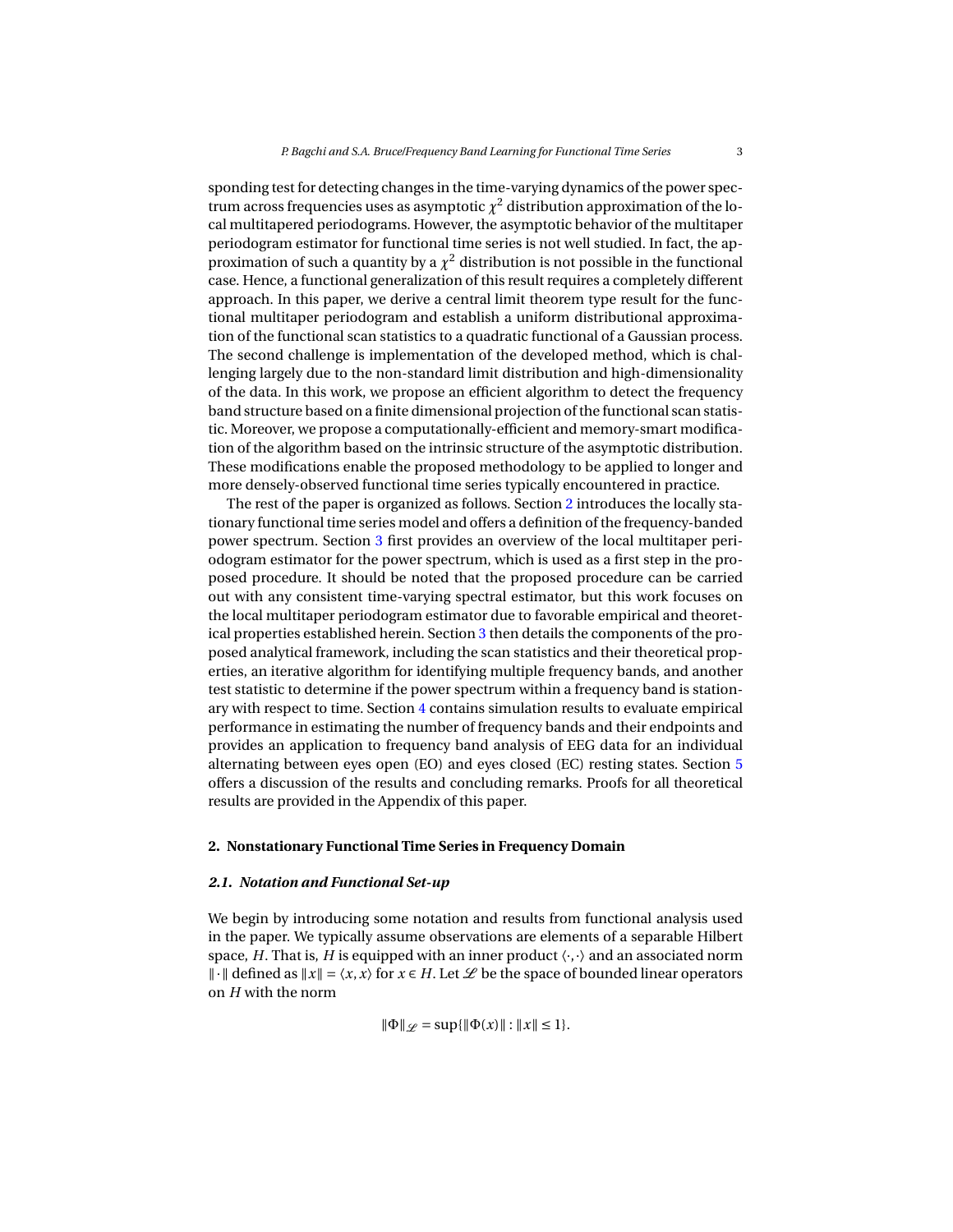An operator  $\Phi \in \mathcal{L}$  is compact if there exists two orthonormal bases,  $\{v_i\}$  and  $\{f_i\}$ , and a real sequence converging to zero,  $\{\lambda_i\}$ , such that for  $x \in H$ ,

$$
\Phi(x) = \sum_{j=1}^{\infty} \lambda_j \langle x, v_j \rangle f_j.
$$

This representation is called the singular value decomposition. A compact operator with such a representation is said to be a Hilbert-Schmidt operator if  $\sum_{j=1}^{\infty} \lambda_j^2 < \infty$ . The space  $\mathscr S$  of Hilbert-Schmidt operators is itself a separable Hilbert space with inner product

$$
\langle \Phi_1, \Phi_2 \rangle_{\mathcal{S}} = \sum_{i=1}^{\infty} \langle \Phi_1(e_i), \Phi_2(e_i) \rangle
$$

where {*ei*} is an arbitrary orthonormal basis whose selection does not alter the value of  $\langle \Phi_1, \Phi_2 \rangle_{\mathscr{S}}$ . One can show that  $\|\Phi\|_{\mathscr{S}}^2 = \sum_{j=1}^{\infty} \lambda_j^2$  and  $\|\Phi\|_{\mathscr{S}} \le \|\Phi\|_{\mathscr{S}}$ . An operator  $\Phi \in \mathcal{L}$  is symmetric if  $\langle \Phi(x), y \rangle = \langle x, \Phi(y) \rangle$  for all  $x, y \in H$  and positive semi-definite if  $\langle \Phi(x), x \rangle \ge 0$  for all  $x \in H$ .

In particular, we are interested in the Hilbert space  $L^2([0,1]^k,\mathbb{C})$ , the set of complexvalued measurable functions *x* defined on  $[0,1]^k$  satisfying  $\int_{[0,1]^k} |x^2(u)| du < \infty$ , equipped with the inner product

$$
\langle x, y \rangle = \int_{[0,1]^k} x(t) \overline{y(t)} dt,
$$

where  $\overline{y}$  denotes the complex conjugate of  $y \in \mathbb{C}$ . Note for  $x, y \in L^2([0,1]^k, \mathbb{C})$ , we denote by *x* = *y* the fact that  $||x - y|| = \int_{[0,1]^k} |x(t) - y(t)|^2 dt = 0$ . The space of square integrable real valued functions  $L^2([0,1]^k,\mathbb{R})$  is defined similarly.

An important class of integral operators on  $L^2([0,1]^k,\mathbb{C})$  are those defined by

$$
\Phi[x](t) = \int_{[0,1]^k} \phi(t,s)x(s)ds
$$

for  $x \in L^2([0,1]^k, \mathbb{C})$  with kernel function  $\phi \in L^2([0,1]^k \times [0,1]^k, \mathbb{C})$ . These operators are Hilbert-Schmidt if and only if  $\int \int |\phi^2(s, t)| ds dt < \infty$ , in which case,

$$
\|\Phi\|_{\mathscr{S}}^2 = \int_{[0,1]^k} \int_{[0,1]^k} |\phi^2(s,t)| ds dt.
$$

If  $\phi(s,t) = \phi(t,s)$  and  $\int_0^1 \int_0^1 \phi(s,t)^2 ds dt \ge 0$ , the integral operator  $\Phi$  is symmetric and positive semi-definite.

#### *2.2. Power Spectrum of Locally Stationary Functional Time Series*

Let  $\{X_h\}_{h\in\mathbb{Z}}$  be a weakly stationary functional time series such that  $X_t$  is a random element of  $L^2([0,1],\mathbb{R})$  for each  $t \in \mathbb{Z}$  with expectation  $\mu$  and auto-covariance kernel  $r_h$  ∈ *L*([0, 1]<sup>2</sup>, ℝ) at lag *h* defined as

$$
r_h(s, t) = \mathbb{E}\left( (X_h(t) - \mu(t))(X_0(s) - \mu(s)) \right), \qquad t, s \in [0, 1].
$$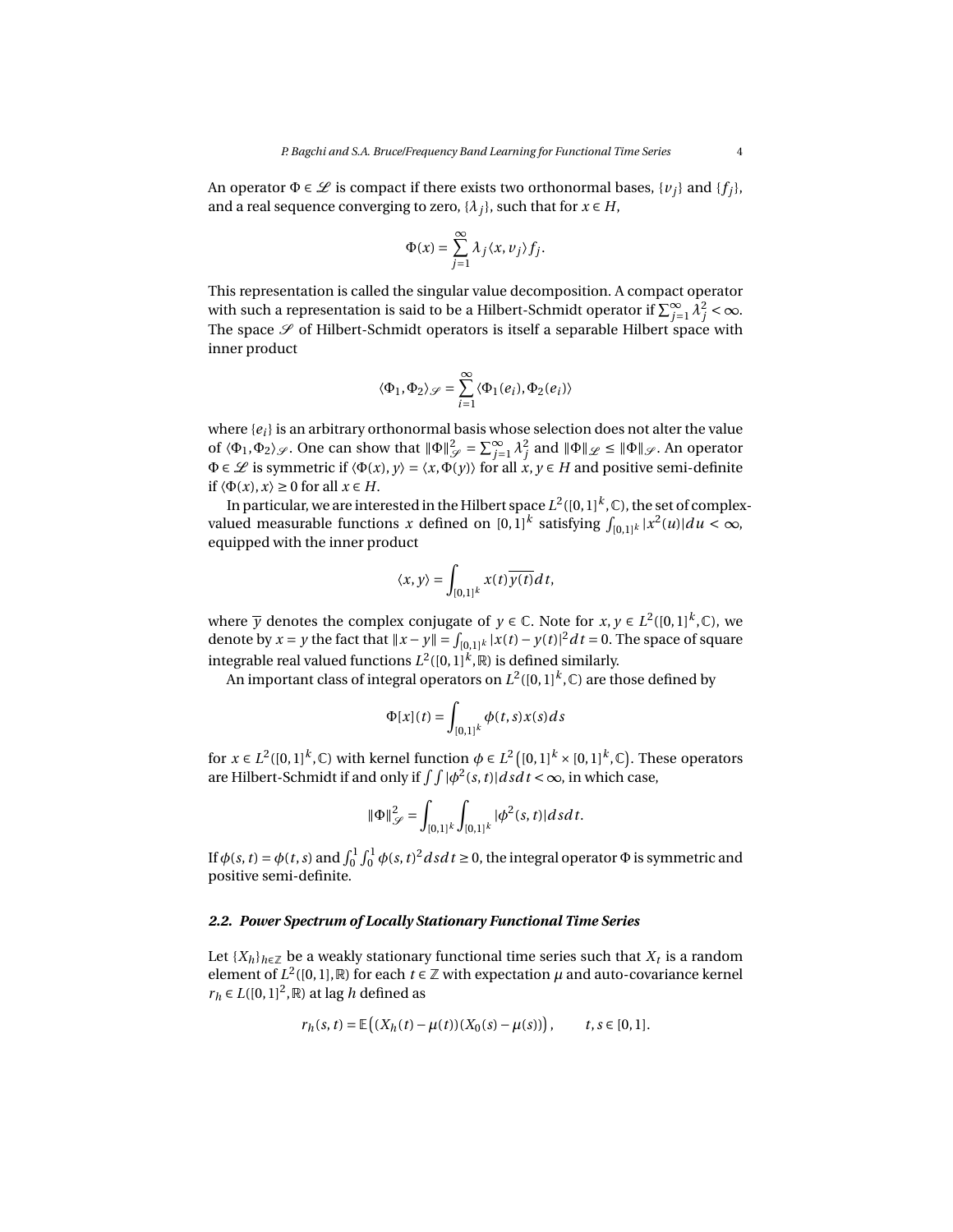Let  $\mathcal{R}_h$  be the corresponding autocovariance operator, i.e., the integral operator induced by the autocovariance kernel  $r_h$ . The second order dynamics of this time series can be completely described by the spectral density operator, defined as the Fourier transform of  $\{\mathscr{R}_h\}_{h\in\mathbb{Z}}$ , acting on  $L^2([0,1],\mathbb{C})$ , i.e.,

$$
\mathcal{F}_{\omega} = \sum_{h \in \mathbb{Z}} \mathcal{R}_h e^{-i2\pi \omega h} \quad \omega \in (0, 0.5). \tag{2.1}
$$

We will assume our data are centered and hence  $\mu = 0$ . When stationarity is violated, we can no longer define the spectral density in this manner for all time points. To meaningfully model nonstationarity, we consider a triangular array  ${X_{t,T} : 1 \le t \le T}$ *T*} $_{T \in \mathbb{N}}$  as a doubly-indexed functional time series, where  $X_{t,T}$  is a random element with values in  $L^2([0,1],\mathbb{R})$  for each  $1 \le t \le T$  and  $T \in \mathbb{N}$ . The processes  $\{X_{t,T} : 1 \le t \le T\}$ *T*} are extended on  $t \in \mathbb{Z}$  by setting  $X_{t,T} = X_{1,T}$  for  $t < 1$  and  $X_{t,T} = X_{T,T}$  for  $t > T$ . The sequence of stochastic processes  $\{X_{t,T} : t \in \mathbb{Z}\}$  indexed by  $T \in \mathbb{N}$  is called *locally stationary* if for all rescaled times  $u \in [0, 1]$ , there exists an  $L^2([0, 1], \mathbb{R})$ -valued strictly stationary process  $\{X_t^{(u)}: t \in \mathbb{Z}\}$  such that

$$
\left\| X_{t,T} - X_t^{(u)} \right\|_2 \le \left( \left| \frac{t}{T} - u \right| + \frac{1}{T} \right) P_{t,T}^{(u)} \qquad a.s. \tag{2.2}
$$

for all  $1 \le t \le T$ , where  $P_{t,T}^{(u)}$  is a positive real-valued process such that for some  $\rho > 0$ and *C* <  $\infty$  the process satisfies  $\mathbb{E}(|P_{t,T}^{(u)}|^{\rho}) < C$  for all *t* and *T* and uniformly in *u*  $\in$ [0, 1]. If the second-order dynamics change gradually over time, the second order dynamics of the stochastic process { $X_{t,T}$  :  $t \in \mathbb{Z}$ }  $_{T \in \mathbb{N}}$  are completely described by the *time-varying spectral density kernel* given by

$$
f_{u,\omega}(\tau,\sigma) = \sum_{h \in \mathbb{Z}} \mathbb{E}\left(X_{t+h}^{(u)}(\tau)X_t^{(u)}(\sigma)\right) e^{-i2\pi\omega h}, \qquad \omega \in (0,1/2). \tag{2.3}
$$

The time varying spectral density operator  $F_{u,\omega}$  is the operator induced by  $f_{u,\omega}$  by right integration. Following the set-up of [\[1\]](#page-30-5), in order to establish our asymptotic results, we impose the following technical assumptions on the time series under consideration.

<span id="page-4-0"></span>*Assumption* 2.1. Assume  $\{X_{t,T}: t \in \mathbb{Z}\}_{T \in \mathbb{N}}$  is a locally stationary zero-mean stochastic process and let  $\kappa_{k;t_1,...,t_{k-1}}$  be a positive sequence in  $L^2([0,1]^k,\mathbb{R})$  independent of *T* such that, for all  $j = 1, ..., k - 1$  and some  $\ell \in \mathbb{N}$ ,

$$
\sum_{t_1,\dots,t_{k-1}\in\mathbb{Z}} (1+|t_j|^{\ell}) \|\kappa_{k;t_1,\dots,t_{k-1}}\|_2 < \infty.
$$
 (2.4)

Let us denote

$$
Y_t^{(T)} = X_{t,T} - X_t^{(t/T)} \qquad \text{and} \qquad Y_t^{(u,v)} = \frac{X_t^{(u)} - X_t^{(v)}}{(u-v)}
$$
(2.5)

for  $T \geq 1$ ,  $1 \leq t \leq T$  and  $u, v \in [0, 1]$  such that  $u \neq v$ . Suppose furthermore that  $k$ -th order joint cumulants satisfy

(i)  $\|\text{Cum}(X_{t_1, T}, \ldots, X_{t_{k-1}, T}, Y_{t_k}^{(T)})\|_2 \leq \frac{1}{T} \|\kappa_{k, t_1 - t_k, \ldots, t_{k-1} - t_k}\|_2$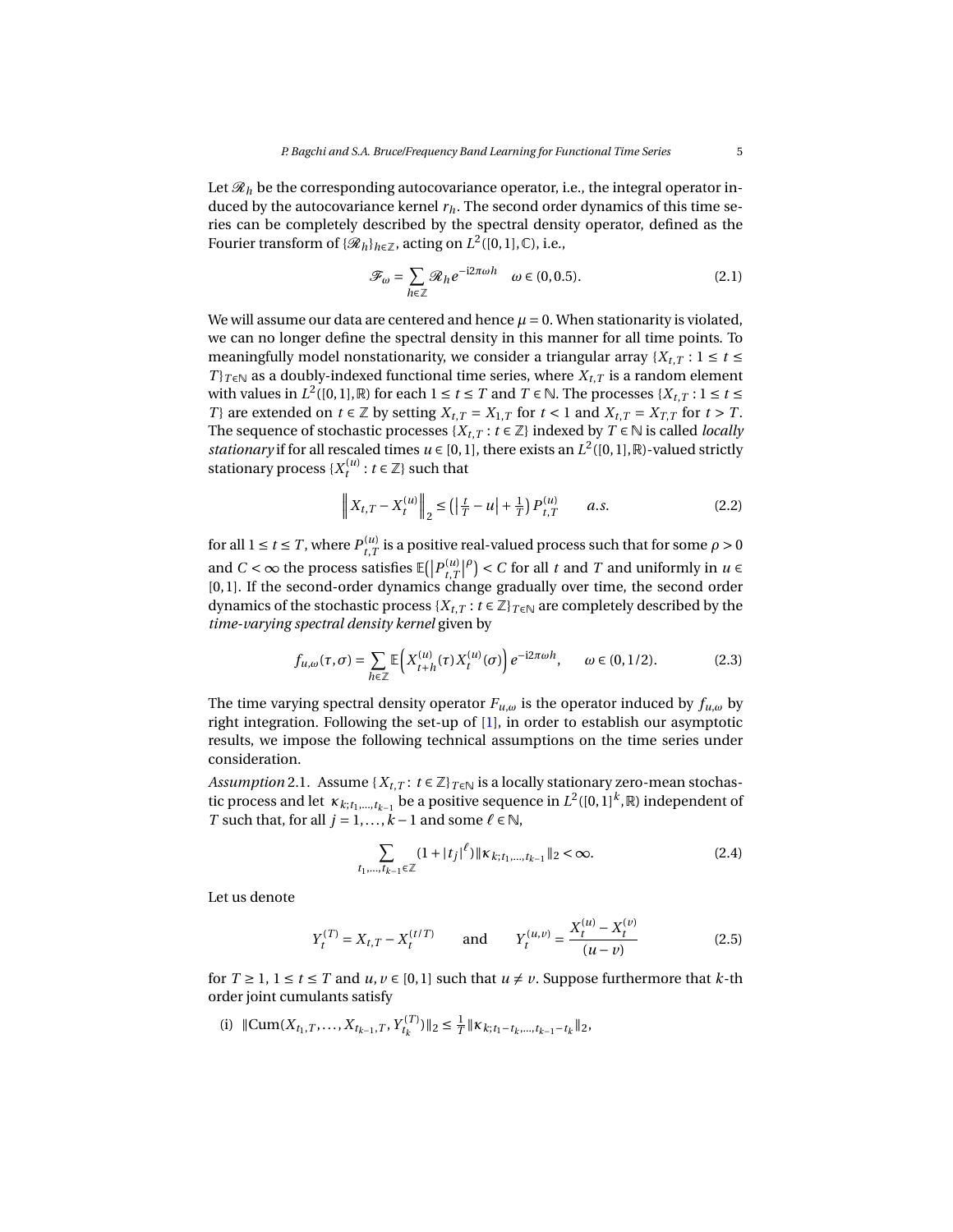- (ii)  $||\text{Cum}(X_{t_1}^{(u_1)},...,X_{t_{k-1}}^{(u_{k-1})},Y_{t_k}^{(u_k,v)})||_2 \leq ||\kappa_{k,t_1-t_k,...,t_{k-1}-t_k}||_2,$
- (iii)  $\sup_u \|\text{Cum}(X_{t_1}^{(u)},...,X_{t_{k-1}}^{(u)},X_{t_k}^{(u)})\|_2 \leq \|\kappa_{k,t_1-t_k,...,t_{k-1}-t_k}\|_2$
- (iv)  $\sup_{u} \|\frac{\partial}{\partial u} \text{Cum}(X_{i,t_1}^{(u)})\|$  $\sum_{i,t_1}^{(u)}, \ldots, \sum_{i,t_k}^{(u)}$  $\int_{i,t_{k-1}}^{u(u)} X_{i,t_k}^{(u)}$  $\|f(t)\|_2 \leq \|\kappa_{k;t_1-t_k,\dots,t_{k-1}-t_k}\|_2.$

Under these assumptions, the spectral density operator  $\mathcal{F}_{u,\omega}$  is a Hilbert-Schmidt operator and the spectral density kernel  $f_{u,\omega} \in L^2([0,1]^2,\mathbb{C})$  is twice-differentiable with respect to *u* and *ω*.

We consider the demeaned power spectrum,

$$
g_{u,\omega}(\tau,\sigma) := f_{u,\omega}(\tau,\sigma) - \int_0^1 f_{u,\omega}(\tau,\sigma) du, \qquad (2.6)
$$

and equivalently  $\mathscr{G}_{u,\omega} = \mathscr{F}_{u,\omega} - \int_0^1 \mathscr{F}_{u,\omega} du$ . We assume *g* admits a partition of the frequency space such that

<span id="page-5-1"></span>
$$
g_{u,\omega}(\tau,\sigma) = \begin{cases} g_u^{(1)}(\tau,\sigma) & \text{for } \omega \in (0,\omega_1), \\ g_u^{(2)}(\tau,\sigma) & \text{for } \omega \in [\omega_1,\omega_2), \\ \vdots & \vdots \\ g_u^{(p)}(\tau,\sigma) & \text{for } \omega \in [\omega_{p-1},0.5). \end{cases}
$$
(2.7)

Equivalently, the spectral density operator  $\mathscr G$  admits a partition

$$
\mathcal{G}_{u,\omega} = \begin{cases}\n\mathcal{G}_u^{(1)} & \text{for } \omega \in (0,\omega_1), \\
\mathcal{G}_u^{(2)} & \text{for } \omega \in [\omega_1, \omega_2), \\
\vdots \\
\mathcal{G}_u^{(p)} & \text{for } \omega \in [\omega_{p-1}, 0.5).\n\end{cases}
$$
\n(2.8)

We want to estimate the number of segments in the partition *p* and the associated partition points  $(\omega_1, \omega_2, \dots, \omega_p)$  of the frequency space.

# <span id="page-5-0"></span>**3. Empirical Band Analysis**

#### <span id="page-5-2"></span>*3.1. Estimation of the Power Spectrum and Proposed Statistic*

We start by approximating the time-varying power spectrum by multitaper local periodograms based on the data. We consider *B* equally-sized non-overlapping temporal blocks. For the sake of notational convenience, suppose that *T* is a multiple of *B*, and let  $T_B = T/B$  be the number of observations in each temporal block.

For  $b = 1, 2, \ldots, B$ ,  $\omega \in (0, 0.5)$ ,  $k = 1, 2, \ldots, K$  and  $T \ge 1$ , the functional discrete Fourier transform (fDFT) is defined as a random function with values in  $L^2([0,1],\mathbb{C})$ given by

<span id="page-5-3"></span>
$$
\widetilde{X}_T^{(k),b,\omega} := \sum_{t=1}^T v_b^k(t) I_b(t/T) X_{t,T} e^{-i2\pi\omega t},
$$
\n(3.1)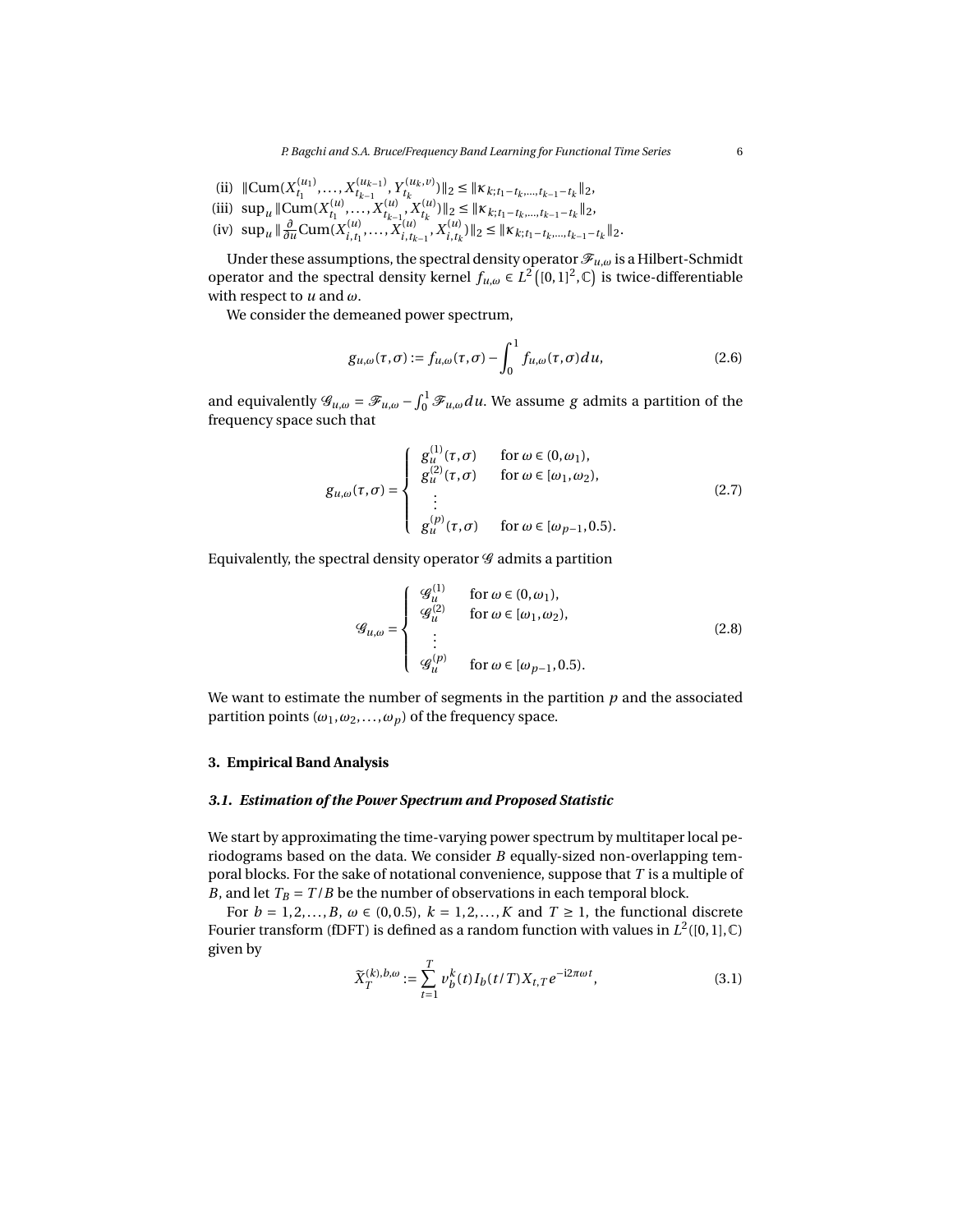where  $v_b^k$ : {1, 2, ..., *T*}  $\mapsto \mathbb{R}$  is the *k*-th data taper for the *b*-th time segment. We propose the use of sinusoidal tapers of the form

$$
v_b^k(t) = \sqrt{\frac{2}{T_B + 1}} \sin \frac{\pi k [t - (b - 1)T_B]}{T_B + 1}, \text{ for } k = 1, ..., K,
$$
 (3.2)

which are orthogonal for *t* ∈  $[(b-1)T_B+1,...,bT_B]$ . Sinusoidal tapers are more computationally efficient than the Slepian tapers proposed in [\[35\]](#page-32-3), which require numerical eigenvalue decomposition to construct the tapers, and can achieve similar spectral concentration with significantly less local bias [\[30\]](#page-31-13). Another advantage is that the bandwidth, *bw*, which is the minimum separation in frequency between approximately uncorrelated spectral estimates, can be fully determined by setting the number of tapers, *K*, appropriately [\[40\]](#page-32-4). More specifically,

$$
bw = \frac{K+1}{T_B+1}.\tag{3.3}
$$

The k-th single local periodogram kernel is then defined by

$$
\widehat{f}_{b,\omega}^{(k)}(\tau,\sigma)=\widetilde{X}_T^{(k),b,\omega}(\tau)\widetilde{X}_T^{(k),b,-\omega}(\sigma)=\widetilde{X}_T^{(k),b,\omega}(\tau)\overline{\widetilde{X}_T^{(k),b,\omega}(\sigma)}.
$$

The multitaper estimator of the local power spectrum within the *b*-th block is then defined to be the average of all *K* single taper estimators

$$
\widehat{f}_{b,\omega}^{(mt)}(\tau,\sigma) = \frac{1}{K} \sum_{k=1}^{K} \widehat{f}_{b,\omega}^{(k)}(\tau,\sigma).
$$
\n(3.4)

The final estimator of the time-varying power spectrum is then given by

<span id="page-6-1"></span>
$$
\widehat{f}_{u,\omega}^{(mt)}(\tau,\sigma) = \sum_{b=1}^{B} I_b(u) \widehat{f}_{b,\omega}^{(mt)}(\tau,\sigma).
$$
\n(3.5)

In practice, this estimator requires appropriate selection of two tuning parameters: *B* and *K*. The number of time blocks, *B*, balances frequency and temporal properties. It should be selected small enough to ensure sufficient frequency resolution and so the central limit theorem holds for the local tapered periodgrams. It should be selected large enough so that data within each block are approximately stationary, which depends on the signal under study. Asymptotic results presented in the next section indicate the optimal rate for *B* is  $T^{1/2}$ . In the absence of scientific guidelines, we recommend selecting *B* as the factor of *T* closest to  $T^{1/2}$ . The number of tapers, *K*, controls the smoothness of local spectral estimates. Asymptotic results presented in the next section indicate an appropriate choice would be  $K =$  $\max(1, \lfloor \min(T_B, B)^{1/2} \rfloor).$ 

We further define the estimated demeaned time-varying spectra as

<span id="page-6-0"></span>
$$
\widehat{g}_{b/B,\omega}(\tau,\sigma) = \widehat{f}_{b/B,\omega}^{(mt)}(\tau,\sigma) - \frac{1}{B} \sum_{l=1}^{B} \widehat{f}_{l/B,\omega}^{(mt)}(\tau,\sigma). \tag{3.6}
$$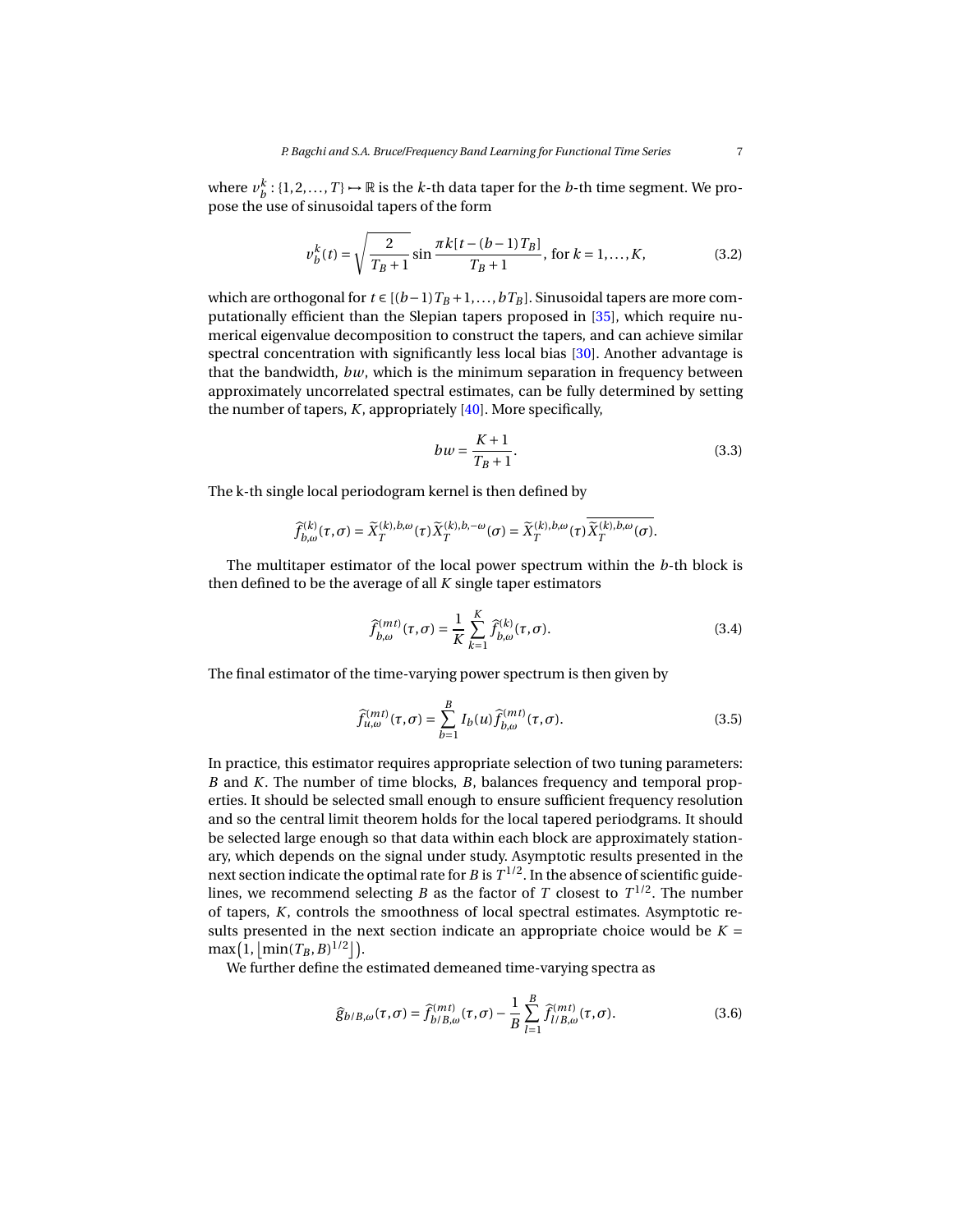Let  $\tilde{g}_{u,\omega_0,\delta}$  be the average of demeaned time-varying spectrum for  $\omega \in [\omega_0,\omega_0+\delta)$ . In order to identify frequency partition points, we consider an integrated scan statistic defined as

$$
Q_{\omega_0,\delta} = \sum_{b=1}^B \int_0^1 \int_0^1 (\widehat{g}_{b/B,\omega_0+\delta}(\tau,\sigma) - \widetilde{g}_{b/B,\omega_0,\delta}(\tau,\sigma))^2 d\tau d\sigma.
$$
 (3.7)

#### *3.2. Asymptotic Properties of the Scan Statistic*

The basic intuition behind this scan statistic is that the estimator  $\hat{g}$  defined in [\(3.6\)](#page-6-0) asymptotically behaves like the theoretical demeaned power spectrum defined in [\(2.7\)](#page-5-1). The scan statistic compares the value of  $\hat{g}$  at  $\omega_0 + \delta$  with the average of the same quantity over the interval  $(\omega_0, \omega_0 + \delta)$ . Hence, if one of the partition points  $\omega_k$ defined in [\(2.7\)](#page-5-1) is present in the interval ( $\omega_0$ ,  $\omega_0 + \delta$ ), the scan statistic should take a large value, and it should be bounded and close to zero otherwise. For rest of the paper, we will consider the following asymptotic scheme.

<span id="page-7-0"></span>*Assumption* 3.1. Assume  $T \to \infty$ ,  $B \to \infty$ ,  $K \to \infty$ ,  $T/K^2 \to \infty$  and  $T/BK \to \infty$ ,

Our first result characterizes the asymptotic behavior of the estimated demeaned power spectrum.

<span id="page-7-1"></span>*Lemma* 3.1. Under [Assumption 2.1](#page-4-0) and [Assumption 3.1,](#page-7-0) for every *b*,  $b_1$ ,  $b_2 \in \{1, 2, ..., B\}$ ,  $\omega \in$ (0, 0.5), and  $τ$ ,  $τ$ <sub>1</sub>,  $τ$ <sub>2</sub>,  $σ$ ,  $σ$ <sub>1</sub>,  $σ$ <sub>2</sub> ∈ [0, 1],

$$
\mathbb{E}\left(\hat{g}_{b/B,\omega}(\tau,\sigma)\right) = g_{u_b,\omega}(\tau,\sigma) + O\left(\log(T_B)/T_B\right) + \log(1/T)
$$
\n
$$
\text{Cov}\left(\hat{g}_{b/B,\omega_1}(\tau_1,\sigma_1), \hat{g}_{b/B,\omega_2}(\tau_2,\sigma_2)\right) = \frac{(1-2/B)}{K}F(u_b,\omega_1,\omega_2,\tau_1,\sigma_1,\tau_2,\sigma_2)
$$
\n
$$
+ \frac{1}{B^2K} \sum_{l=1}^B F(u_l,\omega_1,\omega_2,\tau_1,\sigma_1,\tau_2,\sigma_2) + o(1).
$$
\n
$$
\text{Cov}\left(\hat{g}_{b_1/B,\omega_1}(\tau_1,\sigma_1), \hat{g}_{b_2/B,\omega_2}(\tau_2,\sigma_2)\right) = -\frac{1}{BK}F(u_{b_1},\omega_1,\omega_2,\tau_1,\sigma_1,\tau_2,\sigma_2)
$$
\n
$$
- \frac{1}{BK}F(u_{b_2},\omega_1,\omega_2,\tau_1,\sigma_1,\tau_2,\sigma_2) + \frac{1}{B^2K} \sum_{l=1}^B F(u_{b_l},\omega_1,\omega_2,\tau_1,\sigma_1,\tau_2,\sigma_2) + o(1),
$$

where

$$
F(u,\omega_1,\omega_2,\tau_1,\sigma_1,\tau_2,\sigma_2):=f_{u,\omega_1}(\tau_1,\tau_2)f_{u,\omega_2}(\sigma_1,\sigma_2)+f_{u,\omega_2}(\tau_1,\sigma_2)f_{u,\omega_2}(\tau_2,\sigma_1),
$$

and  $u_b$  is the mid-point of the  $b$ -th block.

*Remark* 3.1. Note that the assumptions  $T/BK \to \infty$  and  $K \to \infty$  together guarantee  $T_B \rightarrow \infty$ . Therefore [Lemma 3.1](#page-7-1) implies that  $\mathbb{E}(\hat{g}_{b/B, \omega}(\tau, \sigma)) \rightarrow g_{u_b, \omega}(\tau, \sigma)$  under our commutationshape. Moreover, the coverience legrel of the process  $\hat{\sigma}$  is  $O(1/K)$ . This asymptotic scheme. Moreover, the covariance kernel of the process  $\hat{g}$  is  $O(1/K)$ . This guarantees for fixed *b* and  $\omega$ ,  $\hat{g}_{b/B,\omega}$  consistently estimates  $g_{u_b,\omega}$ . A stronger uniform result on *b* and *ω* can be established under additional moment assumptions. Additionally, the covariance across different time blocks is of the order *O*(1/*BK*), which converges to 0 faster than the covariance kernel within the same block.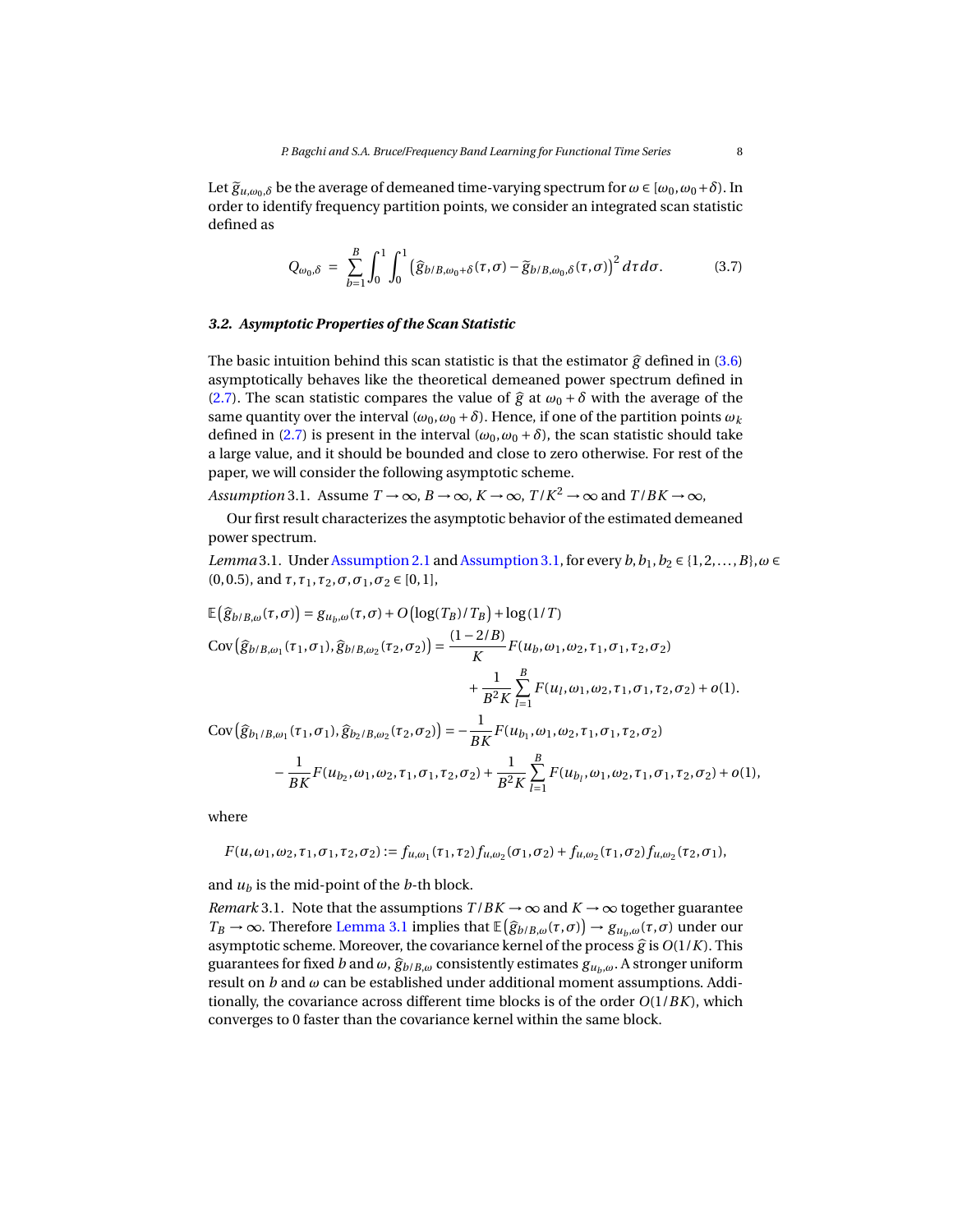Next, we investigate the asymptotic behavior of the scan statistic itself. The next two theorems describe the asymptotic behavior of the scan statistic under the absence and presence of a jump point in the interval  $(\omega_0, \omega_0 + \delta)$  respectively.

<span id="page-8-0"></span>*Theorem* 3.1. Assume  $g_{u,\omega}(\tau,\sigma) = g_u^{(0)}(\tau,\sigma)$  for all  $\tau,\sigma \in [0,1]$  and  $\omega \in [\omega_0,\omega_0 + \delta]$ . Under [Assumption 2.1](#page-4-0) and [Assumption 3.1,](#page-7-0)

$$
Q_{\omega_0,\delta} \stackrel{d}{=} \frac{1}{K} \sum_{b=1}^B \left( ||\mathcal{G}_b||_2^2 + o_p(1) \right),
$$

where  $\{\mathscr{G}_b\}$  is a collection of zero-mean Gaussian processes in  $L^2\left([0,1]^2\right)$  with covariance structure given in [\(A.7\)](#page-28-0) and [\(A.8\)](#page-28-1).

By Lemma [A.4,](#page-28-2) the quantity  $\frac{1}{B} \sum_b ||\mathcal{G}_b||^2 = O_p(1)$  as  $B \to \infty$ . Therefore, [Theo](#page-8-0)[rem 3.1](#page-8-0) suggests that the quantity  $K/BQ_{\omega_0,\delta}$  is asymptotically bounded. Hence, as long as the last quantity diverges under our asymptotic set-up, we can construct a consistent test for the existence of a partition point in frequency domain. The next theorem guarantees that is indeed the case.

<span id="page-8-1"></span>*Theorem* 3.2*.* Assume that

$$
g_{u,\omega}(\tau,\sigma) = \begin{cases} g_u^{(1)}(\tau,\sigma) & \text{for } \omega \in [\omega_0, \omega^*) \\ g_u^{(2)}(\tau,\sigma) & \text{for } \omega \in [\omega^*, \omega_0 + \delta]. \end{cases}
$$

Under [Assumption 2.1](#page-4-0) and [Assumption 3.1,](#page-7-0)

$$
Q_{\omega_0,\delta} \stackrel{d}{=} \frac{1}{K} \sum_{b=1}^B \left( \|g_b\|_2^2 + o_p(1) \right) + B \left( \frac{\omega^* - \omega_0}{\delta} \right)^2 \int_0^1 \int_0^1 \int_0^1 \left( g_u^{(1)}(\tau,\sigma) - g_u^{(2)}(\tau,\sigma) \right)^2 d\tau d\sigma du + O_p(B/K),
$$

where  $\{\mathscr{G}_h\}$  are as defined in Theorem [3.1.](#page-8-0)

*Remark* 3.2. If there is no significant frequency partition point in  $[\omega_0, \omega_0 + \delta]$ , we have

$$
Q_{\omega_0,\delta}=O(B/K),
$$

and in the presence of a change,

$$
Q_{\omega_0,\delta}=O(B/K)+O(B).
$$

Therefore, we expect to see a large spike in the scan statistic around the frequency where the dynamics of the power spectrum changes.

*Remark* 3.3*.* Suppose we are interested in testing the null hypothesis that the kernel *g*<sub>*u*, $\omega$ </sub> does not change in  $\omega$  on the interval  $(\omega_0, \omega_0 + \delta)$ . Let  $c_\alpha$  be the (1−*α*)-th quantile of  $\frac{1}{B}\sum_{b=1}^B \|\mathscr{G}_b\|_2^2$  for large *B*. Then an asymptotic level  $\alpha$  test for this hypothesis can be constructed by rejecting the null when  $KQ_{\omega_0,\delta} > Bc_\alpha$ . In fact, the next Corollary suggests that this is a consistent test.

*Corollary* 3.1*.* Under the assumptions of Theorem [3.2,](#page-8-1) we have

$$
P\left(Q_{\omega_0,\delta} > \frac{1}{K} \sum_{b=1}^B \|\mathcal{G}_b\|_2^2\right) \to 1.
$$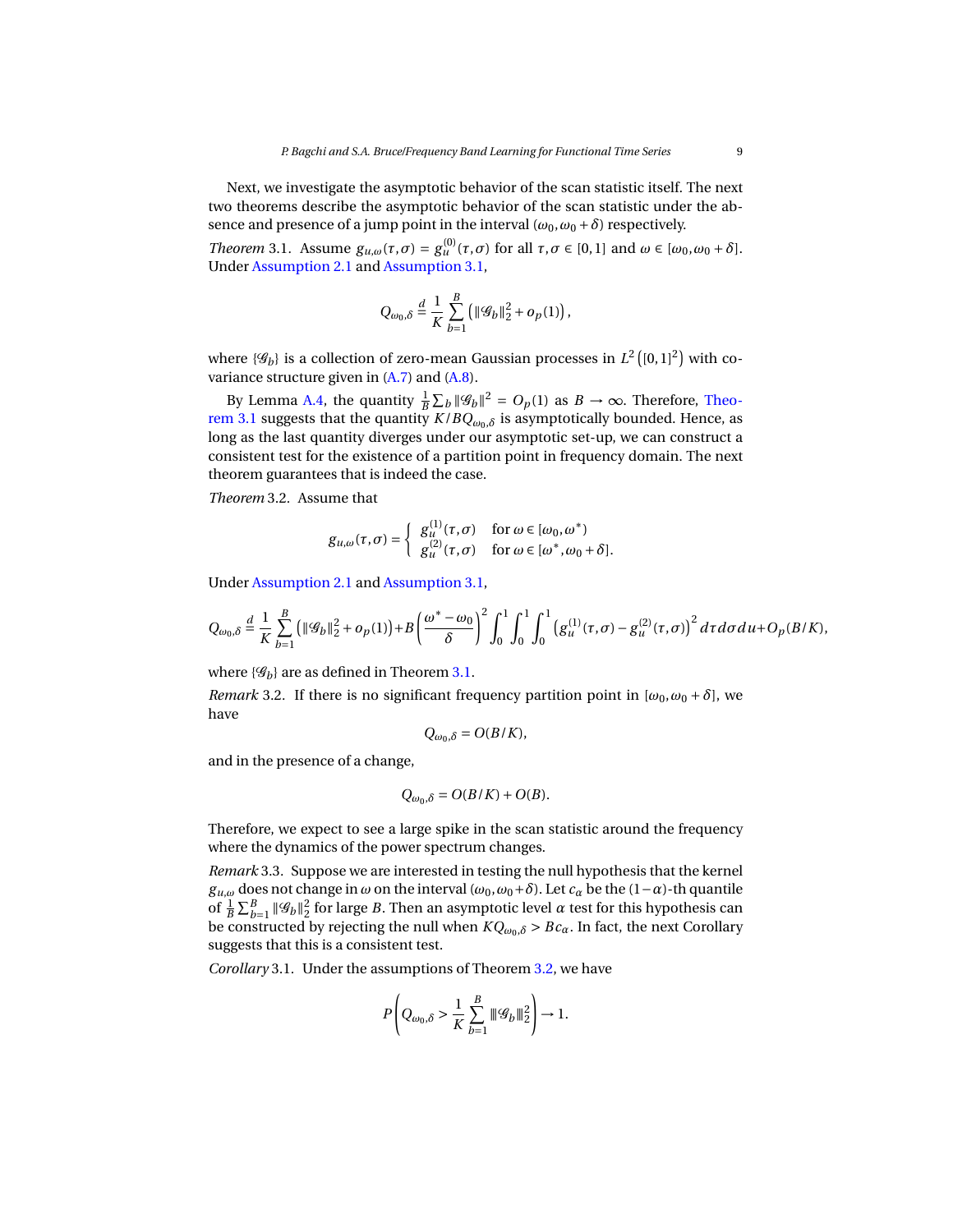# *3.3. An Iterative Algorithm*

The results discussed in the previous section provide a consistent test to find a single partition point in the frequency space. In this section, we extend this framework to detect multiple frequency partition points using an iterative search algorithm that uses this scan statistic to efficiently explore the frequency space and identify all frequency partition points.

For computational efficiency, we search across frequencies in batches of size  $n_{\text{max}}$ . This limits the number of calculations required to approximate the null distribution of the scan statistic to avoid undue computational burden. In particular,  $\omega_0$  is first fixed at a value near 0, and we conduct a test for partition points in the interval  $(\omega_0, \omega_0 + \delta)$  comparing the statistic  $Q_{\omega_0, \delta}$  against the null distribution described in Theorem [3.1](#page-8-0) for different values of  $\delta < n_{\text{max}}/T_B$ . A Hochberg step-up procedure [\[15\]](#page-30-6) is then used to test for the presence of a partition in the frequency domain at each particular frequency  $\omega_0 + \delta$ . If the procedure returns a set of frequencies for which the null hypothesis (no partition point) is rejected, we then add the smallest frequency in this set to the estimated frequency band partition, increase  $\omega_0$  to be just larger than this newly found frequency partition point, and repeat the process. If the procedure does not return any frequencies for which the null hypothesis is rejected, we increase  $\omega_0$  to be just larger than the largest frequency tested in the current batch and repeat the process. The procedure continues until all frequencies have been evaluated as potential partition points. To better visualize this procedure, consider that the traversal of this procedure across frequencies resembles the movement of an inchworm. A complete algorithmic representation of the search procedure in its entirety is available in Algorithm [1.](#page-10-0)

P-values are obtained by comparing observed test statistics with a simulated distribution of the limiting random variable described in [Theorem 3.1.](#page-8-0) To simulate from the null distribution, we generate  $d_0$  draws from the collection of zero-mean Gaussian processes  $\{\mathscr{G}_b\}$  with covariance structure given in [\(A.7\)](#page-28-0) and [\(A.8\)](#page-28-1). The covariance is estimated using the estimates of the demeaned time-varying power spectrum based on the local multitaper power spectrum estimator  $\hat{f}_{\mu,\omega}^{(mt)}$  described in Section [3.1.](#page-5-2)

*Remark* 3.4*.* Computation cost is a critical aspect for analyzing functional time series data. In order to make our algorithm more efficient, we use two particular adjustments

- (i) *A block diagonal approximation of the asymptotic covariance structure:* While approximating the asymptotic quantiles by simulating  $\{\mathscr{G}_b\}$ , we ignore the covariance across different time blocks *b* given by [\(A.8\)](#page-28-1). This allows for simulating from a collection of *B* independent, lower dimensional Gaussian processes, which can be carried out in parallel for computational efficiency. Note that the covariance kernel for  $\mathcal{G}_b$  given in [\(A.7\)](#page-28-0) is  $O(1)$  and the covariance kernel in [\(A.8\)](#page-28-1) is *O*(1/*B*). Therefore, for large *B*, the approximation works reasonably well.
- (ii) *Choice of the tuning parameter*  $n_{\text{max}}$ *:* Notice that number of calculations required to estimate the covariance kernel given in  $(A.8)$  grows with the number of frequencies between  $\omega_0$  and  $\omega_0 + \delta$ . By traversing frequencies by testing in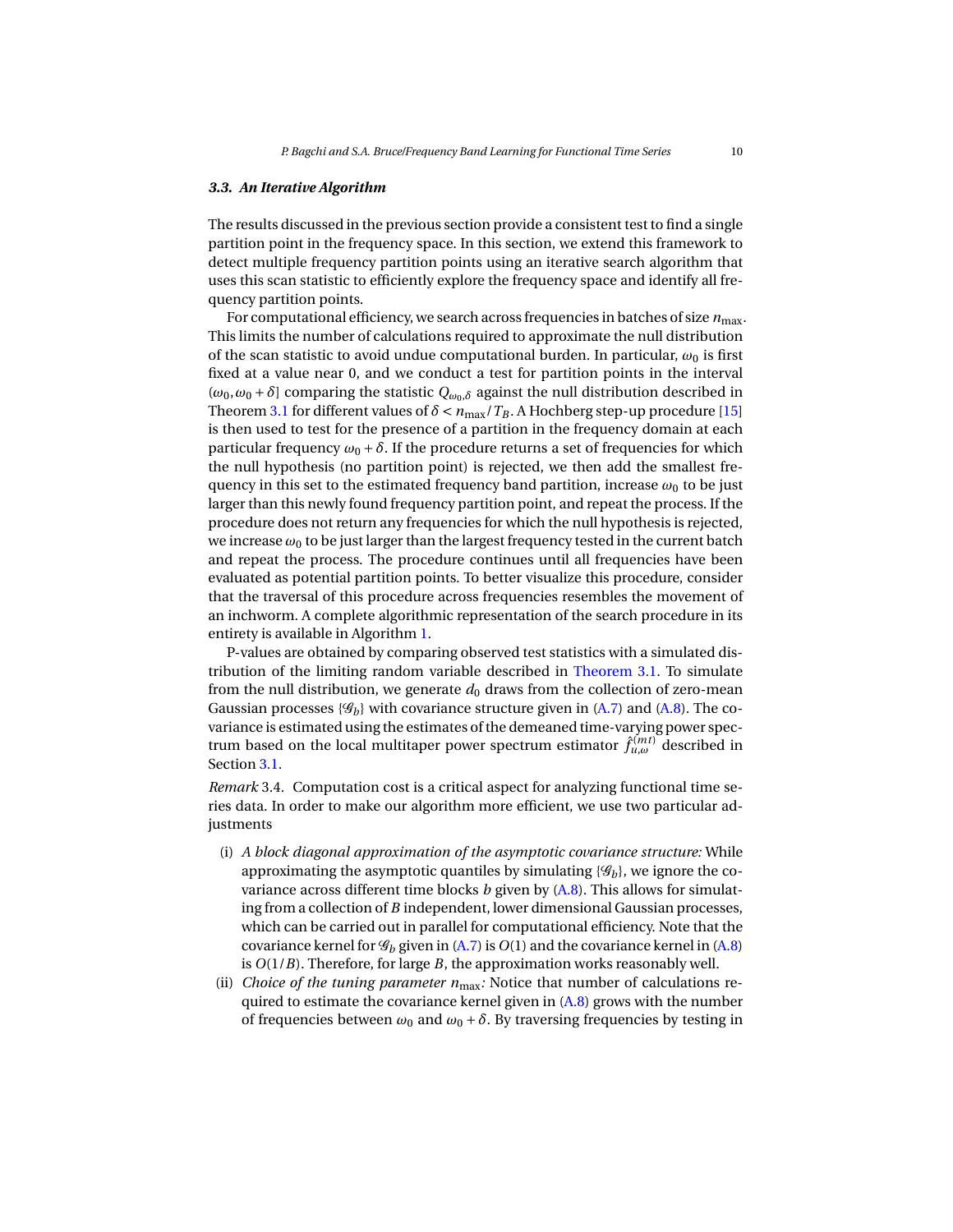**Algorithm 1:** INCHWORM FREQUENCY BAND SEARCH ALGORITHM

**Input:** Demeaned time-varying multitaper power spectrum estimates,  $\hat{g}_{b/B,\omega_k}(\tau,\sigma)$ , for *b* = 1,...,*B* and  $\omega_k = k/T_B$  for  $k = 1, ..., N_B = \lfloor T_B/2 \rfloor - 1$ Number of tapers *K*, significance level *α*, number of frequencies tested in each pass *n*max, number of draws for approximating  $p$ -values,  $d_0$ **Output:** Estimated number of partition points,  $\hat{p}$ Estimated partition points,  $\hat{\omega}_{\hat{p}} = {\hat{\omega}_1, \hat{\omega}_2, ..., \hat{\omega}_{\hat{p}-1}}$  $\hat{p}$  ← 1,  $\hat{\omega}_{\hat{p}}$  ← {}, stop ← 0,  $\epsilon$  ←  $\frac{K+1}{T_B+1}$ ,  $k^*$  ←  $\lceil T_B \epsilon \rceil$ ,  $\omega_0$  ←  $\omega_{k^*}$ **while** stop  $\neq 1$  **do**  $k_{\text{min}} \leftarrow [T_B \epsilon], k_{\text{max}} \leftarrow \min(k_{\text{min}} + n_{\text{max}} - 1, \lfloor N_B - k^* - T_B \epsilon \rfloor)$ Compute test statistics  $Q_{\omega_0, \delta_k} \forall \delta_k = k/T_B, k \in \{k_{\text{min}}, k_{\text{min}} + 1, ..., k_{\text{max}}\}.$ Simulate  $d_0$  draws,  $\mathbf{Q}_{\omega_0,\delta_k}^{H_0} = \left\{Q_{\omega_0,\delta_k}^{H_0,i}\right\}$  $\mathfrak{d}^{\ d_0}$  $\int_{i=1}^{6}$ , from the limiting null distribution of  $Q_{\omega_0,\delta_k}$ . Approximate *p*-values,  $\hat{p}(k) = \frac{1}{d_0} \sum_{i=1}^{d_0} I\left(Q_{\omega_0,\delta_k}^{H_0,i} > Q_{\omega_0,\delta_k}\right)$  to test *H*<sub>0</sub>(*k*) : *g*<sub>*u*</sub>,*ω*( $\tau$ ,*σ*) = *g*<sup>(0)</sup><sub>u</sub></sub> ( $\tau$ ,*σ*) for  $\omega \in [\omega_0, \omega_0 + \delta_k]$ . Identify **<sup>R</sup>***<sup>α</sup>* <sup>=</sup> {*ω*<sup>0</sup> <sup>+</sup>*δ<sup>k</sup>* : *H*0(*k*) rejected} using level-*α* Hochberg step-up procedure. **if**  $R_\alpha = \{\}$  **then**  $k^* \leftarrow T_B(\omega_0 + \delta_{k_{\text{max}}}), \omega_0 \leftarrow k^* / N_B$ **else**  $\hat{\omega}^* \leftarrow \min \mathbf{R}_{\alpha}, \hat{\omega}_{\hat{p}} \leftarrow \hat{\omega}_{\hat{p}} \cup \{\hat{\omega}^*\}, \hat{p} \leftarrow \hat{p} + 1$ <br>  $k^* \leftarrow \left[T_B(\hat{\omega}^* + \epsilon)\right], \omega_0 \leftarrow k^* / N_B$ **end if**  $\omega_0 > \omega_{N_B} - 2\epsilon$  **then** stop ← 1 **end return**  $\hat{p}, \hat{\omega}_{\hat{n}}$ 

<span id="page-10-0"></span>smaller batches, this reduces computation times significantly compared to letting *δ* vary over the whole frequency domain in a single pass.

All computations in what follows were performed using R 4.0.3 [\[25\]](#page-31-14). With the computational improvements introduced above, the run time using the proposed search algorithm for a single realization of functional white noise of length *T* = 2000 with  $R = 5$  observed points in the functional domain using  $B = 5$  time blocks and  $K = 15$  tapers with  $n_{\text{max}} = 40$  and  $d_0 = 100000$  is 5 to 6 minutes on a laptop with 32GB RAM and a 8-core 2.4 GHz processor on a Mac operating system. Without these improvements, the run time for the same data settings is over 10 hours, and many of the larger data settings considered in Section [4.1](#page-11-1) are not computationally feasible.

#### *3.4. Test for Stationarity Within Frequency Blocks*

The proposed methodology produces homogeneous regions of frequencies in which the power spectrum varies only across time. It is natural to then seek to identify frequency bands for which the second order structure is stationary. Specifically, within a frequency band  $[\omega_1, \omega_2]$ , the power spectrum  $f_{\mu,\omega}(\tau, \sigma) = f_{\mu}(\tau, \sigma)$  for all  $\mu, \tau, \sigma \in$ [0, 1] and  $\omega \in [\omega_1, \omega_2]$ . Furthermore, if the process in stationary within this region, the power spectrum is constant across time *u*, i.e.,  $f_{u,\omega}(\tau,\sigma) = f(\tau,\sigma)$  within than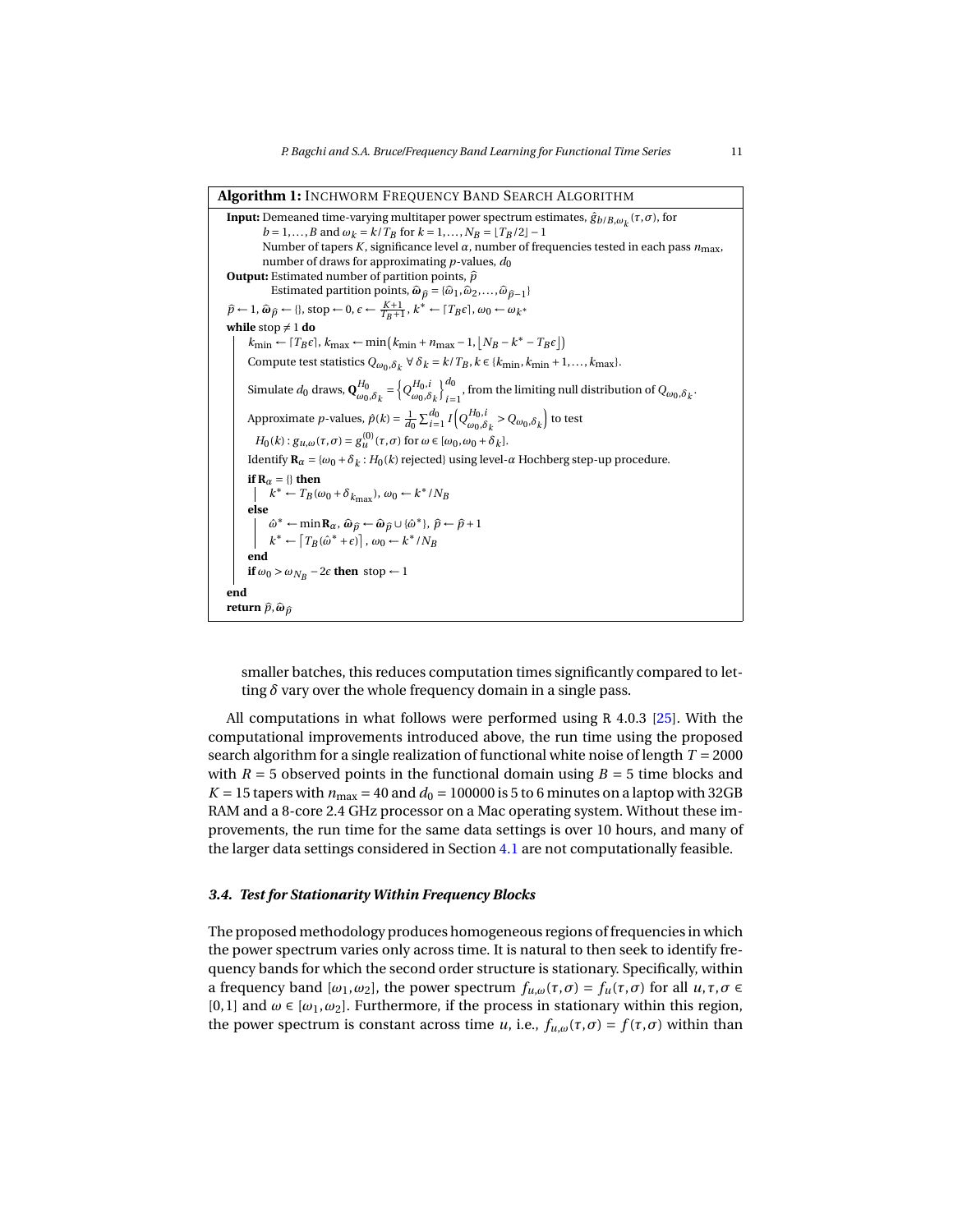band. In this situation, the demeaned power spectrum

$$
g_{u,\omega}(\tau,\sigma) = f_{u,\omega}(\tau,\sigma) - \int_0^1 f_{u,\omega}(\tau,\sigma) du \equiv 0,
$$

for for all  $u, \tau, \sigma \in [0, 1]$  and  $\omega \in [\omega_1, \omega_2]$ . Therefore, to test stationarity within a frequency band, we consider null hypothesis

*H*<sub>0</sub> :  $g_{u,\omega}(\tau,\sigma) \equiv 0$ , almost everywhere  $u,\tau,\sigma \in [0,1], \omega \in [\omega_1,\omega_2],$ 

against the alternative

 $H_a: g_{u,\omega}(\tau, \sigma) \neq 0$ , on a set of positive Lebesgue measure.

To test this hypothesis, we propose the test statistic

$$
Q^{0}(\omega_1,\omega_2)=\frac{1}{B}\sum_{b=1}^{B}\int_{\omega_1}^{\omega_2}\int_0^1\int_0^1\left|\widehat{g}_{b/B,\omega}(\tau,\sigma)\right|^2d\tau d\sigma d\omega.
$$

As  $\hat{g}$  is a consistent estimator of the true demeaned power spectrum  $g$ , this statistic is close to 0 under  $H_0$  and takes large positive values under the alternative. Now we formalize this idea through the asymptotic distribution of this statistic.

<span id="page-11-2"></span>*Theorem* 3.3*.* Assume that  $g_{u,\omega}(\tau,\sigma) = g_u(\tau,\sigma) = 0$  for all  $u,\tau,\sigma \in [0,1]$  and  $\omega \in$ [*ω*1,*ω*2]. Under [Assumption 2.1](#page-4-0) and [Assumption 3.1,](#page-7-0)

$$
Q^{0}(\omega_{1}, \omega_{2}) \stackrel{d}{=} \frac{1}{K} \sum_{b=1}^{B} ( \| \mathcal{H}_{b} \|_{2}^{2} + o(1) ), \qquad (3.8)
$$

where  $\{\mathcal{H}_b\}$  is a collection of zero-mean Gaussian Process in  $L^2[0,1]^2$  with covariance structure given in [\(A.5\)](#page-28-3).

*Remark* 3.5*.* Theorem [3.3](#page-11-2) suggests that under  $H_0$ ,  $g_u(\tau, \sigma) \equiv 0$ , the quantity  $K/B \times$  $Q^0(\omega_1, \omega_2) = \frac{1}{B} \sum_{b=1}^B ||\mathcal{H}_b||^2 + o(1)$ . Therefore, approximate *p*-values for the test of stationarity can be constructed by comparing  $KQ^0(\omega_1,\omega_2)/B$  with simulated quantiles of  $\frac{1}{B} \sum_{b=1}^{B} ||\mathcal{H}_b||^2$ , for large *B*. Note that  $\frac{1}{B} \sum_{b=1}^{B} ||\mathcal{H}_b||^2$  is  $O_p(1)$  as  $B \to \infty$  by [Lemma A.4.](#page-28-2)

The following Lemma guarantees consistency of the proposed test.

<span id="page-11-3"></span>*Lemma* 3.2. Assume that  $g_{u,\omega}(\tau,\sigma) = g_u(\tau,\sigma) \neq 0$  on a set of positive Lebesgue mea-sure. Under [Assumption 2.1](#page-4-0) and [Assumption 3.1,](#page-7-0)  $KQ^0(\omega_1, \omega_2)/B \to \infty$  in probability.

# <span id="page-11-0"></span>**4. Finite Sample Properties**

#### <span id="page-11-1"></span>*4.1. Simulation Studies*

In order to evaluate the performance of the search algorithm in finite samples, we consider three simulation settings representing appropriate extensions of [\[7\]](#page-30-4) for functional time series. A B-spline basis with 15 basis functions is used to generate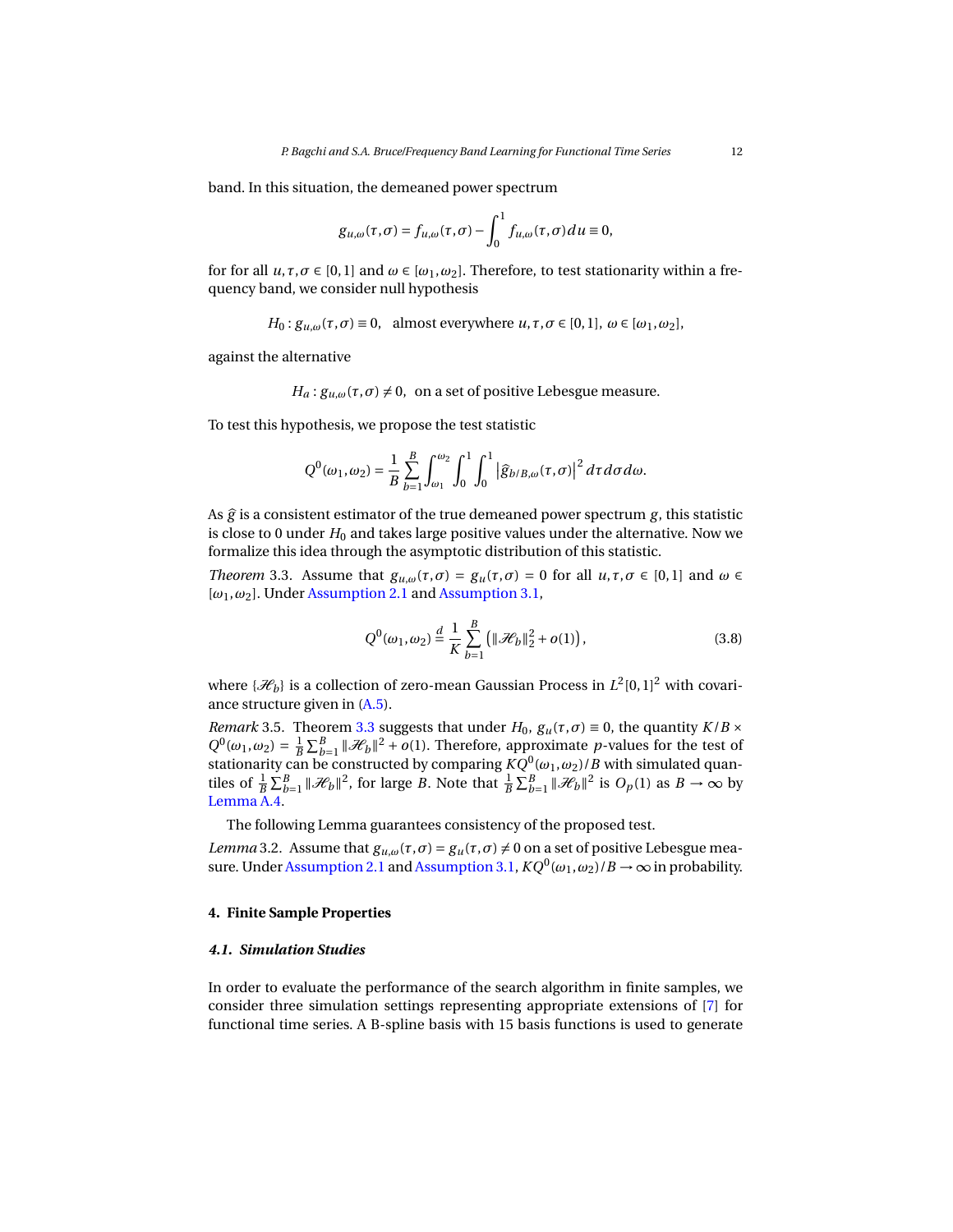random realizations of the functional time series. All settings can be represented as  $f_{u,\omega}(\tau,\sigma) = \phi_{u,\omega} f(\tau,\sigma)$  for  $u \in [0,1]$  and  $\omega \in (0,0.5)$  and

$$
\phi_{u,\omega} = 1 \text{ for } \omega \in (0, 0.5),\tag{4.1}
$$

$$
\phi_{u,\omega} = \begin{cases}\n10 - 9u \text{ for } \omega \in (0, 0.15) \\
5 \text{ for } \omega \in [0.15, 0.35) \\
1 + 9u \text{ for } \omega \in [0.35, 0.5),\n\end{cases}
$$
\n(4.2)

and

$$
\phi_{u,\omega} = \begin{cases}\n2 + \sin(8\pi u - \pi/2) \text{ for } \omega \in (0, 0.15] \\
2 + \cos(8\pi u) \text{ for } \omega \in (0.15, 0.35] \\
2 + \cos(16\pi u) \text{ for } \omega \in (0.35, 0.5).\n\end{cases}
$$
\n(4.3)

See Figure [1](#page-12-0) for an illustration of the estimated time-varying auto spectrum for a single point in the functional domain for each setting. In the first setting, we consider functional white noise in order to ensure the method maintains appropriate control for false positives. In the second and third settings, both linear and non-linear nonstationary dynamics are considered within frequency bands. These settings are specially designed to assess performance in detecting time-varying dynamics of different forms, as well as subtle changes in dynamics over frequencies.

<span id="page-12-0"></span>

Fig 1: Local multitaper estimates of the time-varying autospectra for a single component from each of the simulation settings for time series with *N* =1000 observations per time segment and *B* =20 time segments. Solid green lines represent the true partition of frequencies.

Table [1](#page-14-0) reports the means and standard deviations over 100 replications for the estimated number of frequency bands, *p*ˆ, and Rand indices, *R*(*ω*ˆ ,*ω*). The Rand index [\[28\]](#page-31-15) summarizes the similarity between the estimated frequency partition,  $\hat{\omega}$ , and the true partition, *ω*. Let *a* be the number of pairs of Fourier frequencies in the same frequency band in *ω*ˆ and the same frequency band in *ω* and *b* be the number of pairs of Fourier frequencies in different frequency bands in *ω*ˆ and different frequency bands in  $\omega$ . Then the Rand index,  $R(\hat{\omega}, \omega) = (a+b)/\binom{N_B}{2}$ , where  $N_B = \lfloor T_B/2 \rfloor - 1$  is the number of Fourier frequencies. The Rand index can take on values from 0 to 1 with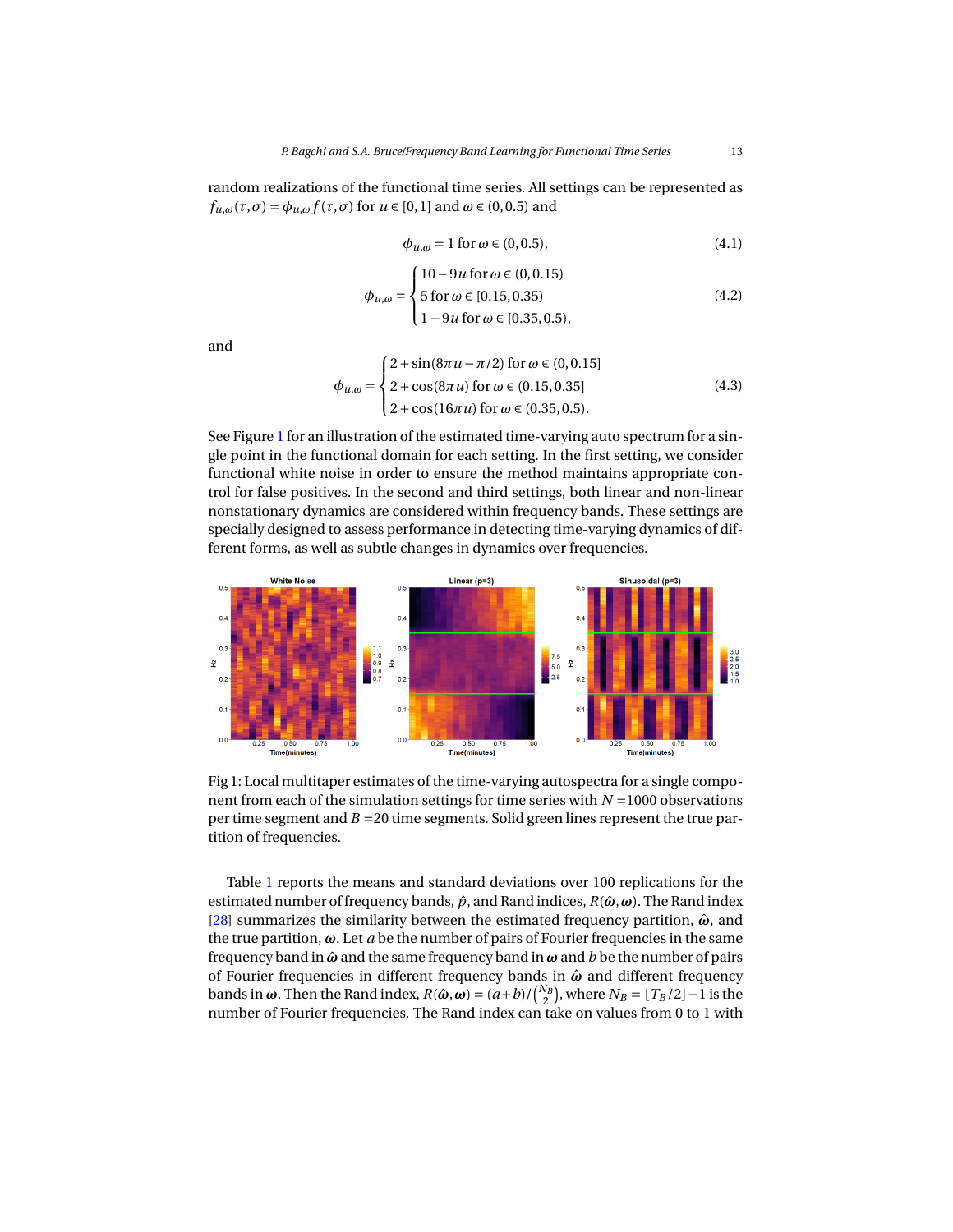values close to 1 indicating good estimation of the true frequency partition. For these results, we consider performance under different combinations of settings for the number of observations in each time block,  $T_B$ , the number of approximately stationary time blocks, *B*, and the number of observations in the functional domain, *R*. Furthermore, we fix the family-wise error rate (FWER) control level,  $\alpha = 0.05$ , number of frequencies tested in each pass, *n*max = 30, number of draws to approximate the null distribution of the test statistics  $d_0 = 100,000$ , local multitaper estimator bandwidth,  $bw = 0.05$ , such that the number of tapers,  $K = \lfloor bw(N+1) \rfloor - 1$ , and we use a block diagonal approximation for the covariance function of the Gaussian process used to approximate the limiting null distribution of the scan statistics and select four approximately equally-spaced points in the functional domain for testing. The proposed method provides good estimation accuracy for both the number and location of frequency band partition points, and performance generally improves as *T<sup>B</sup>* and *B* increase.

When the number of time blocks, *B*, is smaller, the proposed method slightly overestimates the number of partition points. This is not unexpected, since the proposed method uses the asymptotic behavior of the scan statistics for testing purposes, which may not hold for smaller values of *B*. For the first setting, Table [1](#page-14-0) indicates good performance in correctly estimating only one frequency band. Since the search algorithm is designed to control FWER, the false positive rate remains under control, even as the number of distinct frequencies tested increases with larger values of  $T_B$ . In some cases, FWER may be controlled more tightly than  $\alpha = 0.05$  due to dependence among significance tests across frequencies [\[12,](#page-30-7) [34,](#page-31-16) [8\]](#page-30-8). For the second setting and third settings, performance generally improves as  $T_B$  and  $B$  increase. However, the accuracy is also impacted by the magnitude of the differences between the underlying demeaned time-varying power spectra across frequency bands, as well as the number of time blocks used to approximate the time-varying behavior. The time-varying dynamics of the power spectrum for adjacent frequency bands for the second setting are dissimilar for nearly all time points. Accordingly, the algorithm is able to correctly estimate the frequency band partition with smaller  $T_B$  and *B* for this setting. On the other hand, the two frequency bands covering higher frequencies in the third setting have similar time-varying dynamics in the power spectrum at particular time points due to their periodicities (see Figure [1\)](#page-12-0). Also, without a sufficient number of time blocks, it is difficult to distinguish the different periodic time-varying behavior across frequency bands for this setting. Taken together, this explains the need for relatively larger values of  $T_B$  and  $B$  for accurate estimation of the frequency band partition for the third setting compared to the second setting.

#### *4.2. Frequency Band Analysis for EEG Data*

To illustrate the usefulness of the proposed methodology for functional time series analysis, we turn to frequency band analysis of EEG signals. Analyzing EEG signals as nonstationary functional time series is warranted by the high-dimensionality, nonstationarity, and strong dependence typically observed for EEG signals. Frequency bands are also commonly used in the scientific literature to generate summary measures of EEG power spectra, so a principled approach to frequency band estimation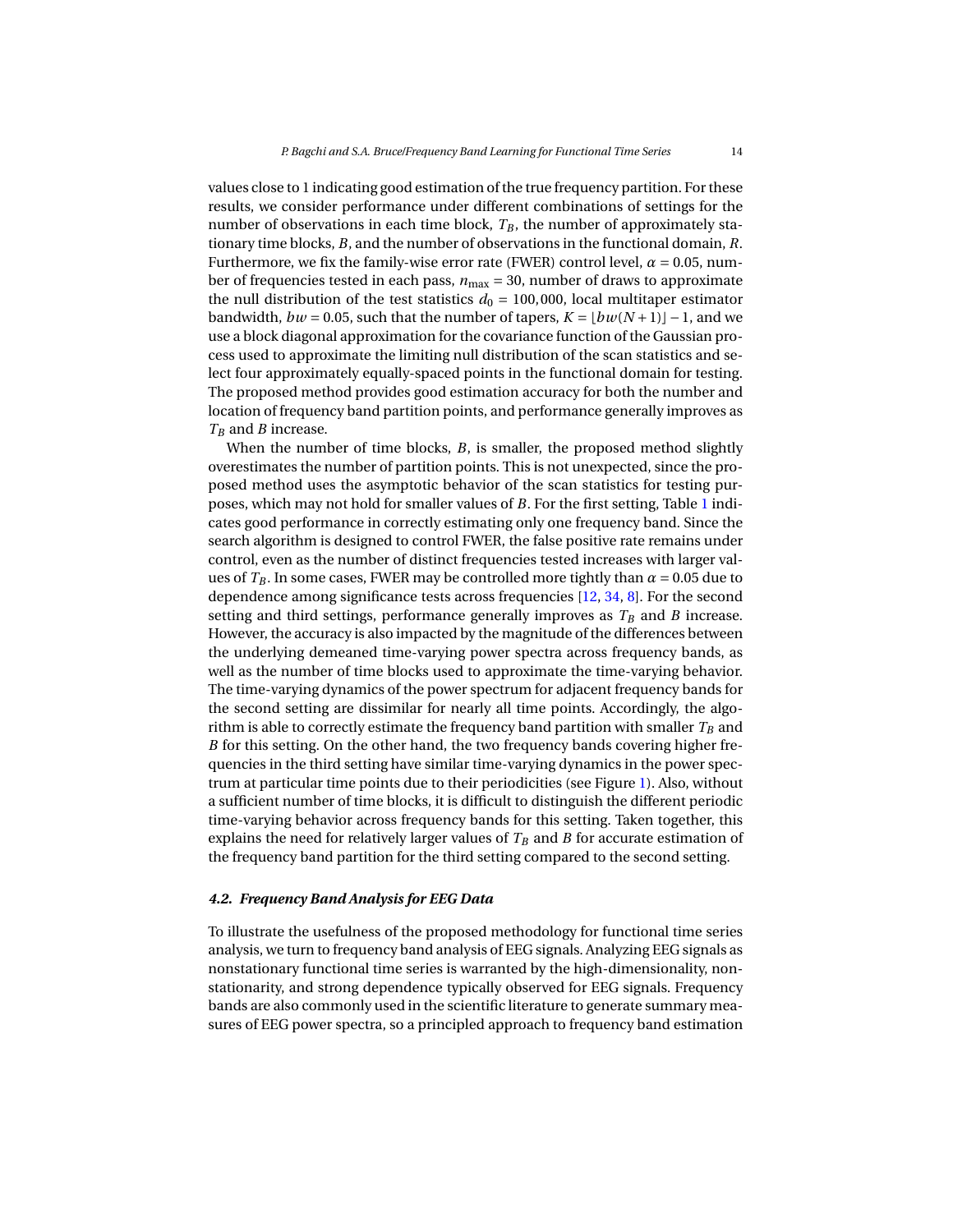| P. Bagchi and S.A. Bruce/Frequency Band Learning for Functional Time Series |  |
|-----------------------------------------------------------------------------|--|
|-----------------------------------------------------------------------------|--|

<span id="page-14-0"></span>

|                        |                | $R=5$        |                                                     | $R=10$       |                                                     |  |
|------------------------|----------------|--------------|-----------------------------------------------------|--------------|-----------------------------------------------------|--|
| $T_{\cal B}$           | B              | $\hat{p}$    | $R(\hat{\boldsymbol{\omega}}, \boldsymbol{\omega})$ | $\hat{p}$    | $R(\hat{\boldsymbol{\omega}}, \boldsymbol{\omega})$ |  |
| White noise $(p = 1)$  |                |              |                                                     |              |                                                     |  |
| 200                    | 5              | 1.000(0.000) | 1.000(0.000)                                        | 1.020(0.141) | 0.996(0.030)                                        |  |
|                        | 10             | 1.000(0.000) | 1.000(0.000)                                        | 1.000(0.000) | 1.000(0.000)                                        |  |
|                        | 20             | 1.000(0.000) | 1.000(0.000)                                        | 1.000(0.000) | 1.000(0.000)                                        |  |
| 500                    | $\overline{5}$ | 1.970(0.810) | 0.655(0.248)                                        | 1.850(0.796) | $\overline{0.701}$ $(0.250)$                        |  |
|                        | 10             | 1.350(0.539) | 0.862(0.209)                                        | 1.260(0.525) | 0.900(0.195)                                        |  |
|                        | 20             | 1.130(0.367) | 0.944(0.155)                                        | 1.130(0.367) | 0.948(0.146)                                        |  |
| 1000                   | 5              | 1.800(0.841) | 0.735(0.255)                                        | 1.780(0.786) | 0.736(0.251)                                        |  |
|                        | 10             | 1.060(0.239) | 0.974(0.105)                                        | 1.150(0.411) | 0.941(0.157)                                        |  |
|                        | 20             | 1.020(0.141) | 0.992(0.059)                                        | 1.010(0.100) | 0.996(0.042)                                        |  |
| Linear $(p = 3)$       |                |              |                                                     |              |                                                     |  |
| 200                    | $\overline{5}$ | 2.120(0.498) | 0.738(0.129)                                        | 2.210(0.498) | 0.762(0.115)                                        |  |
|                        | 10             | 2.200(0.471) | 0.761(0.102)                                        | 2.240(0.495) | 0.767(0.105)                                        |  |
|                        | 20             | 2.460(0.501) | 0.816(0.083)                                        | 2.530(0.502) | 0.826(0.082)                                        |  |
| 500                    | 5              | 3.260(0.463) | 0.936(0.050)                                        | 3.220(0.504) | 0.923(0.066)                                        |  |
|                        | 10             | 3.050(0.261) | 0.955(0.041)                                        | 3.050(0.297) | 0.953(0.049)                                        |  |
|                        | 20             | 3.030(0.171) | 0.963(0.036)                                        | 3.010(0.100) | 0.967(0.033)                                        |  |
| 1000                   | 5              | 3.450(0.609) | 0.915(0.033)                                        | 3.370(0.580) | 0.921(0.035)                                        |  |
|                        | 10             | 3.080(0.273) | 0.933(0.023)                                        | 3.030(0.171) | 0.934(0.021)                                        |  |
|                        | 20             | 3.020(0.141) | 0.931(0.012)                                        | 3.020(0.141) | 0.931(0.014)                                        |  |
| Sinusoidal ( $p = 3$ ) |                |              |                                                     |              |                                                     |  |
| 200                    | 5              | 1.060(0.239) | 0.354(0.088)                                        | 1.080(0.273) | 0.359(0.097)                                        |  |
|                        | 10             | 2.000(0.201) | 0.732(0.062)                                        | 1.980(0.200) | 0.727(0.072)                                        |  |
|                        | 20             | 2.030(0.171) | 0.753(0.026)                                        | 2.060(0.239) | 0.754(0.028)                                        |  |
| 500                    | $\overline{5}$ | 2.600(0.865) | 0.726(0.143)                                        | 2.590(0.805) | 0.718(0.153)                                        |  |
|                        | 10             | 2.950(0.458) | 0.897(0.085)                                        | 2.910(0.534) | 0.893(0.088)                                        |  |
|                        | 20             | 3.040(0.243) | 0.952(0.039)                                        | 2.990(0.266) | 0.945(0.054)                                        |  |
| 1000                   | 5              | 2.300(0.916) | 0.651(0.182)                                        | 2.140(0.954) | 0.620(0.192)                                        |  |
|                        | 10             | 2.660(0.623) | 0.829(0.106)                                        | 2.720(0.533) | 0.854(0.102)                                        |  |
|                        | 20             | 3.040(0.197) | 0.932(0.016)                                        | 3.010(0.100) | 0.934(0.012)                                        |  |
| TABLE 1                |                |              |                                                     |              |                                                     |  |

*Mean(standard deviation) for the estimated number of frequency bands, p, and Rand index values,* ˆ  $R(\hat{\omega}, \omega)$ *, for*  $R = 100$  *replications.* 

would be a welcomed development. In the scientific literature, there is significant variability in frequency ranges used to define traditional EEG frequency bands [\[22\]](#page-31-17). For the purposes of comparison with the proposed method, we use the following definitions (Hz) [\[21\]](#page-31-18): delta (0, 4), theta [4, 7), alpha [7, 12), beta [12, 30), and gamma [30, 100). We analyze a 4-minute segment of a 72-channel 256 Hz EEG signal from a single participant from the study described in [\[36\]](#page-32-5). Participants in the study sat in a wakeful resting state and alternated between eyes open (EO) and eyes closed (EC) conditions at 1 minute intervals. Given this particular design, we expect to see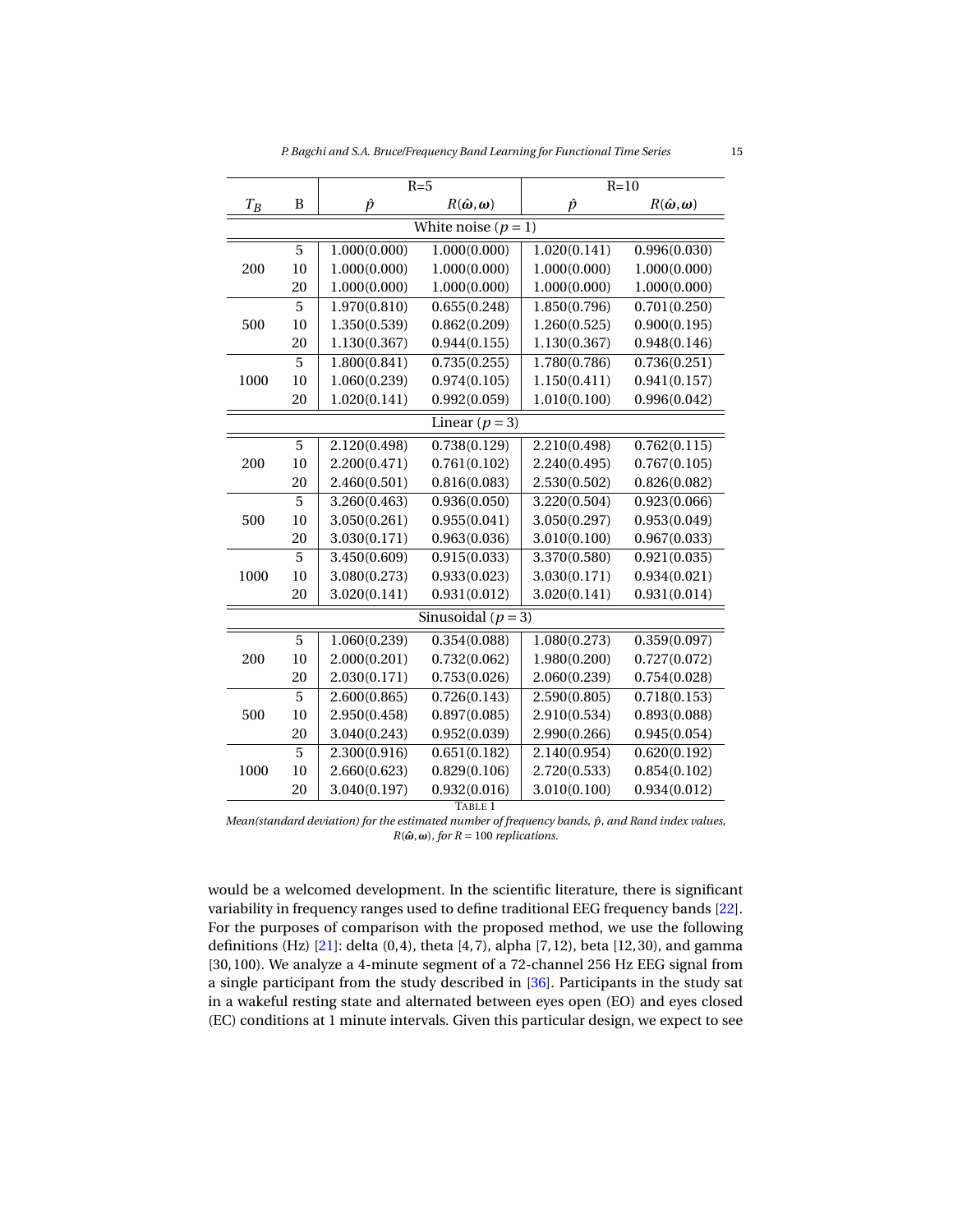periodic nonstationary behavior similar to that of the third simulation setting introduced in Section [4.1.](#page-11-1)

For computational efficiency, we downsample the time series at 32 Hz to produce a series of length *T* = 7680. For the local multitaper estimator of the time-varying power spectrum, we use 10-second segments resulting in  $T_B = 32 \times 10 = 320$  observations per segment and  $B = 7680/320 = 24$  segments. Other parameters (e.g. FWER control level, number of frequencies tested in each pass, local multitaper bandwidth, etc.) follow the same settings used for the simulations in Section [4.1.](#page-11-1) Since it is possible that different brain regions may be characterized by different frequency band structures, we consider two groups of channels, one representing the parietal and occipital lobes (PO7, PO3, POz, PO4, and PO8), which is associated with attention, and one representing the frontal and central lobes (F1, Fz, F2, FC1, FCz, FC2), which is associated with sensorimotor function [\[41\]](#page-32-6). By applying the proposed method to each group, we can better understand if the frequency band structures that characterize the time-varying dynamics of the power spectrum are different within sub-regions of the functional domain.

Figure [2](#page-16-0) presents the log autospectra for the five channels associated with attentional system areas along with traditional EEG frequency bands and estimated EEG frequency bands using the proposed method. Applying the proposed methodology to this data revealed three frequency bands with different time-varying dynamics (Hz): (0,3.8), [3.8,12.6), [12.6,16). Comparing with the traditional frequency band partition, the proposed low frequency band (0, 3.8) coincides with the traditional delta band (0, 4), but the next proposed frequency band [3.8, 12.6) covers both the traditional theta  $[4, 7)$  and alpha  $[7, 12)$  frequency bands. This suggests that while the delta band exhibits different time-varying characteristics from other bands, the theta and alpha bands exhibit similar time-varying characteristics for these channels. These results are not surprising, as it is well-known that alpha band power increases during EC conditions and attenuates with visual stimulation during EO conditions. As is the case with this participant, similar behavior has also been observed for theta band power, with larger reductions observed in the posterior regions of the brain, including the attentional system area channels currently under study [\[2,](#page-30-9) [3\]](#page-30-10). Hence, it is reasonable that the time-varying dynamics of the alpha and theta bands may be similar for this particular set of EEG channels.

To better understand differences in the time-varying behavior across the estimated bands, Figure [3](#page-17-1) displays a smoothed estimate of the frequency-band specific demeaned time-varying autospectra,  $\hat{g}_{u}^{(p)}(\tau_i, \tau_i)$ ,  $p = 1, 2, 3$  for each channel  $i = 1, \ldots, 5$ . Smoothing was performed using cubic splines with 4 knots to better visualize the slowly-evolving time-varying dynamics under the assumption of local stationarity. It can be seen that the time-varying dynamics for the estimated frequency band corresponding to the traditional delta band, (0, 3.8), coincides with the time-varying dynamics of the estimated frequency band covering the theta and alpha bands, [3.8, 12.6), for some channels (PO7, PO4, PO8), but not others (PO3, POz). Since the search algorithm relies on an integrated scan statistic that integrates over the functional domain, it is sensitive to differences in the time-varying dynamics for proper subsets of the functional domain. Accordingly, the proposed method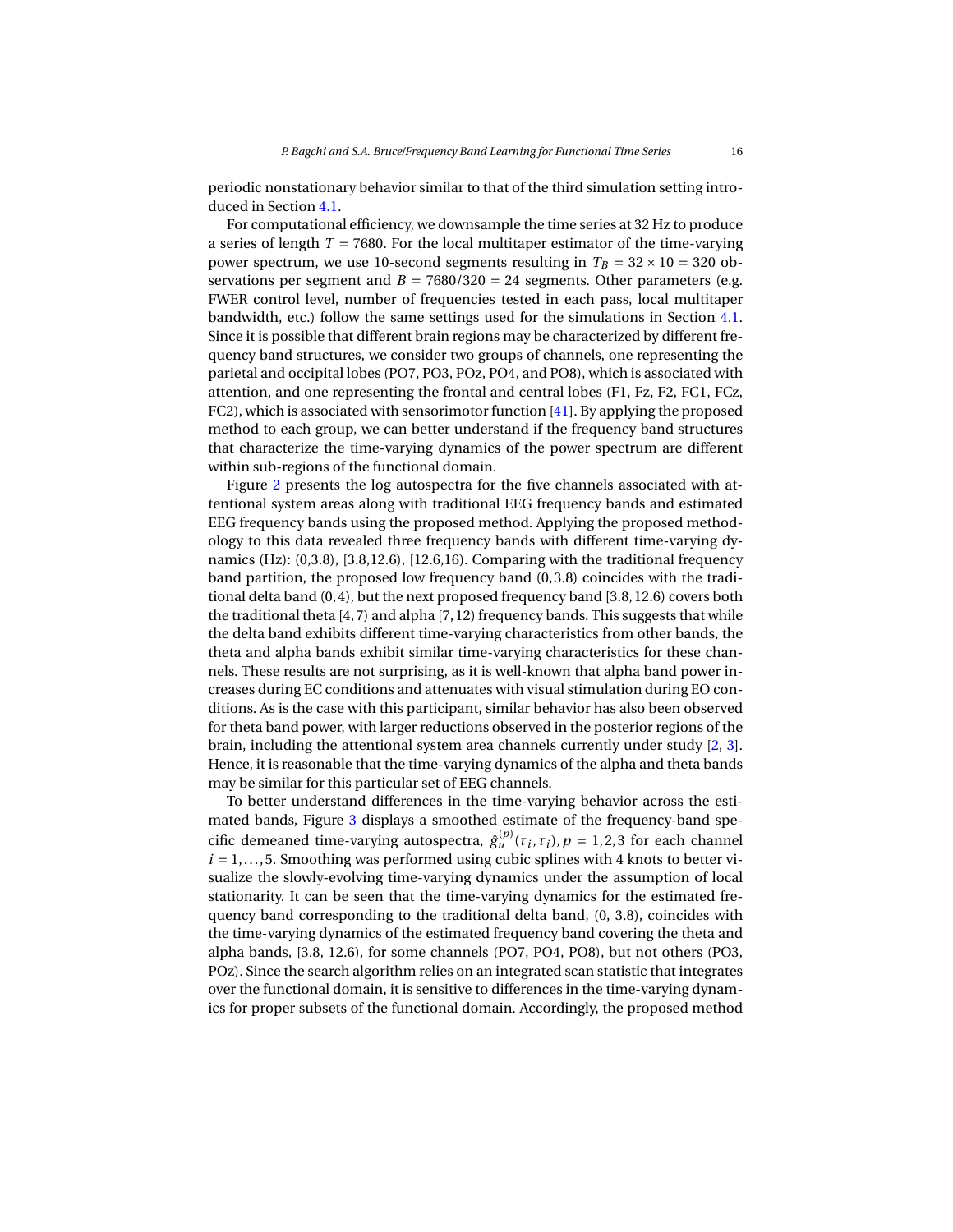<span id="page-16-0"></span>

Fig 2: Log time-varying autospectra for 5 EEG channels and frequency bands determined by the proposed methodology (solid green lines) and traditional frequency bands (dashed blue lines) are displayed. These EEG channels measure activity in the parietal (P) and occipital (O) lobes, which are associated with attention and visual processing.

correctly distinguishes between lower frequencies (0,3.8) and higher frequencies in the estimated frequency band structure.

Turning to the group of six EEG channels covering the frontal and central lobes, Figure [4](#page-18-0) presents the log autospectra along with traditional EEG frequency bands and estimated EEG frequency bands using the proposed method. Applying the proposed methodology to this data revealed five frequency bands with different timevarying dynamics (Hz): (0,2.2), [2.2,4.9), [4.9, 8.1), [8.1,11.8), [11.8,16.0). These estimated bands align reasonably well with the traditional EEG frequency bands. However, the estimated bands suggest that the traditional delta band, (0,4), should be characterized by two sub-bands, (0,2.2) and [2.2, 4.9), which exhibit significantly different time-varying behavior of the power spectrum. Such findings have been noted in the scientific literature, in which the so-called "slow delta" (0.7-2 Hz) and "fast delta" (2-4 Hz) bands exhibit different behavior during the wake-sleep transition [\[4\]](#page-30-11). [\[2\]](#page-30-9) also observed that the magnitude of the difference in theta power between the EO and EC conditions is less for frontal and central brain regions compared to posterior regions, while the magnitude of the difference for the alpha band is similar across regions. This is supported by the current analysis and can help explain why the theta and alpha bands are estimated to have similar time-varying behavior for the group of posterior region EEG channels (Figure [2\)](#page-16-0), and different time-varying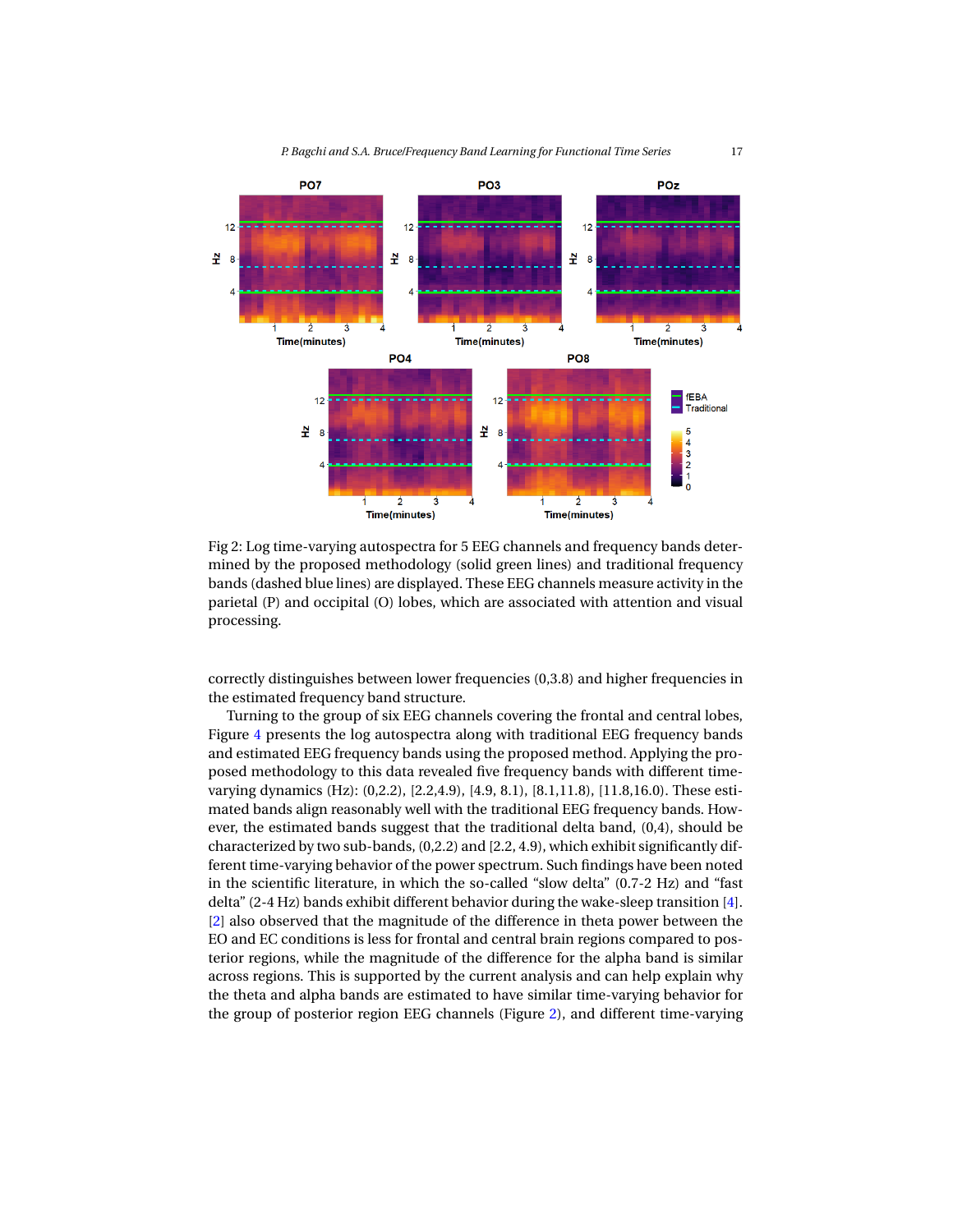<span id="page-17-1"></span>

Fig 3: Smoothed estimator of the frequency band specific demeaned time-varying power spectra  $g_u^{(p)}$   $p = 1,2,3$  for 5 EEG channels using cubic splines with 4 knots. Frequency bands are estimated used the proposed method and these channels measure activity in the parietal (P) and occipital (O) lobes.

dynamics for the group of central and frontal region EEG channels (Figure [4\)](#page-18-0).

The smoothed estimates of the frequency-band specific demeaned time-varying autospectra for these channels (see Figure [5\)](#page-19-0) illustrate the different time-varying behavior of the estimated frequency bands captured by the search algorithm. The two sub-bands covering the traditional delta band indicate very different time-varying behavior. Also, the estimated band that roughly corresponds to the traditional alpha band, [8.1, 11.8), has a more regular and pronounced time-varying behavior, corresponding to the alternating EO and EC conditions, compared to the other estimated frequency bands. In summary, the proposed search algorithm estimates frequency bands that can better characterize the power spectrum for the particular functional EEG time series under study, compared to traditional EEG frequency band analysis, and can be used to construct customized frequency band summary measures for characterizing different brain regions.

# <span id="page-17-0"></span>**5. Discussion**

The frequency band analysis framework for nonstationary functional time series introduced in this article offers a quantitative approach to identifying frequency bands that best preserve the nonstationary dynamics of the underlying functional time series. This framework allows for estimation of both the number of frequency bands and their corresponding endpoints through the use of a sensible integrated scan statistic within an iterative search algorithm. Another test statistic is also offered to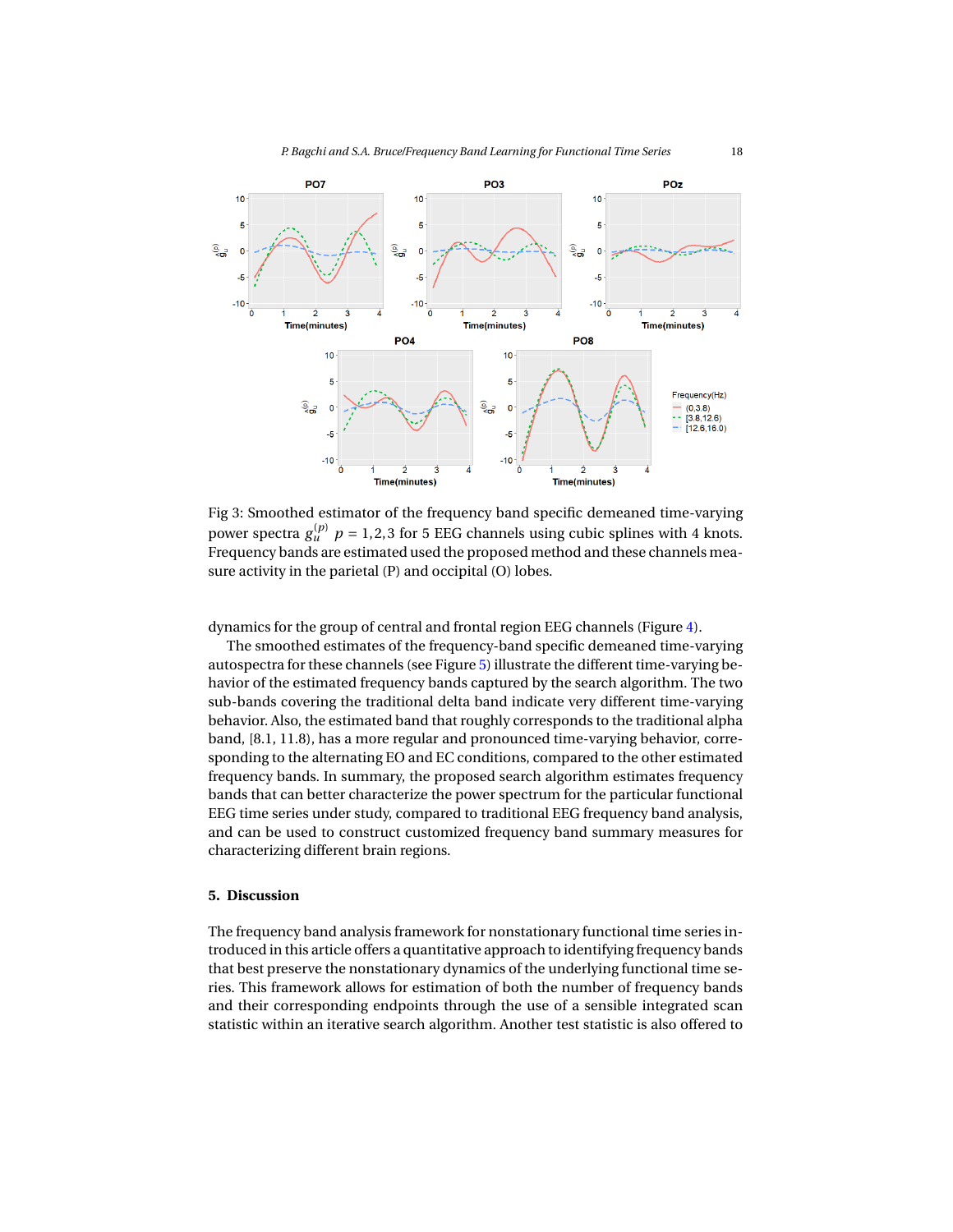<span id="page-18-0"></span>

Fig 4: Log time-varying autospectra for 6 EEG channels and frequency bands determined by the proposed methodology (solid green lines) and traditional frequency bands (dashed blue lines) are displayed. These EEG channels measure activity in the frontal (F) and central (C) lobes, which are associated with sensorimotor function.

determine which bands, if any, are stationary with respect to time. Motivated by the application to EEG frequency band analysis, it would be interesting to consider extensions of this framework that enable localization of the frequency band estimation framework in the time and functional domains. Such extensions would allow for the frequency band estimation framework to automatically adapt to local spectral characteristics without needing to pre-specify particular time segments or subsets of the functional domain for analysis. However, these extensions present significant computational challenges associated with searching over multiple spaces simultaneously.

We have focused on estimation of frequency bands for a single nonstationary functional time series, but this framework can also be extended for the analysis of multiple functional time series. For example, extending this framework for estimating frequency bands for classification and clustering of functional time series would provide researchers with optimal frequency band features for supervised and unsupervised learning tasks. This extension could be very useful in the study of EEG and fMRI signals to construct frequency band features that are associated with clinical and behavioral outcomes or that can be used to identify groups of time series with similar spectral characteristics.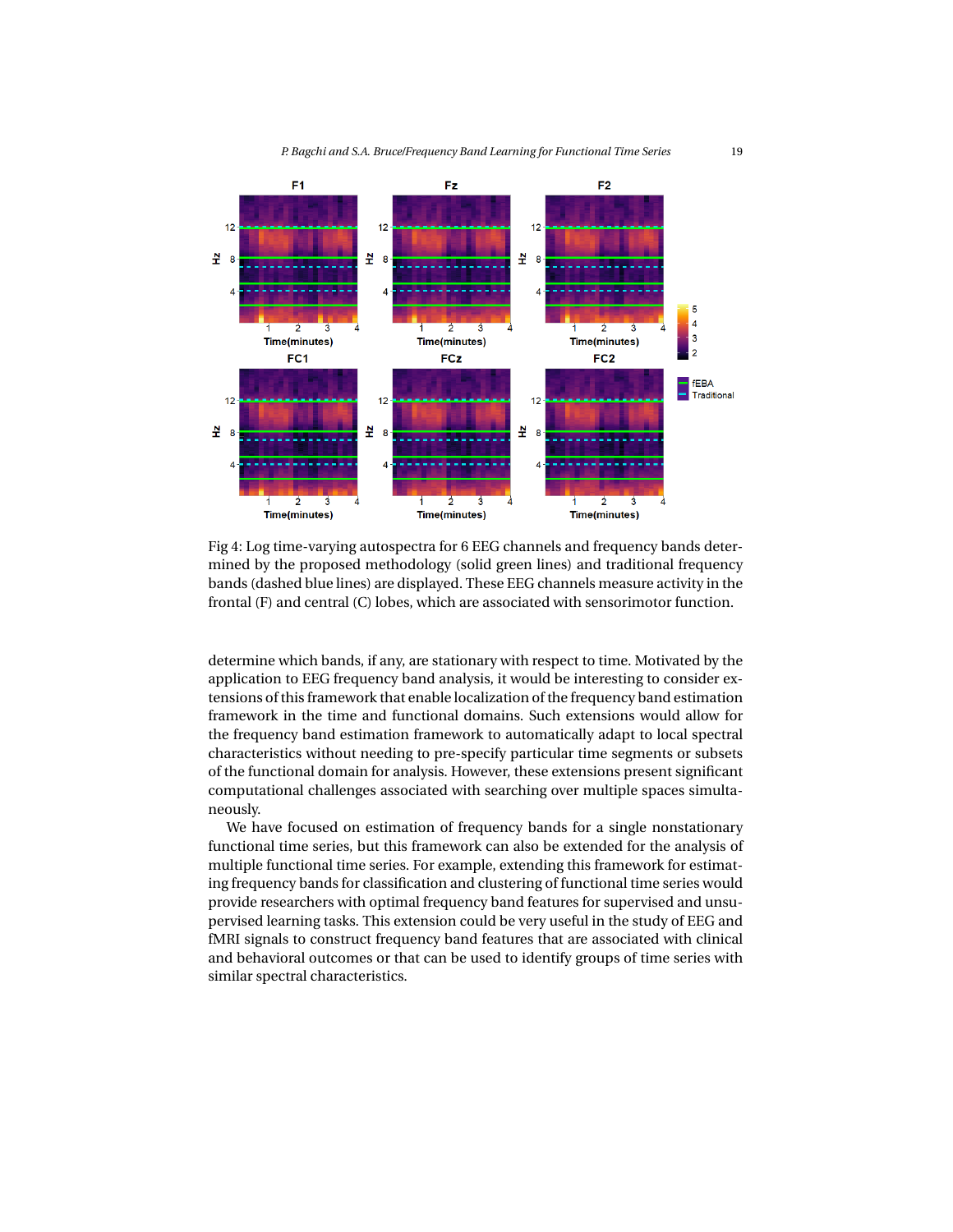<span id="page-19-0"></span>

Fig 5: Smoothed estimator of the frequency band specific demeaned time-varying power spectra  $g_u^{(p)}$   $p = 1,2,3$  for 5 EEG channels using cubic splines with 4 knots. Frequency bands are estimated used the proposed method and these channels measure activity in the frontal (F) and central (C) lobes.

# **Technical Details**

# *A.1. Properties of Multitaper Periodogram of Functional Time Series*

We first establish some asymptotic properties of the multitaper periodogram estimator defined in [\(3.5\)](#page-6-1). Following the notations in [\[10\]](#page-30-12) we define the quantities

$$
H_k(\omega) = \sum_{t=1}^{T_B} e^{-2\pi \omega t} v_b^k(t),
$$
  

$$
H_{k,l}(\omega) = \sum_{t=1}^{T_B} e^{-2\pi \omega t} v_b^k(t) v_b^l(t),
$$

Note that,

$$
\int_{-1}^{1} |H_k(\omega)|^2 d\omega = \sum_{t=1}^{T_B} (\nu_b^k(t))^2 = 1.
$$

Moreover by [\[10\]](#page-30-12) we can write an upper bound  $L(\omega)$  for both the functions  $\sqrt{T_B} H_k(\omega)$ and  $T_B H_{k,k}(\omega)$  where

$$
L(\omega) = \begin{cases} T_B, & \text{if } |\omega| \le 1/T_B \\ \frac{1}{|\omega|}, & \text{otherwise.} \end{cases}
$$

<span id="page-19-1"></span>*Lemma* A.1. Let  $\tilde{X}_T^{(k),b,\omega}$  be the *k*-th functional discrete Fourier transformation of the observed time series at *b*-th block and frequency  $\omega$ , as defined in [\(3.1\)](#page-5-3). Under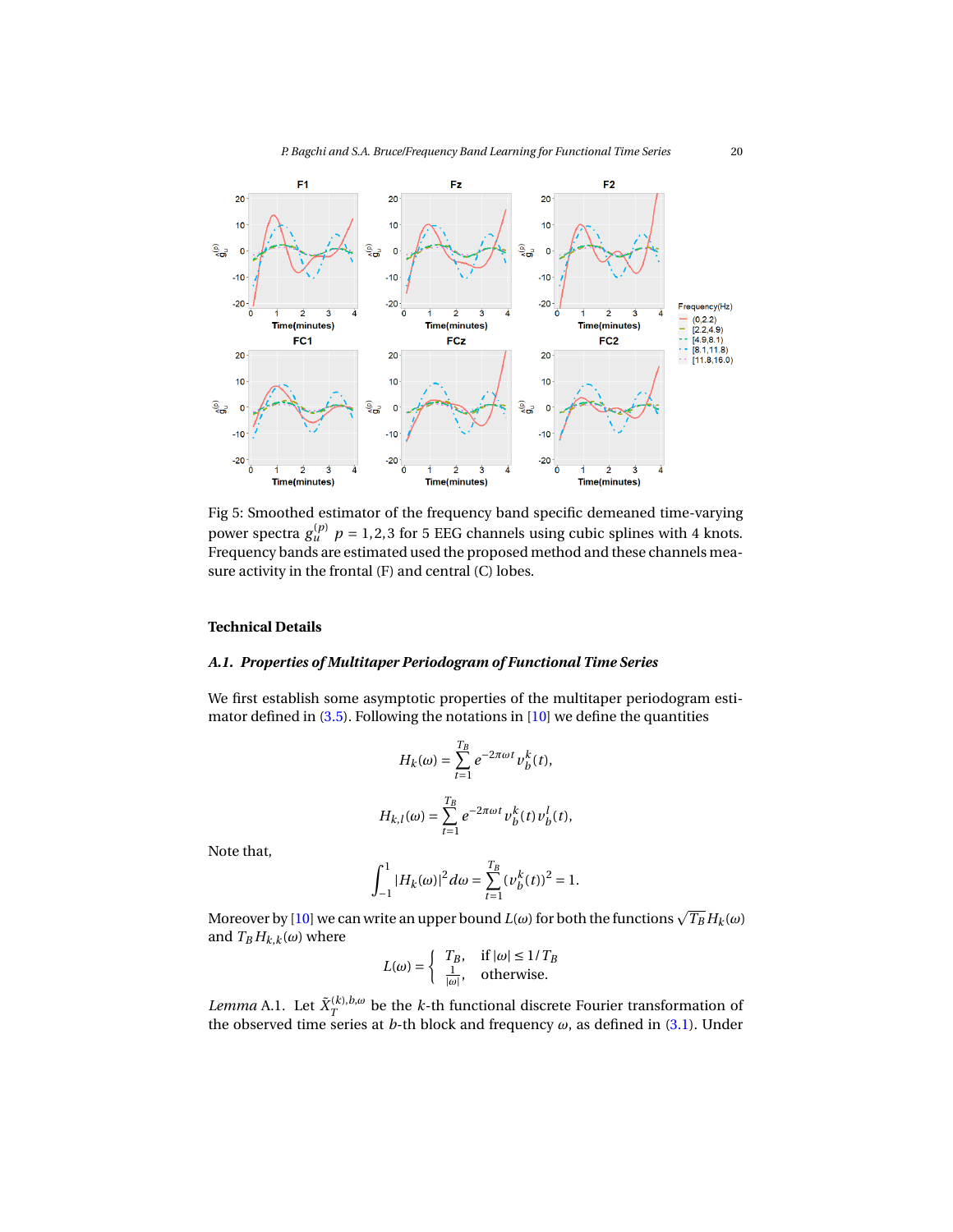[Assumption 2.1](#page-4-0) and [Assumption 3.1,](#page-7-0) the *l*-th order cumulant kernel of the fDFT is given by

$$
cum\left(\tilde{X}_T^{(k_1),b_1,\omega_1}(\tau_1),..., \tilde{X}_T^{(k_l),b_l,\omega_l}(\tau_l)\right)
$$
  
= 
$$
\begin{cases} H_{k_1,...,k_l}(\sum_{j=1}^l \omega_j) f_{u_b,\omega_1,...,\omega_{l-1}}(\tau_1,...,\tau_l) + o(1), & \text{if } b_1 = b_2 = \cdots = b_l = b \\ 0, & \text{otherwise.} \end{cases}
$$

where  $H_{k_1,\dots,k_l}(\omega) = \sum^{T_B}$ *t*=1  $v_b^{k_1}(t)v_b^{k_2}(t)...v_b^{k_l}(t)e^{-i\omega t}$ .

*Proof.* Let  $B_b$  be the  $b$ -th time block and write

$$
cum\left(\tilde{X}_{T}^{(k_{1}),b_{1},\omega_{1}}(\tau_{1}),\ldots,\tilde{X}_{T}^{(k_{l}),b_{l},\omega_{l}}(\tau_{l})\right) = cum\left(\sum_{t\in B_{b_{1}}} v_{b_{1}}^{k_{1}}(t)X_{t,T}(\tau_{1})e^{-i2\pi\omega_{1}t},\ldots,\sum_{t\in B_{b_{l}}} v_{b_{l}}^{k_{l}}(t)X_{t,T}(\tau_{l})e^{-i2\pi\omega_{l}t}\right) = \sum_{t_{1}\in B_{b_{1}}} \cdots \sum_{t_{l}\in B_{b_{l}}} v_{b_{1}}^{k_{1}}(t_{1})\ldots v_{b_{l}}^{k_{l}}(t_{l})e^{-i2\pi\sum_{k=1}^{l}\omega_{k}t_{k}} cum(X_{t_{1},T}(\tau_{1}),\ldots,X_{t_{l},T}(\tau_{l}))
$$
  

$$
= \sum_{t_{1}\in B_{b_{1}}} \cdots \sum_{t_{l}\in B_{b_{l}}} v_{b_{1}}^{k_{1}}(t_{1})\ldots v_{b_{l}}^{k_{l}}(t_{l})e^{-i2\pi\sum_{k=1}^{l}\omega_{k}t_{k}} cum\left(X_{t_{1}}^{(u_{b_{1}})}(\tau_{1}),\ldots,X_{t_{l}}^{(u_{b_{l}})}(\tau_{l})\right) + o(1).
$$

If we have  $b_i \neq b_j$  for any pair  $i, j \in \{1, 2, ..., l\}$ , the last expression converges to 0 by [Assumption 2.1.](#page-4-0)

For the case  $b_1 = b_2 = \cdots = b_l = b$ , we write  $t_j = t_1 + v_j$  for  $j = 2, \ldots, l$ . The expression is then simplified to

$$
\sum_{v_2} \cdots \sum_{v_l} \exp\left(-i \sum_{j=2}^l v_j \omega_j\right) cum\left(X_{t_1}^{(u_b)}(\tau_1), \dots, X_{t_1+v_l}^{(u_b)}(\tau_l)\right) \sum_{t_1} v_b(t_1) v_b(t_1+v_2) \times \cdots \times v_b(t_1+v_l) \exp\left(-i \sum_{j=1}^l \omega_j t_1\right)
$$

The result then follows by Lemma P.4.1 an Lemma P.4.2 from [\[6\]](#page-30-13).

 $\Box$ 

<span id="page-20-0"></span>*Lemma* A.2. Let  $\hat{f}_{b,\omega}^{(mt)}$  be the multitaper periodogram estimator, as defined in [\(3.5\)](#page-6-1). Under [Assumption 3.1,](#page-7-0) we have

$$
\mathbb{E}\hat{f}_{b,\omega}^{(mt)}(\tau,\sigma) = f_{u_b,\omega}(\tau,\sigma) + O\left(\log(T_B)/T_B\right) + O(1/T). \tag{A.1}
$$
\n
$$
\text{Cov}\left(\hat{f}_{b,\omega_1}^{(mt)}(\tau_1,\sigma_1), \hat{f}_{b,\omega_2}^{(mt)}(\tau_2,\sigma_2)\right) = \begin{cases} \frac{f_{u_b,\omega}(\tau_1,\tau_2)f_{u_b,\omega}(\sigma_1,\sigma_2)}{K} + O(1/T_B) + O(1/T), & \text{if } \omega_1 = \omega_2 = \omega \\ O(1/T_B) + O(1/T), & \text{if } \omega_1 \neq \omega_2. \end{cases}
$$

*Proof.* We start by noting that,

$$
\mathbb{E}\widehat{f}_{b,\omega}^{(k)}(\tau,\sigma)=\int_{-1}^{1}|H_k(\alpha)|^2f_{u_b,\omega-\alpha}d\alpha+O(1/T),
$$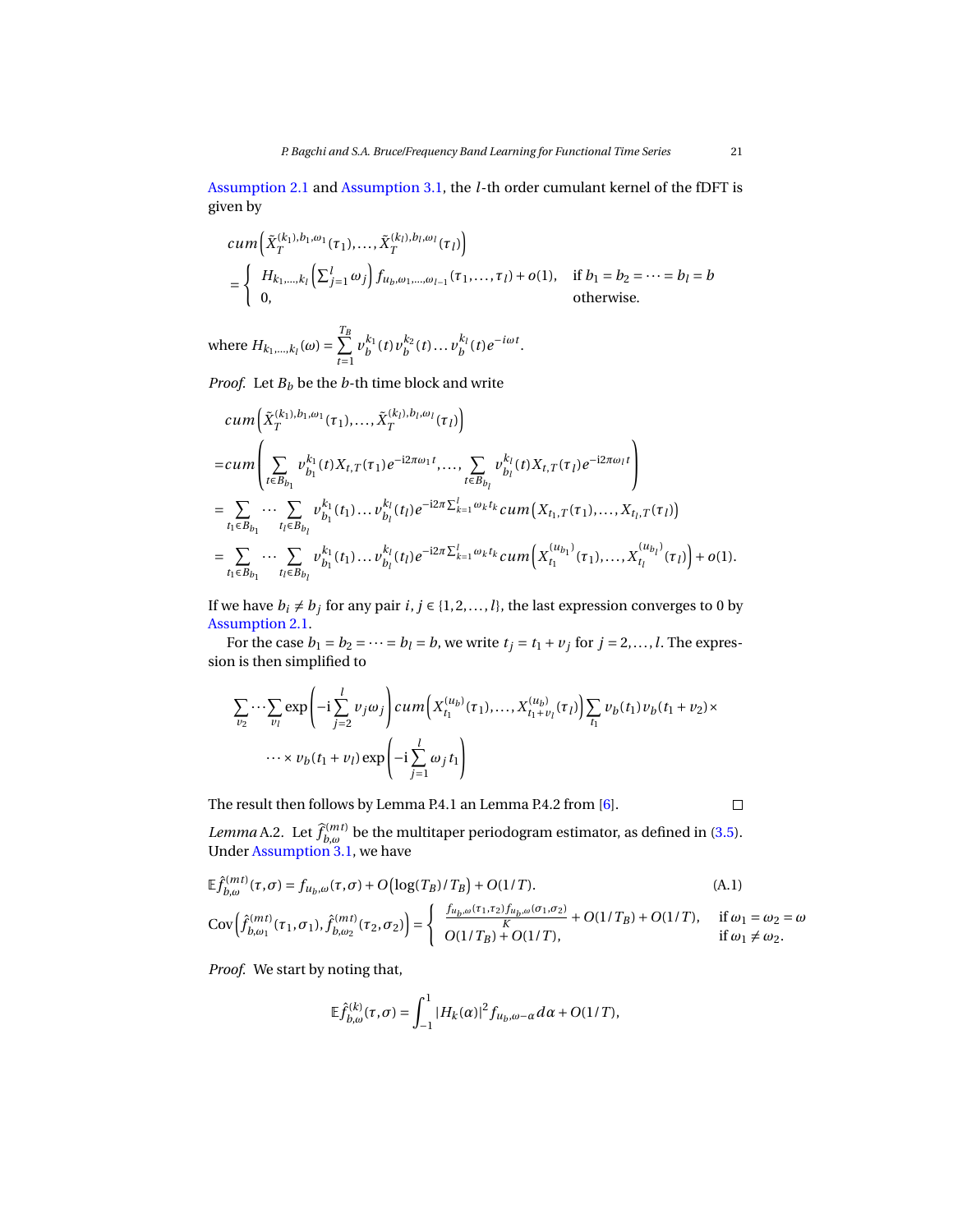where  $u_b$  is the midpoint of the *b*-th segment. This follows from Theorem 5.2.3 from [\[6\]](#page-30-13) applied to the approximating series  $X_t^{(u_b)}$  within the *b*-th block. Now write  $f_{u_b,\omega-\alpha} = f_{u_b,\omega} + O(|\alpha|)$  and using the form of *L*, we have

$$
\mathbb{E}\hat{f}_{b,\omega}^{(k)}(\tau,\sigma) = f_{u_b,\omega}(\tau,\sigma) + O\big(\log(T_B)/T_B\big) + O(1/T).
$$

Taking an average of the last expression over different tapers, we get

$$
\mathbb{E}\hat{f}_{b,\omega}^{(mt)}(\tau,\sigma) = f_{u_b,\omega}(\tau,\sigma) + O\big(\log(T_B)/T_B\big) + O(1/T).
$$

To calculate the covariance, first note that

(*mt*)

$$
Cov\left(\hat{f}_{b_1,\omega_1}^{(k)}(\tau_1,\sigma_1),\hat{f}_{b_2,\omega_2}^{(k)}(\tau_2,\sigma_2)\right)=0, \quad \text{if } b_1 \neq b_2.
$$

Similar calculations as in the proof of Theorem 5.2.8 in [\[6\]](#page-30-13) yields

$$
\begin{split} &\text{Cov}\left(\hat{f}_{b,\omega_{1}}^{(k)}(\tau_{1},\sigma_{1}),\hat{f}_{b,\omega_{2}}^{(k)}(\tau_{2},\sigma_{2})\right) \\ &=\left[\left|H_{k,k}(\omega_{1}+\omega_{2})\right|^{2}f_{u_{b},\omega_{1}}(\tau_{1},\sigma_{2})f_{u_{b},\omega_{2}}(\tau_{2},\sigma_{1})\right.\\ &\left.+O(1/T_{B})+O(1/T).\right] \\ &+\text{O}(1/T_{B})+O(1/T). \end{split}
$$

Therefore if  $\omega_1 \neq \omega_2$  we have

$$
Cov\bigg(\hat{f}_{b,\omega_1}^{(k)}(\tau_1,\sigma_1),\hat{f}_{b,\omega_2}^{(k)}(\tau_2,\sigma_2)\bigg)=O(1/T_B)+O(1/T),
$$

and

$$
Cov\Big(\hat{f}_{b,\omega}^{(k)}(\tau_1,\sigma_1),\hat{f}_{b,\omega}^{(k)}(\tau_2,\sigma_2)\Big) = f_{u_b,\omega}(\tau_1,\tau_2)f_{u_b,\omega}(\sigma_1,\sigma_2) + O(1/T_B) + O(1/T).
$$

For local periodograms calculated for different tapers,

$$
\begin{split} &\text{Cov}\left(\hat{f}_{b,\omega_{1}}^{(k)}(\tau_{1},\sigma_{1}),\hat{f}_{b,\omega_{2}}^{(l)}(\tau_{2},\sigma_{2})\right) \\ &= \left[|H_{k,l}(\omega_{1}+\omega_{2})|^{2}f_{u_{b},\omega_{1}}(\tau_{1},\sigma_{2})f_{u_{b},\omega_{2}}(\tau_{2},\sigma_{1})+|H_{k,l}(\omega_{1}-\omega_{2})|^{2}f_{u_{b},\omega_{1}}(\tau_{1},\tau_{2})f_{u_{b},\omega_{2}}(\sigma_{1},\sigma_{2})\right] \\ &+O(1/T_{B})+O(1/T). \end{split}
$$

By the orthogonality of the tapers,  $H_{k,l}(0) = 0$  for  $k \neq l$ . And by Cauchy-Schwartz, we have  $H_{k,l}(\omega) \leq \sqrt{H_{k,k}(\omega)}\sqrt{H_{l,l}(\omega)}$ , and hence *L* is indeed an upper bound for  $T_B H_{k,l}(\omega)$ . Therefore, in general for  $k \neq l$ ,

$$
Cov\Big(\hat{f}_{b,\omega_1}^{(k)}(\tau_1,\sigma_1),\hat{f}_{b,\omega_2}^{(l)}(\tau_2,\sigma_2)\Big)=O(1/T_B)+O(1/T).
$$

Therefore we have,

$$
\text{Cov}\left(\hat{f}_{b,\omega_1}^{(mt)}(\tau_1,\sigma_1),\hat{f}_{b,\omega_2}^{(mt)}(\tau_2,\sigma_2)\right) = \frac{1}{K^2} \sum_{k=1}^K \sum_{l=1}^K \text{Cov}\left(\hat{f}_{b,\omega_1}^{(k)}(\tau_1,\sigma_1),\hat{f}_{b,\omega_2}^{(l)}(\tau_2,\sigma_2)\right)
$$
  

$$
= \frac{1}{K} \left[f_{u_b,\omega_1}(\tau_1,\tau_2)f_{u_b,\omega_2}(\sigma_1,\sigma_2) + f_{u_b,\omega_1}(\tau_1,\sigma_2)f_{u_b,\omega_2}(\tau_2,\sigma_1)\right] + O(1/T_B) + O(1/T).
$$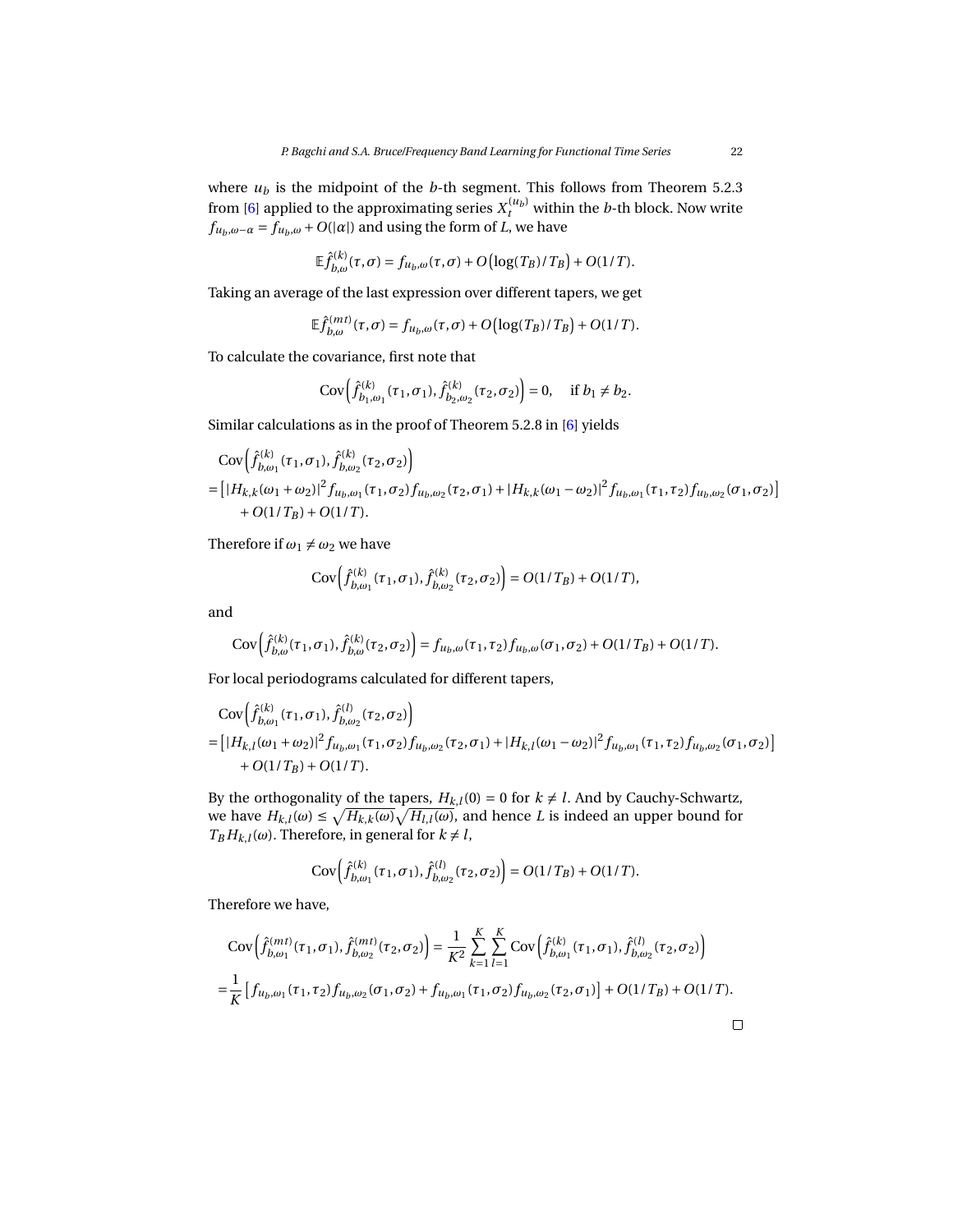The next theorem establishes a Central Limit Theorem type result for the multitaper periodogram estimator and is essential for proving [Theorem 3.1](#page-8-0) and [Theo](#page-8-1)[rem 3.2.](#page-8-1)

<span id="page-22-0"></span>*Theorem* A.1. Consider the processes  $E_{b,j} \in L^2[0,1]^2$  defined as

$$
E_{b,j}(\tau,\sigma) = \sqrt{K} \left( \hat{f}_{b,\omega_j}^{(mt)}(\tau,\sigma) - f_{u_b,\omega_j}(\tau,\sigma) \right)
$$

for  $b = 1, 2, ..., B$  and  $j = 1, 2, ..., J$ . For fixed *B*, as  $T \rightarrow \infty$ ,  $K \rightarrow \infty$  and  $T/BK \rightarrow \infty$ , the finite dimensional distributions of  ${E_{b,j}}_{j,b}$  converge to a multivariate normal distribution. More precisely, for all  $(\tau_1, \sigma_1), ..., (\tau_d, \sigma_d) \in [0, 1]^2$  and for all  $d \in \mathbb{N}$ ,

$$
\{E_{b,j}(\tau_1, \sigma_1), \ldots, E_{b,j}(\tau_d, \sigma_d)\}_{b,j} \stackrel{d}{\to} \{Z_{b,j}(\tau_1, \sigma_1), \ldots, Z_{b,j}(\tau_d, \sigma_d)\}_{b,j}
$$

where  $\{Z_{b,j}(\tau_1,\sigma_1),\ldots,Z_{b,j}(\tau_d,\sigma_d)\}_{b,j}$  is a multivariate normal random vector with zero mean and covariance structure

$$
Cov(Z_{b_1,j_1}(\tau_1, \sigma_1), Z_{b_2,j_2}(\tau_2, \sigma_2))
$$
  
= 
$$
\begin{cases} f_{u_b,\omega_{j_1}}(\tau_1, \tau_2) f_{u_b,\omega_{j_2}}(\sigma_1, \sigma_2) + f_{u_b,\omega_{j_1}}(\tau_1, \sigma_2) f_{u_b,\omega_{j_2}}(\tau_2, \sigma_1), & \text{if } b_1 = b_2 = b, \\ 0, & \text{otherwise.} \end{cases}
$$

*Proof.* We will show the cumulants of the vector  $\{E_{b,j}(\tau_1, \sigma_1), \ldots, E_{b,j}(\tau_d, \sigma_d)\}_{b,j}$  converge to the cumulants of the vector  $\{Z_{b,j}(\tau_1,\sigma_1),\ldots,Z_{b,j}(\tau_d,\sigma_d)\}_{b,j}$ . As the cumulants of order *l* of the Gaussian distribution are zero for *l* > 2, we will show that as  $T \rightarrow \infty$  and  $K \rightarrow \infty$ ,

$$
cum(E_{b_1,j_1}(\tau_1, \sigma_1), \dots, \dots, E_{b_l,j_l}(\tau_l, \sigma_l))
$$
  
= 
$$
\begin{cases} o(1) & \text{if } l \neq 2 \\ Cov(Z_{b_1,j_1}(\tau_1, \sigma_1), Z_{b_2,j_2}(\tau_2, \sigma_2)) + o(1) & \text{if } l = 2. \end{cases}
$$

Note that the equality for  $l = 1$  and 2 follow from the earlier expectation and variance calculation. Hence we have to show the result for *l* ≥ 3.

Note that

$$
cum(E_{b_1,j_1}(\tau_1, \sigma_1), \dots, E_{b_l,j_l}(\tau_l, \sigma_l))
$$
  
=  $K^{l/2} cum \left( \hat{f}_{b_1,\omega_{j_1}}^{(mt)}(\tau_1, \sigma_1), \dots, \hat{f}_{b_l,\omega_{j_l}}^{(mt)}(\tau_l, \sigma_l) \right)$   
=  $\frac{1}{K^{l/2}} \sum_{k_1} \cdots \sum_{k_l} cum \left( \hat{f}_{b_1,\omega_{j_1}}^{(k_1)}(\tau_1, \sigma_1), \dots, \hat{f}_{b_l,\omega_{j_l}}^{(k_l)}(\tau_l, \sigma_l) \right)$   
=  $\frac{1}{K^{l/2}} \sum_{k_1} \cdots \sum_{k_l} cum(Y_{11}Y_{12}, \dots, Y_{l1}Y_{l2})$ 

where  $Y_{i1} = \widetilde{X}_T^{(k_i), b_i, \omega_i}(\tau_i)$  and  $Y_{i2} = \widetilde{X}_T^{(k_i), b_i, \omega_i}(\sigma_i)$ . Using Theorem 2.3.2 from [\[6\]](#page-30-13), the last quantity is equal to

$$
\frac{1}{K^{1/2}}\sum_{k_1}\cdots\sum_{k_l}\sum_{v}cum(Y_{ij}:ij\in v_1)\ldots cum(Y_{ij}:ij\in v_p)=:\sum_{v}C(v)
$$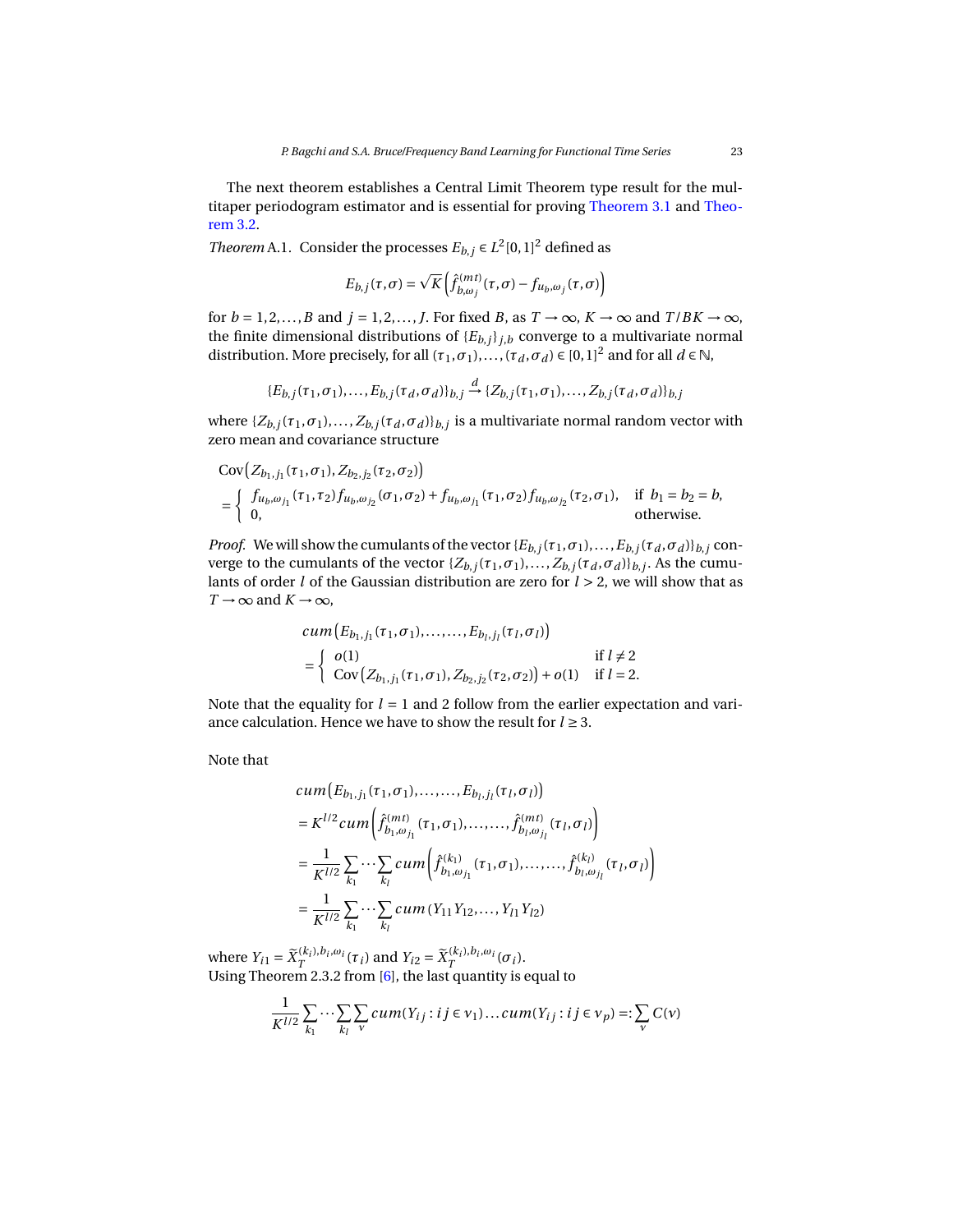where the sum is over all indecomposable partitions  $v = v_1 \cup v_2 \cup \cdots \cup v_p$  of

$$
\begin{array}{lll}\n(1,1) & (1,2) \\
(2,1) & (2,2) \\
\vdots & \vdots \\
(l,1) & (l,2).\n\end{array}
$$

As there are a finite number of partitions, it is enough to show  $C(\gamma) = o(1)$  for all indecomposible partitions *ν* for *l* > 2.

To this end, we note that the function  $H_{k_1,k_2,\dots,k_m}(\omega) = O(T_B^{-m/2})$  if  $\omega \neq 0$ . By the orthonormality and symmetry of the wave function,  $H_{k_1,k_2,...,k_m}(\omega) = O(T_B^{1-m/2})$  if  $\omega = 0$  and all distinct  $k_i$ 's appear an even number of times in the index  $k_1, \ldots, k_m$ , and  $H_{k_1,k_2,...,k_m}(\omega) = 0$ , if  $\omega = 0$  and any  $k_i$  appear an odd number of times.

Let  $|v_i|$  denote the number of elements of the set  $v_i$ . Note that  $v$  is a partition of a set of 2*l* elements, and therefore  $\sum_{i=1}^{p} |v_i| = 2l$ . By Lemma [A.1](#page-19-1) and the property of the  $H_{k_1,\dots,k_l}$  functions, we note that  $C(v) = 0$  if any  $v_i$  in  $v$  has at least one  $k_i$  an odd number of times and otherwise

$$
C(v) = \frac{1}{K^{l/2}} \sum_{k_1} \cdots \sum_{k_l} \prod_{i=1}^p O\left(T_B^{-|v_i|/2 + 1(\sum_{j \in v_i} \omega_j = 0 \mod 2\pi)}\right) = \sum_{r=1}^l O(K^{r-l/2}) O\left(T_B^{-l+s(v)}\right),
$$

where *r* is the distinct number of  $k_i$ 's in a collection  $k_1, k_2, \ldots, k_l$  and  $s(v)$  = the number of  $v_i$  in *v*, such that  $\sum_{j \in v_i} \omega_j = 0$ .

If  $r > l/2$ , then at least one of the  $k_i$ 's appear just once, and therefore one of the sets in the partition must have a single occurrence of that index. So it is enough to consider the case where *r* ≤ *l*/2. Now consider the possibilities for the  $O(T_B^{-l+s(v)})$ term.

**Case 1:** If  $p < l$  then  $s(v) \le p < l$ , and therefore  $O(T_B^{-l+s(v)}) = o(1)$ .

**Case 2:** If  $p > l$ , at least  $2(p - l)$  sets of the partitions have just one element. (To see this, suppose  $l_1$  is the number of sets with one element. Then we have  $2l \geq$ *l*<sub>1</sub> + 2(*p* − *l*<sub>1</sub>).) For all those one element sets  $\sum_j \omega_j \neq 0 \mod 2\pi$ . Therefore *s*(*v*) ≤  $p - 2(p - l) = 2l - p < l$  and consequently  $O(T_B^{-l + s(v)}) = o(1)$ .

**Case 3:** If  $p = l$  and at least one set in the partition has a single element, for that set  $\sum_j \omega_j \neq 0 \mod 2\pi$ , therefore  $s(v) \leq l-1$  and  $O\left(T_B^{-l+s(v)}\right) = o(1)$ .

**Case 4:** Consider the case where  $p = l$  and all the partitions have 2 elements. Note that as  $s(v) \le p$ , if  $r < l/2$  the product  $O(K^{r-l/2})O(T_B^{-l+s(v)}) = o(1)$ . Therefore it is enough to consider the case where *l* is even and  $r = l/2$ . If  $l > 2$ , this means there are at least two distinct  $k_i$  in the collection and by indecomposibility, one of the sets  $v_i$ in the partition must have two distinct  $k_i$ , making  $C(v) = 0$ .  $\Box$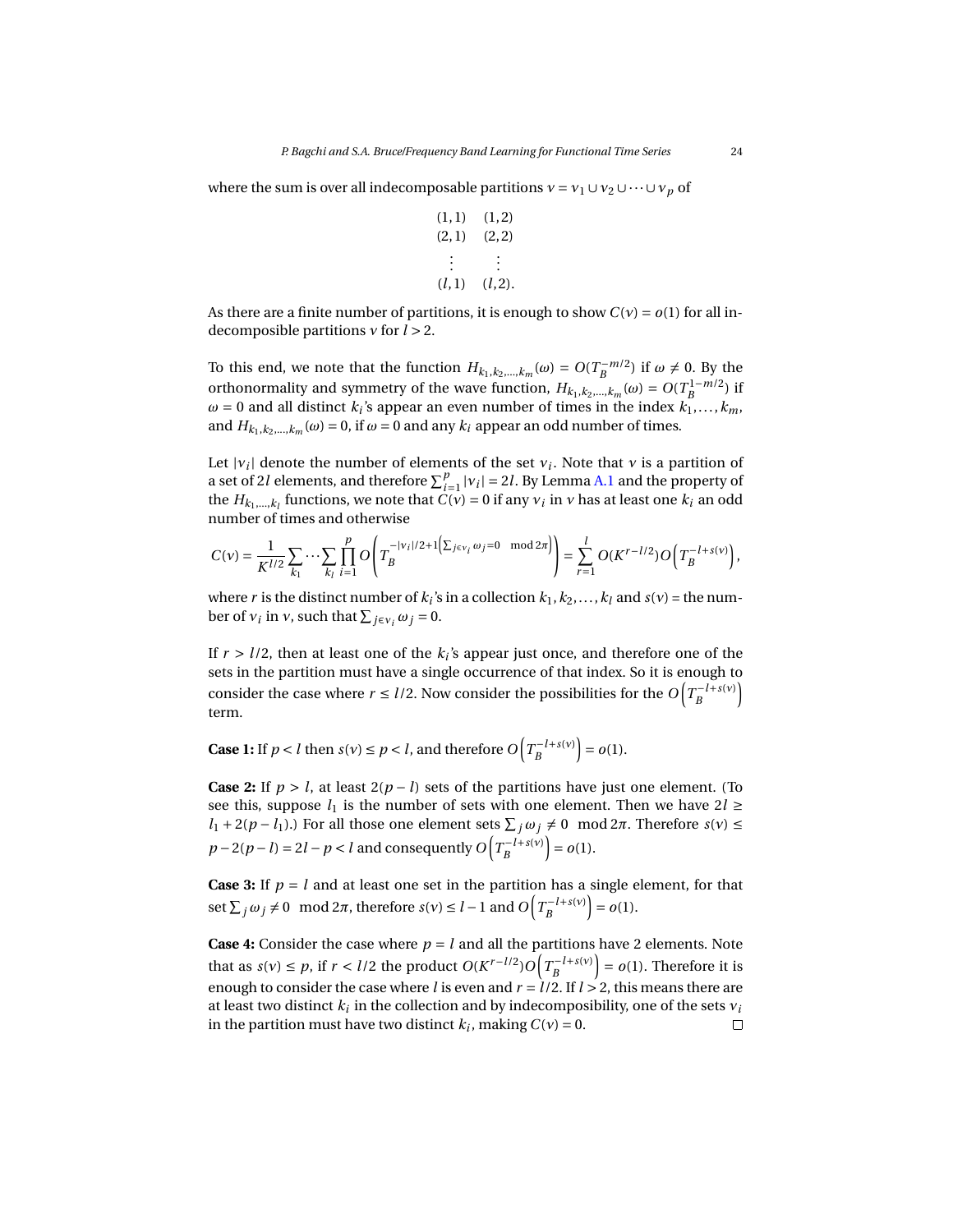### *A.2. Proof of Results in Section 3*

*Proof of [Lemma 3.1](#page-7-1)*

Noting the definition of  $\hat{g}_{u,\omega}$  in [\(3.6\)](#page-6-0), the result follows from [Lemma A.2](#page-20-0) and some simple algebra.

*Lemma* A.3. Consider the processes  $H_{b,j} \in L^2[0,1]^2$  defined as

$$
H_{b,j}(\tau,\sigma) = \sqrt{K} \Big( \widehat{g}_{b/B,\omega_j}(\tau,\sigma) - g_{u_b,\omega_j}(\tau,\sigma) \Big)
$$

for  $b = 1, 2, ..., B$  and  $j = 1, 2, ..., J$ . For fixed *B*, as  $T \rightarrow \infty$ ,  $K \rightarrow \infty$  and  $T/BK \rightarrow \infty$ , the finite dimensional distributions of  ${H_{b,j}}_{j,b}$  converges to a multivariate normal distribution. More precisely, for all  $(\tau_1, \sigma_1),..., (\tau_d, \sigma_d) \in [0,1]^2$  and for all  $d \in \mathbb{N}$ 

$$
\{H_{b,j}(\tau_1,\sigma_1),\ldots,H_{b,j}(\tau_d,\sigma_d)\}_{b,j} \xrightarrow{d} \{Z'_{b,j}(\tau_1,\sigma_1),\ldots,Z'_{b,j}(\tau_d,\sigma_d)\}_{b,j}
$$

where  $\{Z'_k\}$ *b*,*j*</sub>( $\tau_1$ *,*  $\sigma_1$ )*,...,*  $Z'_k$  $\int_{b,j}^{\prime} (\tau_d, \sigma_d) \}_{b,j}$  is a multivariate normal random vector with zero mean and covariance structure

$$
Cov\Big(Z'_{b,j_1}(\tau_1,\sigma_1), Z'_{b,j_2}(\tau_2,\sigma_2)\Big) = \left(1 - \frac{2}{B}\right) F(u_b, \omega_1, \omega_2, \tau_1, \sigma_1, \tau_2, \sigma_2)
$$
  
+ 
$$
\frac{1}{B^2} \sum_{l=1}^{B} F(u_l, \omega_1, \omega_2, \tau_1, \sigma_1, \tau_2, \sigma_2).
$$

$$
Cov\Big(Z'_{b_1,j_1}(\tau_1,\sigma_1), Z'_{b_2,j_2}(\tau_2,\sigma_2)\Big) = -\frac{1}{B} F(u_{b_1}, \omega_1, \omega_2, \tau_1, \sigma_1, \tau_2, \sigma_2)
$$

$$
-\frac{1}{B} F(u_{b_2}, \omega_1, \omega_2, \tau_1, \sigma_1, \tau_2, \sigma_2) + \frac{1}{B^2} \sum_{l=1}^{B} F(u_{b_l}, \omega_1, \omega_2, \tau_1, \sigma_1, \tau_2, \sigma_2), \quad (A.2)
$$

where  $b_1 \neq b_2$  and

$$
F(u, \omega_1, \omega_2, \tau_1, \sigma_1, \tau_2, \sigma_2) := f_{u, \omega_1}(\tau_1, \tau_2) f_{u, \omega_2}(\sigma_1, \sigma_2) + f_{u, \omega_2}(\tau_1, \sigma_2) f_{u, \omega_2}(\tau_2, \sigma_1).
$$
\n(A.3)

*Proof.* In view of [Lemma 3.1](#page-7-1) it is enough to show that the joint cumulants of  $\{H_{b,j}(\tau_1,\sigma_1),\ldots,H_{b,j}(\tau_d,\sigma_d)\}_{b,j}$ for  $b = 1, 2, ..., B$  and  $j = 1, 2, ..., J$  of order > 2 converges to 0, as  $T \rightarrow \infty$ ,  $K \rightarrow \infty$  and  $T/K \to \infty$ . Note that by definition of  $\hat{g}$ , we have

$$
H_{b,j}(\tau,\sigma) = E_{b,j}(\tau,\sigma) - \frac{1}{B} \sum_{b=1}^{B} E_{b,j}(\tau,\sigma).
$$

Therefore using the linearity of cumulants (Theorem 2.3.1 (i) & (iii) from [\[6\]](#page-30-13)) we can  $w$ rite  $cum\left(H_{b_1,j_1}(\tau_1,\sigma_1),\ldots, \ldots,H_{b_l,j_l}(\tau_l,\sigma_l)\right)$  as sum of  $2^l$  terms, where each term is of the form

 $cum\left(\widetilde{E}_{b_1,j_1}(\tau_1,\sigma_1),\ldots,\ldots,\widetilde{E}_{b_l,j_l}(\tau_l,\sigma_l)\right)$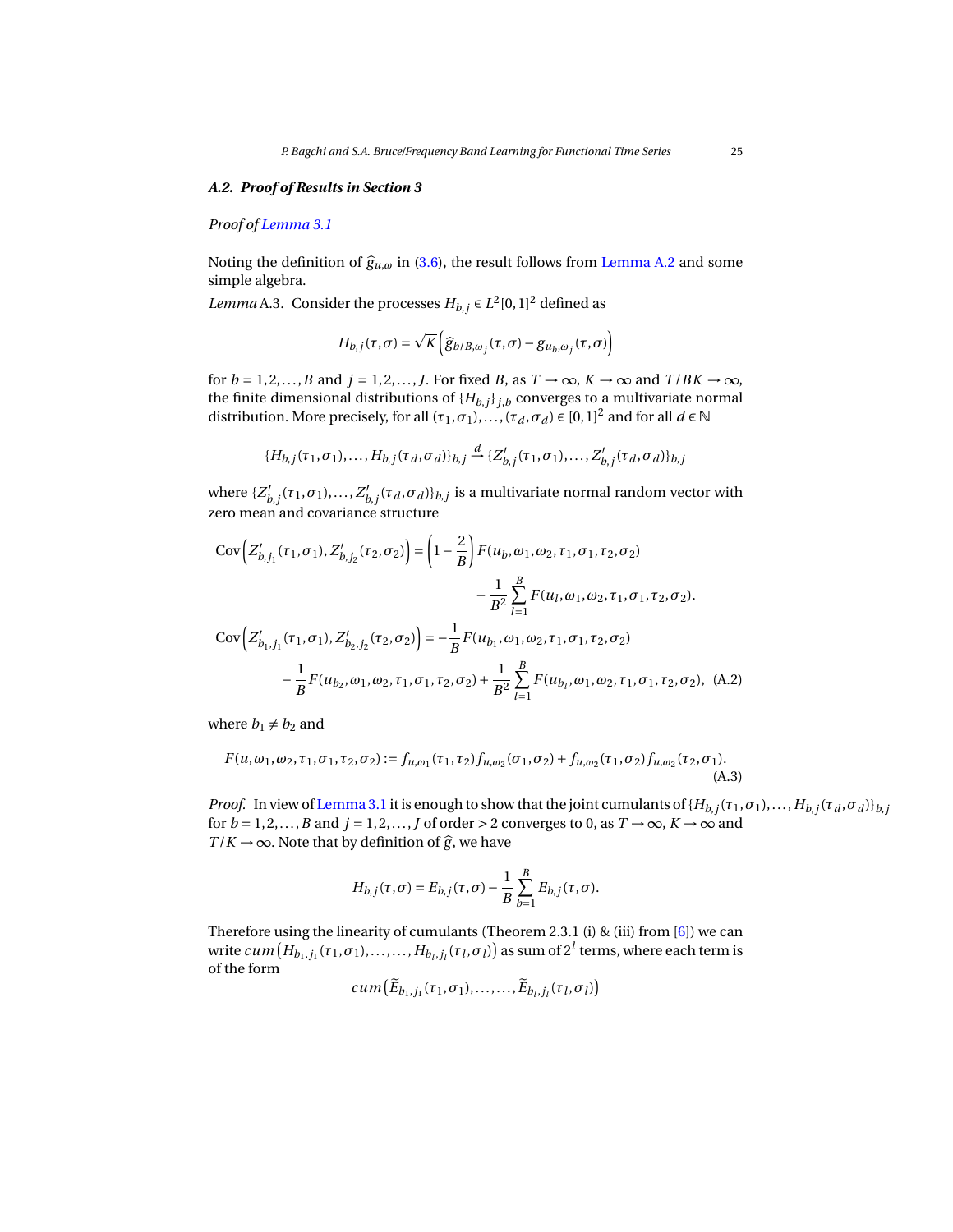where  $\widetilde{E}_{b,j}(\tau,\sigma)$  is either  $E_{b,j}(\tau,\sigma)$  or the average  $\frac{1}{B}\sum_{b=1}^{B}E_{b,j}(\tau,\sigma)$ . Without loss of generality, consider a term where the first  $k E_{b,j}(\tau, \sigma)$ 's are the averages and the last  $(l - k)$  are  $E_{b,j}$ . That particular term can then be simplified to

$$
\frac{1}{B^k}\sum_{b_1=1}^B\cdots\sum_{b_k=1}^B cum(E_{b_1,j_1}(\tau_1,\sigma_1),\ldots,\ldots,E_{b_l,j_l}(\tau_l,\sigma_l)).
$$

As *B* is finite, the last sum converges to 0 by Theorem [A.1.](#page-22-0) As all the 2*<sup>l</sup>* terms converge to 0 and *l* is finite, this imples the convergence of joint cumulants of *Hb*,*<sup>j</sup>* (*τ*,*σ*) for order *l* > 2 to zero.

 $\Box$ 

# *Proof of [Theorem 3.1](#page-8-0)*

We write  $Q_{\omega_0, \delta} = \int_0^1 \int_0^1 Q_{\omega_0, \delta}(\tau, \sigma) d\tau d\sigma$ , where

$$
Q_{\omega_0,\delta}(\tau,\sigma)=\sum_{b=1}^B\left(\widehat{g}_{b/B,\omega_0+\delta}(\tau,\sigma)-\widetilde{g}_{b/B,\omega_0,\delta}(\tau,\sigma)\right)^2.
$$

Noting than the functional :  $L^2\left([0,1]^2\right) \mapsto \mathbb{R}$  is continuous it is enough to show that

$$
Q_{\omega_0,\delta}(\tau,\sigma) \stackrel{d}{=} \frac{1}{K} \sum_{b=1}^B \left( \mathcal{G}_b^2(\tau,\sigma) + o_p(1) \right),
$$

This will be proved in two steps. Specifically, we will show that:

(i) The result holds in finite dimensional distribution, i.e., for any *k* and any fixed  $(\tau_1, \sigma_1), \ldots, (\tau_k, \sigma_k) \in [0, 1]^2$  the distribution of the random vector

$$
(Q_{\omega_0,\delta}(\tau_1,\sigma_1),\ldots,Q_{\omega_0,\delta}(\tau_k,\sigma_k))
$$

is asymptotically equal to the distribution of

$$
\frac{1}{K}\left(\sum_{b=1}^B \left(\mathcal{G}_b^2(\tau_1,\sigma_1) + o_p(1)\right),\ldots,\sum_{b=1}^B \left(\mathcal{G}_b^2(\tau_1,\sigma_1) + o_p(1)\right)\right).
$$

(ii) The process  $\{Q_{\omega_0,\delta}(\tau,\sigma)\}_{(\tau,\sigma)\in[0,1]^2}$  is asymptotically tight as a process in  $L^2([0,1]^2)$ .

Without the loss of generality, we will prove (i) for  $k = 1$ , the result for general  $k$ can be proved similarly with some more notations. Note that the scan statistics can be written as

$$
Q_{\omega_0, \delta}(\tau, \sigma) = \frac{1}{K} \sum_{b=1}^{B} A_{b, K, T}
$$

where

$$
A_{b,K,T}(\tau,\sigma)=K\big(\widehat{g}_{b/B,\omega_0+\delta}(\tau,\sigma)-\widetilde{g}_{b/B,\omega_0,\delta}(\tau,\sigma)\big)^2.
$$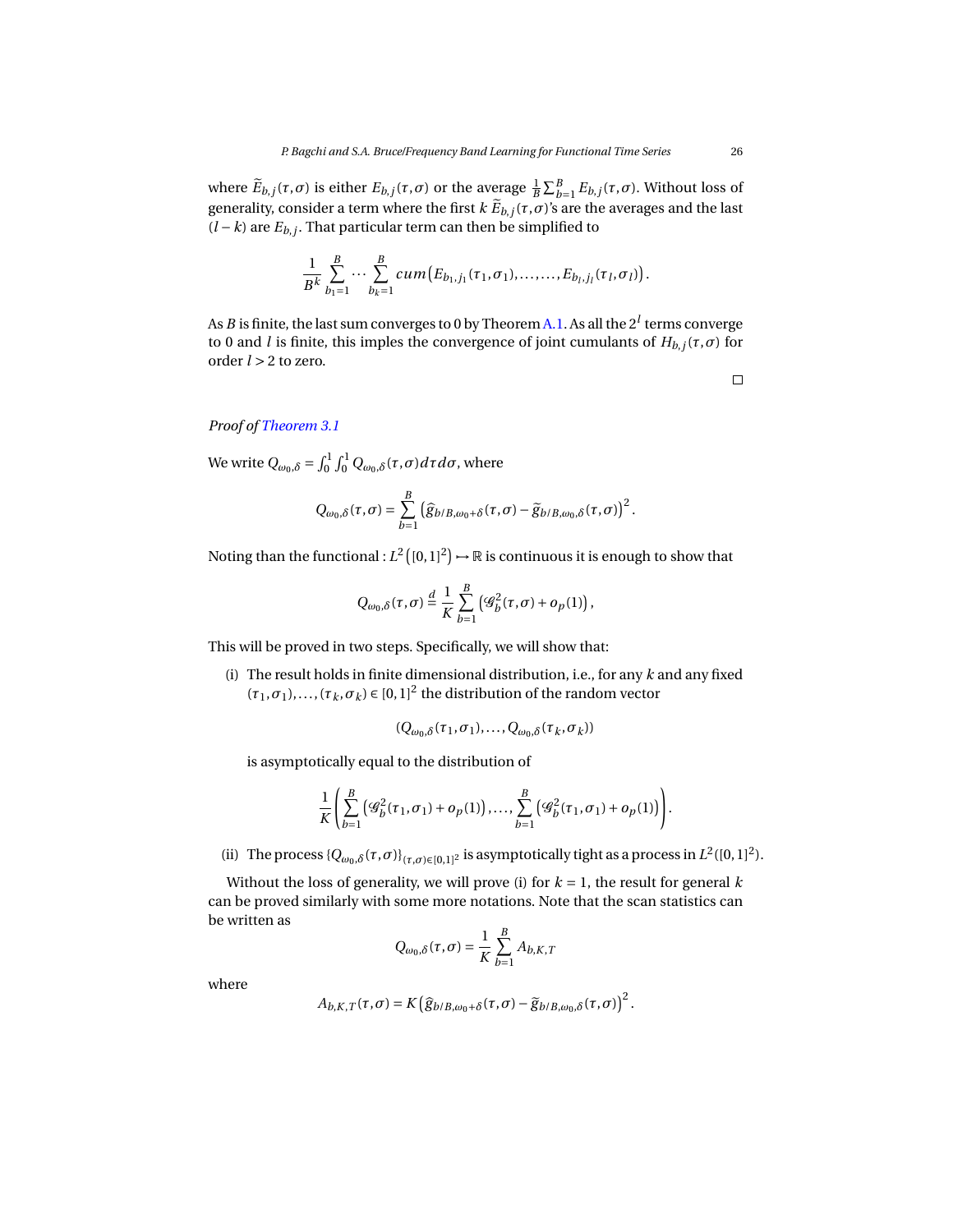Therefore it is enough to show the process  $A_{b,k,T} \in L^2([0,1]^2)$  converges in distribution to  $\mathscr{G}_b^2$ , where  $\mathscr{G}_b$  is the Gaussian process defined in the statement of the Theorem, uniformly over  $b \in \{1, 2, ..., B\}$ . In order to establish that write

$$
A_{b,K,T}(\tau,\sigma) = K \left( \widehat{g}_{b/B,\omega_0+\delta}(\tau,\sigma) - \mathbb{E}(\widehat{g}_{b/B,\omega_0+\delta}(\tau,\sigma)) - \widetilde{g}_{b/B,\omega_0,\delta}(\tau,\sigma) + \mathbb{E}(\widetilde{g}_{b/B,\omega_0,\delta}(\tau,\sigma)) \right)^2
$$
  
+2K  $\left( \widehat{g}_{b/B,\omega_0+\delta}(\tau,\sigma) - \widetilde{g}_{b/B,\omega_0,\delta}(\tau,\sigma) \right) \left( \mathbb{E}(\widehat{g}_{b/B,\omega_0+\delta}(\tau,\sigma)) - \mathbb{E}(\widetilde{g}_{b/B,\omega_0,\delta}(\tau,\sigma)) \right)$   
-K  $\left( \mathbb{E}(\widehat{g}_{b/B,\omega_0+\delta}(\tau,\sigma)) - \mathbb{E}(\widetilde{g}_{b/B,\omega_0,\delta}(\tau,\sigma)) \right)^2$ . (A.4)

Suppose  $L_{\delta}$  is the number of frequencies  $\omega_j$  in the interval  $[\omega_0, \omega_0 + \delta)$ . Using [Lemma 3.1,](#page-7-1) under  $H_0$  we have,

$$
\mathbb{E}(\widetilde{g}_{b/B,\omega_0,\delta}(\tau,\sigma)) = \frac{1}{L_{\delta}} \sum_{\omega_j \in [\omega_0,\omega_0+\delta)} \mathbb{E}(\widehat{g}_{b/B,\omega_0+\delta}(\tau,\sigma)) = g_{u_b,\omega_0+\delta}(\tau,\sigma) + O(\log(T_B)/T_B) + O(1/T).
$$

Therefore by [Lemma 3.1,](#page-7-1) the last two terms of [\(A.4\)](#page-26-0) is of the order  $O\left(K \times \frac{\log^2 T_B}{\tau^2}\right)$  $T_B^2$  $\vert$ 

 $O\left(\frac{K}{T^2}\right)$  $\left(\frac{K}{T^2}\right)$ , which converges to zero under [Assumption 3.1.](#page-7-0) Note that the order of these residuals are independent of the choice of block *b*.

The first term of [\(A.4\)](#page-26-0) can be written as  $T^2(E_{b,j_1}(\tau,\sigma),...,E_{b,j_{L_{\delta}+1}}(\tau,\sigma))$ , where  $E_{b,j_1}$ is the process defined in [Theorem A.1,](#page-22-0) the set of frequencies  $\{\omega_{j_1},...,\omega_{j_{L_{\delta}}}\} = \{\omega : \omega \in$  $[\omega_0, \omega_0 + \delta]$ ,  $\omega_{j_{L_\delta+1}} = \omega_0 + \delta$  and the function  $T : \mathbb{R}^{L_\delta+1} \to \mathbb{R}$  is defined as

<span id="page-26-0"></span>
$$
T(x_1,\ldots,x_{L_{\delta}+1})=x_{L_{\delta}+1}-\frac{1}{L_{\delta}}\sum_{i=1}^{L_{\delta}}x_i.
$$

Therefore an application of the Delta method along with Theorem [A.1](#page-22-0) guarantee

$$
T(E_{b,j_1}(\tau,\sigma),\ldots,E_{b,j_{L_{\delta}+1}}(\tau,\sigma)) \stackrel{d}{\rightarrow} \mathscr{G}_b(\tau,\sigma)
$$

where  $\mathscr{G}_b$  is a zero mean Gaussian process with covariance kernel given in [Theo](#page-8-0)[rem 3.1.](#page-8-0) The weak convergence of  $A_{b,K,T}(\tau,\sigma)$  to  $\mathscr{G}_{b}^{2}(\tau,\sigma)$  then follows by the Continuous Mapping Theorem and Slutzky's Theorem. This in turn proves the asymptotic finite dimensional distributional equivalence in (i).

Part (ii) follows from [Lemma A.1](#page-19-1) by (4.3) of Theorem 2 from [\[9\]](#page-30-14).

# *Proof of [Theorem 3.2](#page-8-1)*

The proof is similar to the proof of [Theorem 3.1.](#page-8-0) The only difference is in the treatment of the residual (second and third) terms of  $A_{b,K,T}(\tau,\sigma)$  defined in [\(A.4\)](#page-26-0). Note that under the alternative specified in the statement of the Theorem,

$$
\mathbb{E}(\widetilde{g}_{b/B,\omega_0,\delta}(\tau,\sigma)) = \frac{1}{L_{\delta}} \sum_{\omega_j \in [\omega_0,\omega_0+\delta)} \mathbb{E}(\widehat{g}_{b/B,\omega_0+\delta}(\tau,\sigma))
$$
  
= 
$$
\frac{\#\{\omega : \omega \in (\omega_0,\omega^*)\}}{L_{\delta}} g_{u_b}^{(1)}(\tau,\sigma) + \frac{\#\{\omega : \omega \in [\omega^*,\omega_0+\delta)\}}{L_{\delta}} g_{u_b}^{(2)}(\tau,\sigma)
$$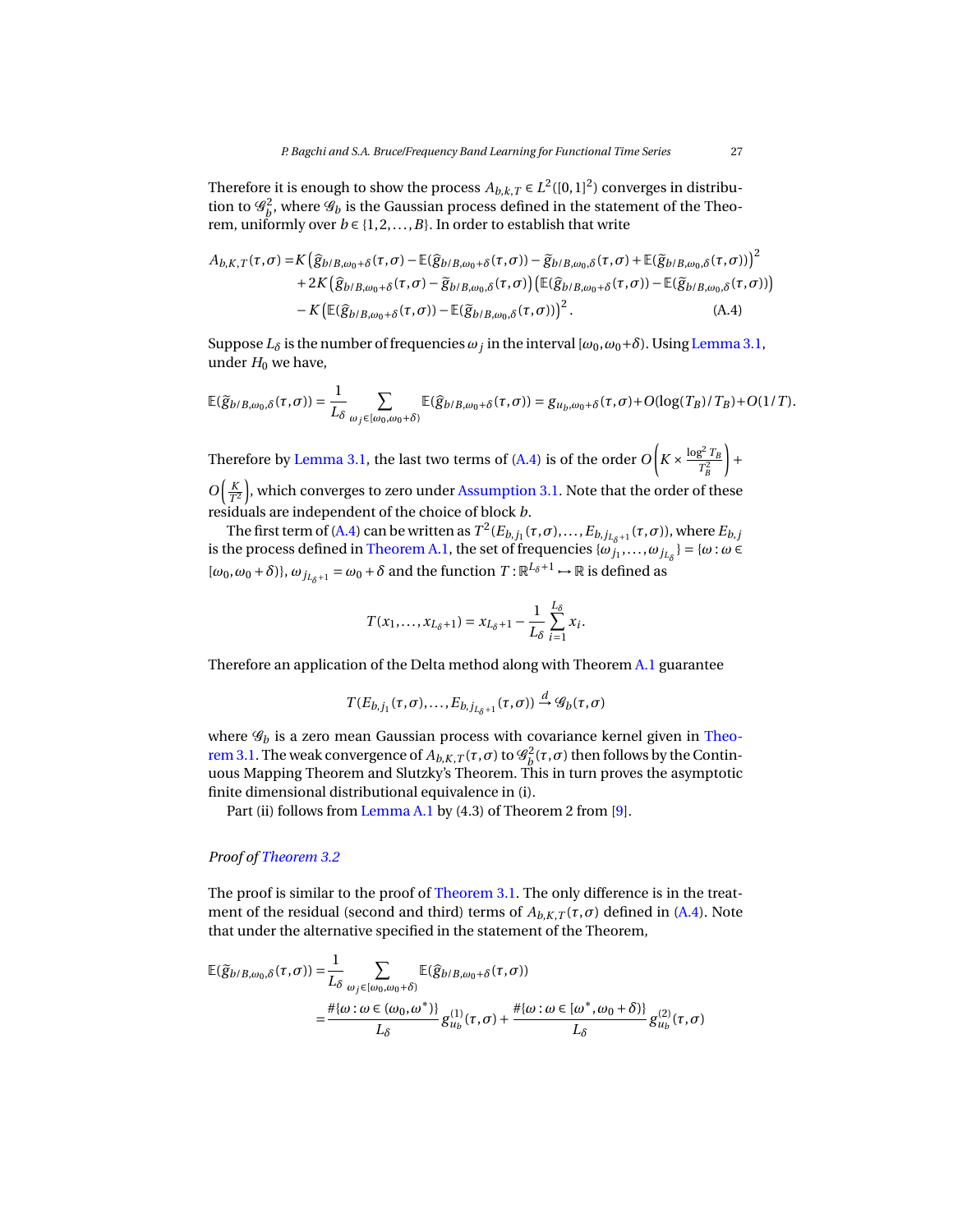*P. Bagchi and S.A. Bruce/Frequency Band Learning for Functional Time Series* 28

+ 
$$
O(\log(T_B)/T_B)
$$
 +  $O(1/T)$ .  
\n= $\frac{\omega^* - \omega_0}{\delta} g_{u_b}^{(1)}(\tau, \sigma) + \frac{\omega_0 + \delta - \omega^*}{\delta} g_{u_b}^{(2)}(\tau, \sigma) + O(\log(T_B)/T_B) + O(1/T)$ .  
\n= $g_{u_b}^{(2)}(\tau, \sigma) + \frac{\omega^* - \omega_0}{\delta} \left( g_{u_b}^{(1)}(\tau, \sigma) - g_{u_b}^{(2)}(\tau, \sigma) \right) + O(\log(T_B)/T_B) + O(1/T)$ .

Note that the second equality follows from the fact that  $\omega_j$ 's are chosen equally spaced. Therefore the residual is

$$
K\big(\mathbb{E}(\widehat{g}_{b/B,\omega_0+\delta}(\tau,\sigma))-\mathbb{E}(\widetilde{g}_{b/B,\omega_0,\delta}(\tau,\sigma))\big)^2+o_p(1)=\frac{\omega^*-\omega_0}{\delta}\bigg(g_{u_b}^{(1)}(\tau,\sigma)-g_{u_b}^{(2)}(\tau,\sigma)\bigg)+o_p(1).
$$

The the rest of the proof is similar the proof of [Theorem 3.1.](#page-8-0)

# *Proof of [Theorem 3.3](#page-11-2)*

We write

$$
Q^0(\omega_1,\omega_2)=\frac{1}{K}\sum_{b=1}^B\int_{\omega_1}^{\omega_2}\int_0^1\int_0^1\left(\sqrt{K}\widehat{g}_{b/B,\omega}(\tau,\sigma)\right)^2d\tau d\sigma d\omega=\int_{\omega_1}^{\omega_2}\int_0^1\int_0^1Q_0(\omega,\tau,\sigma),
$$

where

$$
Q_0(\omega,\tau,\sigma)=\frac{1}{K}\sum_{b=1}^B\left(\sqrt{K}\widehat{g}_{b/B,\omega}(\tau,\sigma)\right)^2.
$$

An application of Lemma [3.1](#page-7-1) along with continuous mapping theorem guarantees under  $H_0$  that the finite dimensional distributions of  $Q_0(\omega, \tau, \sigma)$  are asymptotically equivalent to  $\frac{1}{K}\sum_{b=1}^B\mathcal{H}_b^2(\tau,\sigma).$  The rest of the proof follows is similar as to the proof of Theorem [3.1.](#page-8-0)

# *Proof of [Lemma 3.2](#page-11-3)*

Using similar expansion as in the proof of Theorem [3.3,](#page-11-2) under the alternative we write

$$
Q_0(\omega, \tau, \sigma) = \frac{1}{K} \sum_{b=1}^B \left( \sqrt{K} \hat{g}_{b/B, \omega}(\tau, \sigma) \right)^2
$$
  
\n
$$
= \frac{1}{K} \sum_{b=1}^B \left( \sqrt{K} \left[ \hat{g}_{b/B, \omega}(\tau, \sigma) - g_u(\tau, \sigma) + g_u(\tau, \sigma) \right] \right)^2
$$
  
\n
$$
= \frac{1}{K} \sum_{b=1}^B \left( \sqrt{K} \left[ \hat{g}_{b/B, \omega}(\tau, \sigma) - g_u(\tau, \sigma) \right] \right)^2 + B g_u^2(\tau, \sigma)
$$
  
\n
$$
+ \frac{2g_u(\tau, \sigma)}{\sqrt{K}} \sum_{b=1}^B \sqrt{K} \left[ \hat{g}_{b/B, \omega}(\tau, \sigma) - g_u(\tau, \sigma) \right].
$$

As the second term dominates under the asymptotic scheme in [Assumption 3.1,](#page-7-0) the quantity  $Q_0(\omega, \tau, \sigma) = O_p(B)$ . Taking integral over  $\omega, \tau, \sigma$  we have  $Q^0(\omega_1, \omega_2) = O_p(B)$ and the result follows.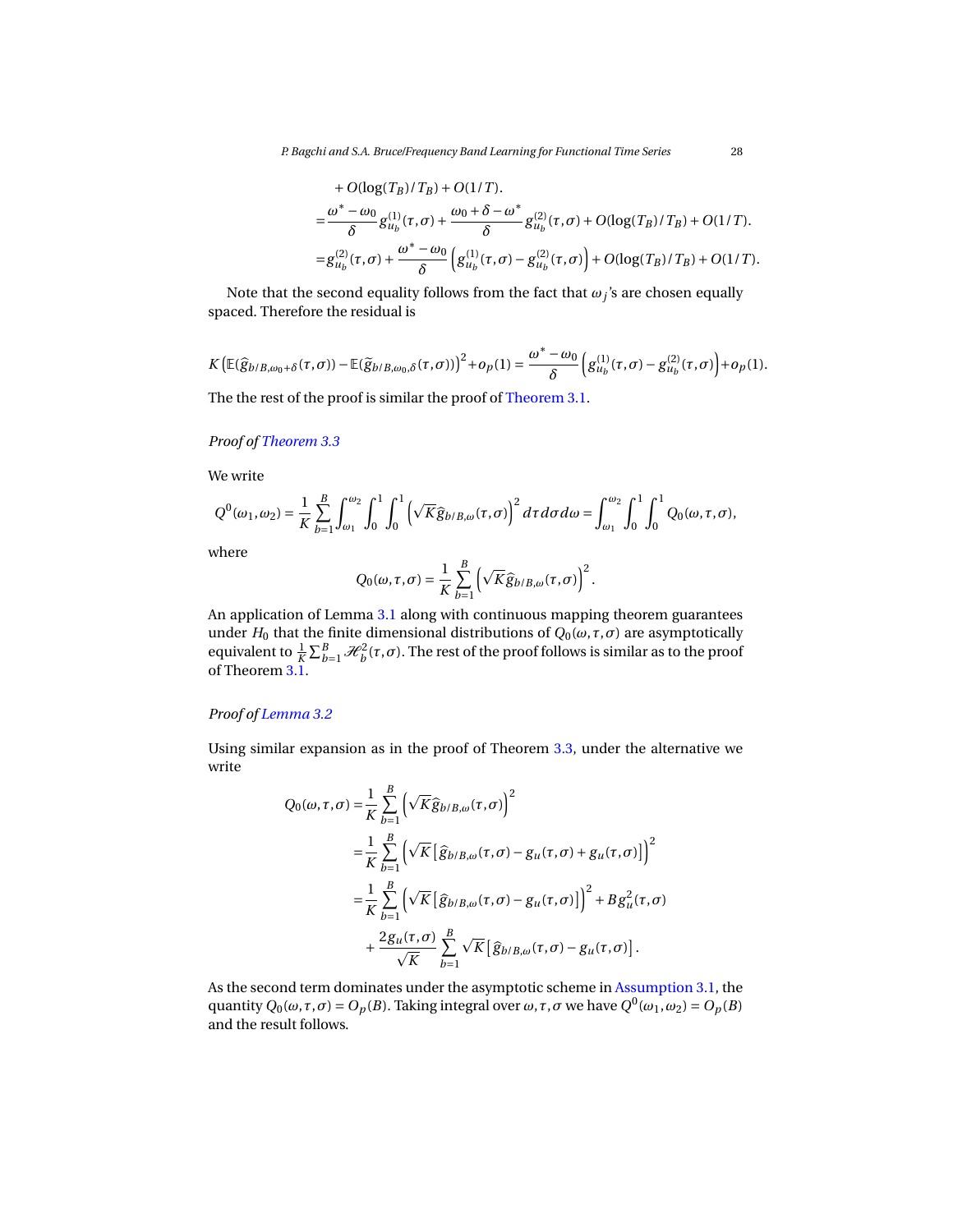# *A.3. Asymptotic Distribution Properties*

By Lemma [3.1](#page-7-1) the covariance of the process  $\mathcal{H}_b$  defined in Theorem [3.3](#page-11-2) is given by

$$
Cov(\mathcal{H}_b(\tau_1, \sigma_1), \mathcal{H}_b(\tau_2, \sigma_2)) = C(b_1, b_2, \omega_1, \omega_2, \tau_1, \sigma_1, \tau_2, \sigma_2), \tag{A.5}
$$

where

$$
C(b, b, \omega_1, \omega_2, \tau_1, \sigma_1, \tau_2, \sigma_2) = (1 - 2/B)[f_{u_b, \omega_1}(\tau_1, \tau_2)f_{u_b, \omega_2}(\sigma_1, \sigma_2) + f_{u_b, \omega_1}(\tau_1, \sigma_2)f_{u_b, \omega_2}(\tau_2, \sigma_1)]
$$
\n(A.6)

$$
+\frac{1}{B^2}\sum_{l=1}^{B}[f_{u_l,\omega_1}(\tau_1,\tau_2)f_{u_l,\omega_2}(\sigma_1,\sigma_2)+f_{u_l,\omega_1}(\tau_1,\sigma_2)f_{u_l,\omega_2}(\tau_2,\sigma_1)]
$$
  
\n
$$
C(b_1,b_2,\omega_1,\omega_2,\tau_1,\sigma_1,\tau_2,\sigma_2)=-\frac{1}{B}\left[f_{u_{b_1},\omega_1}(\tau_1,\tau_2)f_{u_{b_1},\omega_2}(\sigma_1,\sigma_2)+f_{u_{b_1},\omega_1}(\tau_1,\sigma_2)f_{u_{b_1},\omega_2}(\tau_2,\sigma_1)\right]
$$
  
\n
$$
-\frac{1}{B}\left[f_{u_{b_2},\omega_1}(\tau_1,\tau_2)f_{u_{b_2},\omega_2}(\sigma_1,\sigma_2)+f_{u_{b_2},\omega_1}(\tau_1,\sigma_2)f_{u_{b_2},\omega_2}(\tau_2,\sigma_1)\right]
$$
  
\n
$$
+\frac{1}{B^2}\sum_{l=1}^{B}\left[f_{u_{b_l},\omega_1}(\tau_1,\tau_2)f_{u_l,\omega_2}(\sigma_1,\sigma_2)+f_{u_{b_l},\omega_1}(\tau_1,\sigma_2)f_{u_{b_l},\omega_2}(\tau_2,\sigma_1)\right],
$$

where  $b_1 \neq b_2$ .

The covariance structure of the process  $\mathcal{G}_b$  is given by

<span id="page-28-0"></span>
$$
Cov(\mathcal{G}_b(\tau_1, \sigma_1), \mathcal{G}_b(\tau_2, \sigma_2)) = C(b, b, \omega_0 + \delta, \omega_0 + \delta, \tau_1, \sigma_1, \tau_2, \sigma_2))
$$
  
+  $\frac{1}{L_{\delta}^2} \sum_{j=1}^{L_{\delta}} \sum_{k=1}^{L_{\delta}} C(b, b, \omega_j, \omega_k, \tau_1, \sigma_1, \tau_2, \sigma_2))$   
-  $\frac{1}{L_{\delta}} \sum_{j=1}^{L} C(b, b, \omega_0 + \delta, \omega_j, \tau_1, \sigma_1, \tau_2, \sigma_2))$   
-  $\frac{1}{L_{\delta}} \sum_{j=1}^{L} C(b, b, \omega_j, \omega_0 + \delta, \tau_1, \sigma_1, \tau_2, \sigma_2)),$  (A.7)

and for  $b_1 \neq b_2$ ,

<span id="page-28-1"></span>
$$
Cov(\mathcal{G}_{b_1}(\tau_1, \sigma_1), \mathcal{G}_{b_2}(\tau_2, \sigma_2)) = C(b_1, b_2, \omega_0 + \delta, \omega_0 + \delta, \tau_1, \sigma_1, \tau_2, \sigma_2))
$$
  
+ 
$$
\frac{1}{L_{\delta}^2} \sum_{j=1}^{L_{\delta}} \sum_{k=1}^{L_{\delta}} C(b_1, b_2, \omega_j, \omega_k, \tau_1, \sigma_1, \tau_2, \sigma_2))
$$
  
- 
$$
\frac{1}{L_{\delta}} \sum_{j=1}^{L} C(b_1, b_2, \omega_0 + \delta, \omega_j, \tau_1, \sigma_1, \tau_2, \sigma_2)))
$$
  
- 
$$
\frac{1}{L_{\delta}} \sum_{j=1}^{L} C(b_1, b_2, \omega_j, \omega_0 + \delta, \tau_1, \sigma_1, \tau_2, \sigma_2))
$$
 (A.8)

where,  $C$  is as defined in  $(A.6)$ .

<span id="page-28-2"></span>*Lemma* A.4. As  $B \to \infty$ , the quantities  $\frac{1}{B} \sum_{b=1}^{B} ||\mathcal{G}_b||^2$  and  $\frac{1}{B} \sum_{b=1}^{B} ||\mathcal{H}_b||^2$  are  $O_p(1)$ .

<span id="page-28-4"></span><span id="page-28-3"></span>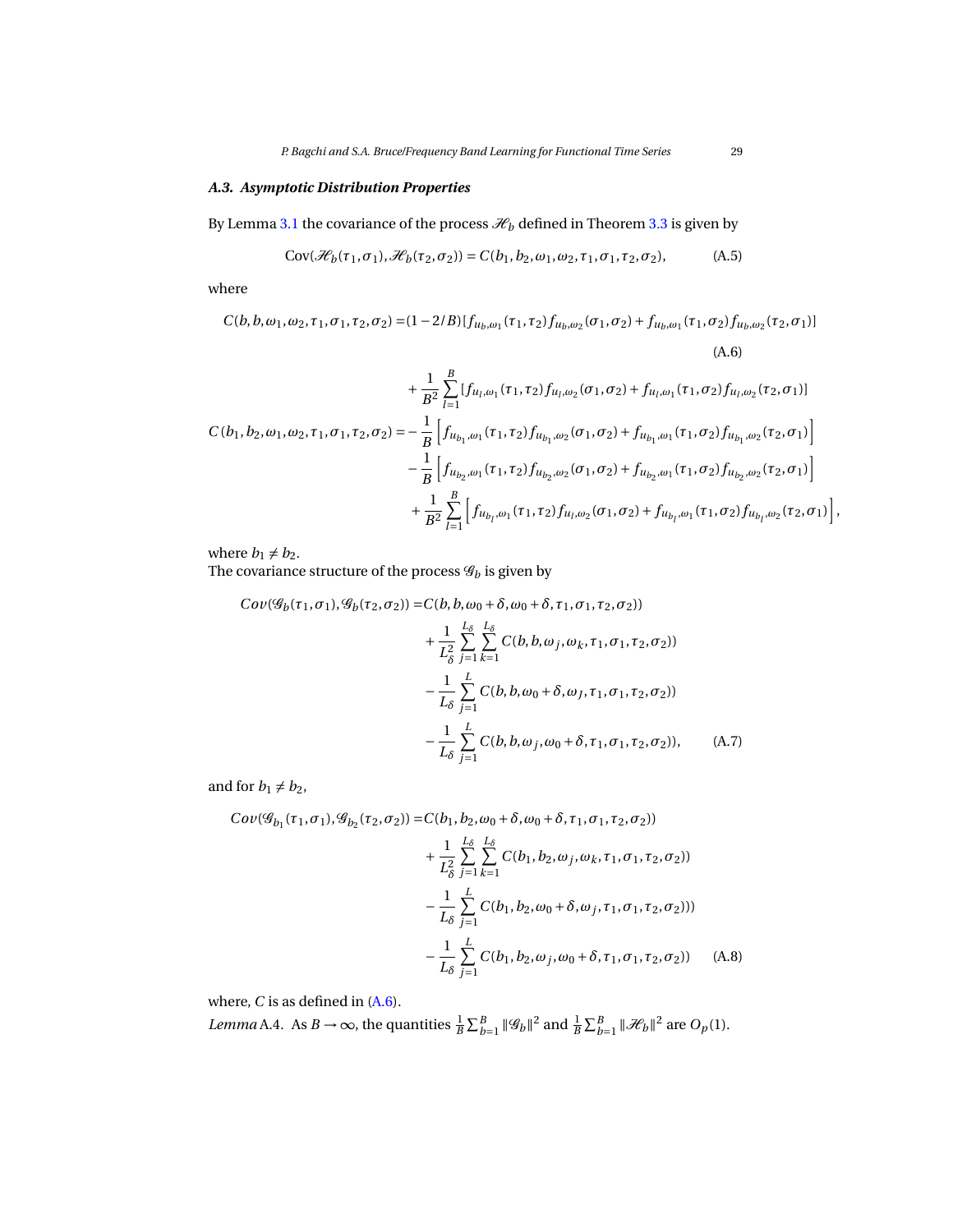$$
\mathbb{E}\left(\frac{1}{B}\sum_{b=1}^{B}||\mathcal{G}_{b}||^{2}\right) = \frac{1}{B}\sum_{b=1}^{B}\mathbb{E}\left(||\mathcal{G}_{b}||^{2}\right)
$$
\n
$$
= \frac{1}{B}\sum_{b=1}^{B}\mathbb{E}\left(\int_{0}^{1}\int_{0}^{1}\mathcal{G}_{b}^{2}(\tau,\sigma)d\tau d\sigma\right)
$$
\n
$$
= \frac{1}{B}\sum_{b=1}^{B}\int_{0}^{1}\int_{0}^{1}\mathbb{E}\mathcal{G}_{b}^{2}(\tau,\sigma)d\tau d\sigma
$$
\n
$$
\rightarrow \int_{0}^{1}\int_{0}^{1}\int_{0}^{1}\int_{0}^{1}\left[f_{u,\omega_{0}+\delta}(\tau,\tau)f_{u,\omega_{0}+\delta}(\sigma,\sigma)+f_{u,\omega_{0}+\delta}^{2}(\tau,\sigma)\right]d\tau d\sigma du
$$
\n
$$
+ \frac{1}{L_{\delta}^{2}}\sum_{j=1}^{L_{\delta}}\sum_{k=1}^{L_{\delta}}\iiint\left[f_{u,\omega_{j}}(\tau,\tau)f_{u,\omega_{k}}(\sigma,\sigma)+f_{u,\omega_{j}}(\tau,\sigma)f_{u,\omega_{k}}(\tau,\sigma)\right]d\tau d\sigma du
$$
\n
$$
- \frac{2}{L_{\delta}}\sum_{j=1}^{L_{\delta}}\iiint\left[f_{u,\omega_{j}}(\tau,\tau)f_{u,\omega_{0}+\delta}(\sigma,\sigma)+f_{u,\omega_{j}}(\tau,\sigma)f_{u,\omega_{0}+\delta}(\tau,\sigma)\right]d\tau d\sigma du,
$$

as *B* → ∞. As  $f_{u,\omega}$ (.) is continuous in *u* and  $f_{u,\omega}$  is square integrable for all  $u \in [0,1]$ and  $\omega \in (0, 0.5]$ , the integrals in the limit are finite. Note that we can exchange the integral and expectation in the second line by Fubini's Theorem as the double integral is finite.

$$
Var\left(\frac{1}{B}\sum_{b=1}^{B}||\mathcal{G}_{b}||^{2}\right) = \frac{1}{B^{2}}\sum_{b=1}^{B}Var\left(||\mathcal{G}_{b}||^{2}\right) + \frac{1}{B^{2}}\sum_{b_{1}=1}^{B}\sum_{b_{2}=1}^{B}Cov\left(||\mathcal{G}_{b_{1}}||^{2}, ||\mathcal{G}_{b_{2}}||^{2}\right)
$$

The first term can be simplified as

$$
\begin{split} \frac{1}{B^2}\sum_{b=1}^{B}Var\left(\|\mathcal{G}_b\|^2\right) &\leq \frac{1}{B^2}\sum_{b=1}^{B}\mathbb{E}\left(\|\mathcal{G}_b\|^4\right) = \frac{1}{B^2}\sum_{b=1}^{B}\mathbb{E}\left(\int_0^1\int_0^1\mathcal{G}_b^2(\tau,\sigma)d\tau d\sigma\right)^2\\ &\leq \frac{1}{B^2}\sum_{b=1}^{B}\left(\int_0^1\int_0^1\mathbb{E}\mathcal{G}_b^2(\tau,\sigma)d\tau d\sigma\right)^2 = O(1/B). \end{split}
$$

Similarly with some standard algebra we can show that

$$
\frac{1}{B^2}\sum_{b_1=1}^B\sum_{b_2=1}^B Cov\left(\|\mathscr{G}_{b_1}\|^2, \|\mathscr{G}_{b_2}\|^2\right)=\frac{1}{B^2}\sum_{b_1=1}^B\sum_{b_2=1}^B \mathbb{E}\left(\|\mathscr{G}_{b_1}\|^2\|\mathscr{G}_{b_2}\|^2\right)=O(1/B).
$$

Therefore as  $B \to \infty$ ,  $\mathbb{E} \left( \frac{1}{B} \sum_{b=1}^{B} ||\mathcal{G}_b||^2 \right) = O(1)$  and  $Var \left( \frac{1}{B} \sum_{b=1}^{B} ||\mathcal{G}_b||^2 \right) \to 0$  and hence  $\frac{1}{B} \sum_{b=1}^{B} ||\mathcal{G}_b||^2$  is  $O_p(1)$ .  $\Box$ 

# **Acknowledgements**

Research reported in this publication was supported by the National Institute Of General Medical Sciences of the National Institutes of Health under Award Number R01GM140476. The content is solely the responsibility of the authors and does not necessarily represent the official views of the National Institutes of Health.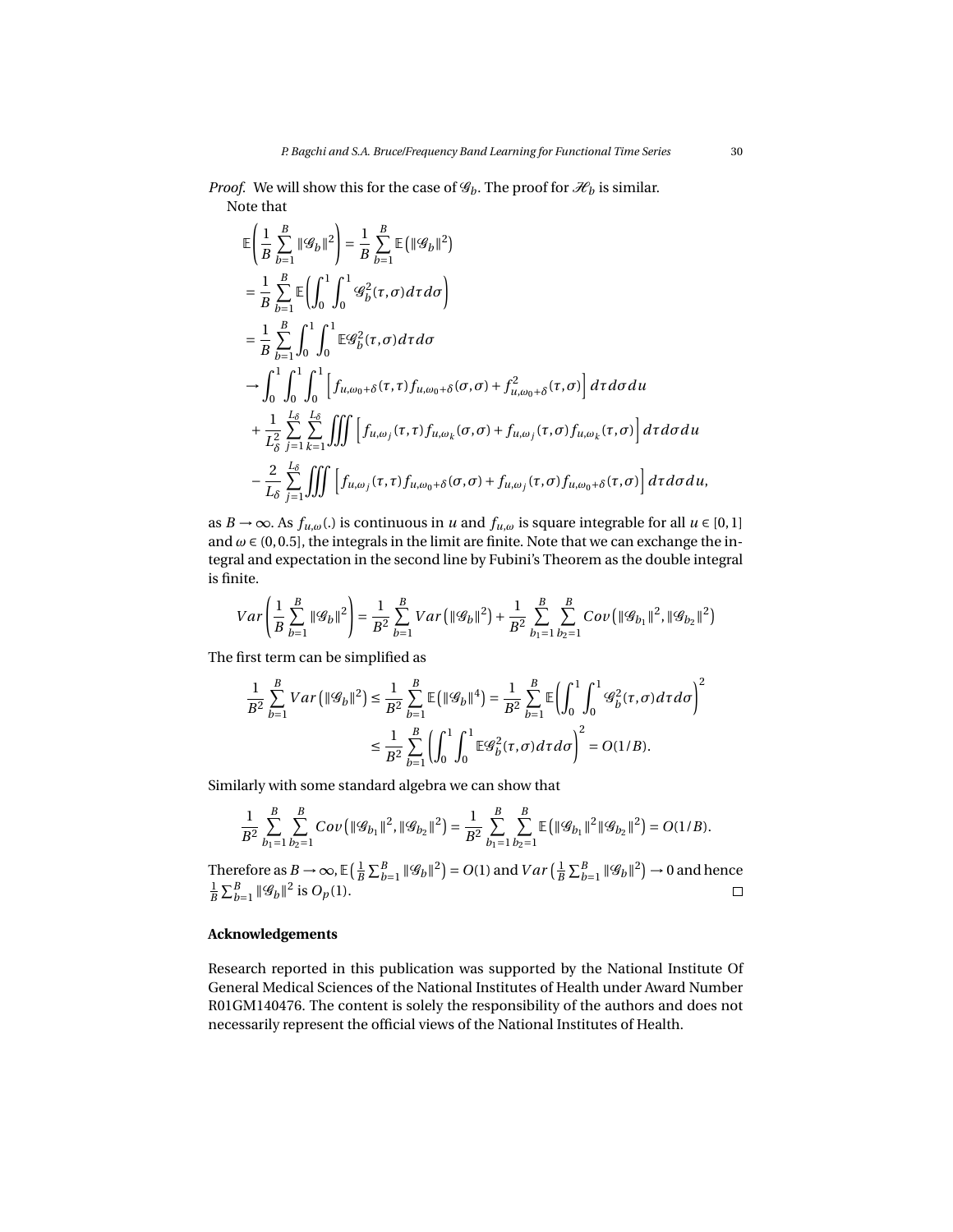#### **Supplementary Material**

#### R **code for "Adaptive Frequency Band Analysis for Functional Time Series"**

[\(https://github.com/sbruce23/fEBA\)](https://github.com/sbruce23/fEBA). R code, a quick start demo, and descriptions of all functions and parameters needed to generate simulated data introduced in Section [4.1](#page-11-1) and to implement the proposed method on data for use in practice can be downloaded from GitHub at this link.

# **References**

- <span id="page-30-5"></span>[1] Aue, A. and van Delft, A. (2020). Testing for stationarity of functional time series in the frequency domain. *The Annals of Statistics*, 48(5):2505 – 2547.
- <span id="page-30-9"></span>[2] Barry, R. J., Clarke, A. R., Johnstone, S. J., Magee, C. A., and Rushby, J. A. (2007). EEG differences between eyes-closed and eyes-open resting conditions. *Clinical Neurophysiology*, 118(12):2765 – 2773.
- <span id="page-30-10"></span>[3] Barry, R. J. and De Blasio, F. M. (2017). EEG differences between eyes-closed and eyes-open resting remain in healthy ageing. *Biological Psychology*, 129:293 – 304.
- <span id="page-30-11"></span>[4] Benoit, O., Daurat, A., and Prado, J. (2000). Slow (0.7–2 hz) and fast (2–4 hz) delta components are differently correlated to theta, alpha and beta frequency bands during NREM sleep. *Clinical Neurophysiology*, 111(12):2103 – 2106.
- <span id="page-30-2"></span>[5] Billman, G. (2011). Heart rate variability - A historical perspective. *Frontiers in Physiology*, 2:86.
- <span id="page-30-13"></span>[6] Brillinger, D. R. (2002). *Time Series: Data Analysis and Theory*. Philadelphia: SIAM.
- <span id="page-30-4"></span>[7] Bruce, S. A., Tang, C. Y., Hall, M. H., and Krafty, R. T. (2020). Empirical frequency band analysis of nonstationary time series. *Journal of the American Statistical Association*, 115:1933–1945.
- <span id="page-30-8"></span>[8] Causeur, D., Kloareg, M., and Friguet, C. (2009). Control of the FWER in multiple testing under dependence. *Communications in Statistics - Theory and Methods*, 38(16-17):2733–2747.
- <span id="page-30-14"></span>[9] Cremers, H. and Kadelka, D. (1986). On weak convergence of integral functionals of stochastic processes with applications to processes taking paths in  $L^E_p$ *. Stochastic processes and their applications*, 21(2):305–317.
- <span id="page-30-12"></span>[10] Dahlhaus, R. (1985). Asymptotic normality of spectral estimates. *Journal of Multivariate Analysis*, 16(3):412–431.
- <span id="page-30-3"></span>[11] Doppelmayr, M., Klimesch, W., Pachinger, T., and Ripper, B. (1998). Individual differences in brain dynamics: Important implications for the calculation of event-related band power. *Biological Cybernetics*, 79(1):49-57.
- <span id="page-30-7"></span>[12] Efron, B. (2007). Correlation and large-scale simultaneous significance testing. *Journal of the American Statistical Association*, 102(477):93–103.
- <span id="page-30-1"></span>[13] Glendinning, R. and Fleet, S. (2007). Classifying functional time series. *Signal Processing*, 87(1):79 – 100.
- <span id="page-30-0"></span>[14] Grenander, U. (1950). Stochastic processes and statistical inference. *Arkiv för matematik*, 1(3):195–277.
- <span id="page-30-6"></span>[15] Hochberg, Y. (1988). A sharper Bonferroni procedure for multiple tests of significance. *Biometrika*, 75(4):800–802.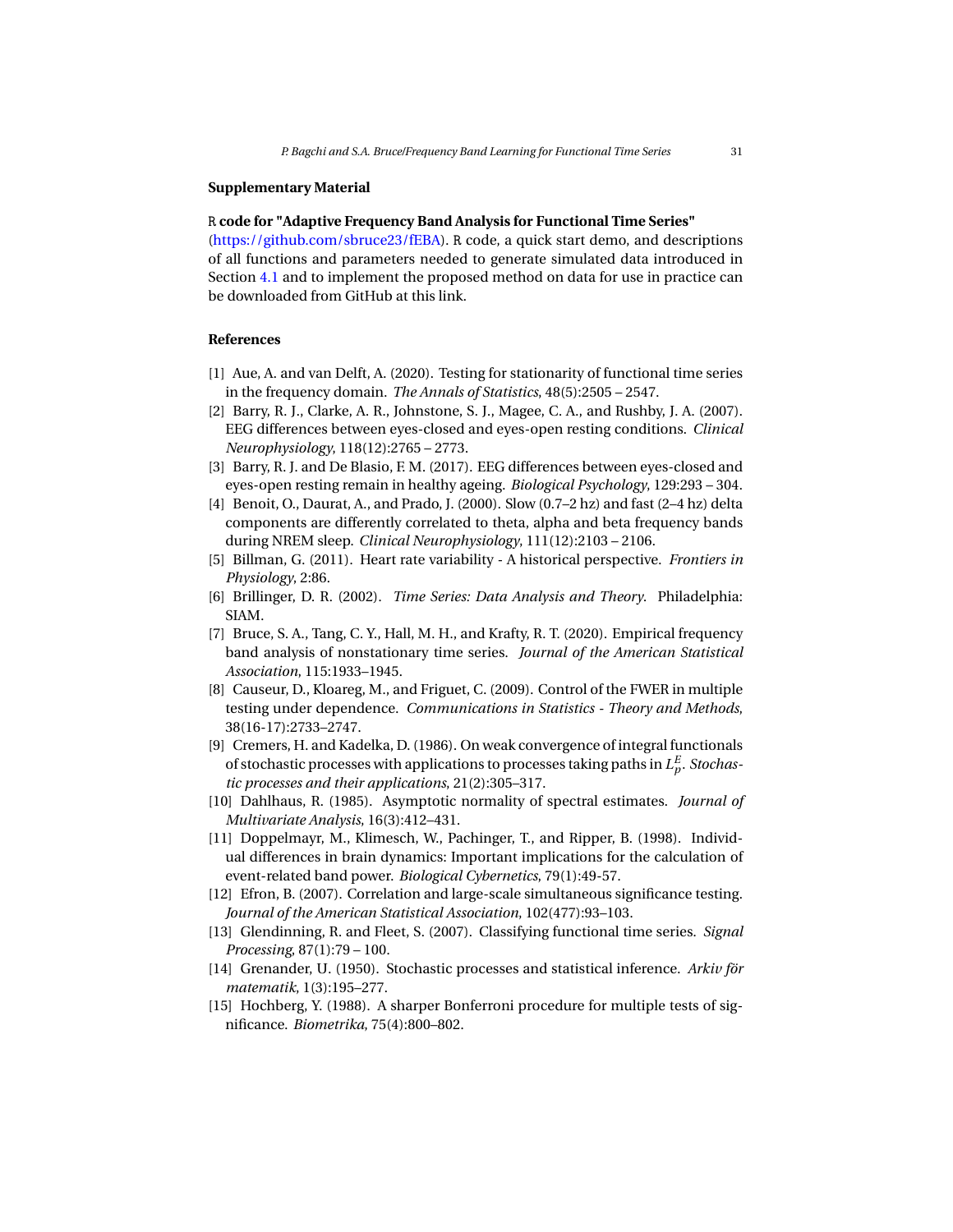- <span id="page-31-3"></span>[16] Horváth, L., Liu, Z., Rice, G., and Wang, S. (2020). A functional time series analysis of forward curves derived from commodity futures. *International Journal of Forecasting*, 36(2):646 – 665.
- <span id="page-31-8"></span>[17] Klimesch, W. (1999). EEG alpha and theta oscillations reflect cognitive and memory performance: A review and analysis. *Brain Research Reviews*, 29(2):169- 195.
- <span id="page-31-10"></span>[18] Klimesch, W., Doppelmayr, M., Russegger, H., Pachinger, T., and Schwaiger, J. (1998). Induced alpha band power changes in the human EEG and attention. *Neuroscience Letters*, 244(2):73-76.
- <span id="page-31-7"></span>[19] Lenssen, N. J. L., Schmidt, G. A., Hansen, J. E., Menne, M. J., Persin, A., Ruedy, R., and Zyss, D. (2019). Improvements in the gistemp uncertainty model. *Journal of Geophysical Research: Atmospheres*, 124(12):6307–6326.
- <span id="page-31-9"></span>[20] Malik, M., Bigger, J. T., Camm, A. J., Kleiger, R. E., Malliani, A., Moss, A. J., and Schwartz, P. J. (1996). Heart rate variability. Standards of measurement, physiological interpretation, and clinical use. *European Heart Journal*, 17(3):354-381.
- <span id="page-31-18"></span>[21] Nacy, S. M., Kbah, S. N., Jafer, H. A., and Al-Shaalan, I. (2016). Controlling a servo motor using eeg signals from the primary motor cortex. *American Journal of Biomedical Engineering*, 6(5):139–146.
- <span id="page-31-17"></span>[22] Newson, J. J. and Thiagarajan, T. C. (2019). Eeg frequency bands in psychiatric disorders: A review of resting state studies. *Frontiers in Human Neuroscience*, 12:521.
- <span id="page-31-11"></span>[23] Panaretos, V. M. and Tavakoli, S. (2013). Cramér–karhunen–loève representation and harmonic principal component analysis of functional time series. *Stochastic Processes and their Applications*, 123(7):2779–2807.
- <span id="page-31-12"></span>[24] Panaretos, V. M., Tavakoli, S., et al. (2013). Fourier analysis of stationary time series in function space. *The Annals of Statistics*, 41(2):568–603.
- <span id="page-31-14"></span>[25] R Core Team (2020). *R: A Language and Environment for Statistical Computing*. R Foundation for Statistical Computing, Vienna, Austria.
- <span id="page-31-0"></span>[26] Ramsay, J. (1982). When the data are functions. *Psychometrika*, 47(4):379–396.
- <span id="page-31-1"></span>[27] Ramsay, J. O. and Danzell, C. J. (1991). Some tools for functional data analysis. *Journal of the Royal Statistical Society, B*, 53:539–572.
- <span id="page-31-15"></span>[28] Rand, W. M. (1971). Objective criteria for the evaluation of clustering methods. *Journal of the American Statistical Association*, 66(336):846–850.
- <span id="page-31-2"></span>[29] Rao, C. R. (1958). Some statistical methods for comparison of growth curves. *Biometrics*, 14(1):1–17.
- <span id="page-31-13"></span>[30] Riedel, K. S. and Sidorenko, A. (1995). Minimum bias multiple taper spectral estimation. *IEEE Transactions on Signal Processing*, 43(1):188–195.
- <span id="page-31-4"></span>[31] Rubín, T. and Panaretos, V. M. (2020). Sparsely observed functional time series: estimation and prediction. *Electron. J. Statist.*, 14(1):1137–1210.
- <span id="page-31-5"></span>[32] Shang, H. L. and Hyndman, R. J. (2017). Grouped functional time series forecasting: An application to age-specific mortality rates. *Journal of Computational and Graphical Statistics*, 26(2):330–343.
- <span id="page-31-6"></span>[33] Stoehr, C., Aston, J. A. D., and Kirch, C. (2020). Detecting changes in the covariance structure of functional time series with application to fmri data. *Econometrics and Statistics*.
- <span id="page-31-16"></span>[34] Storey, J. D. (2007). The optimal discovery procedure: A new approach to si-